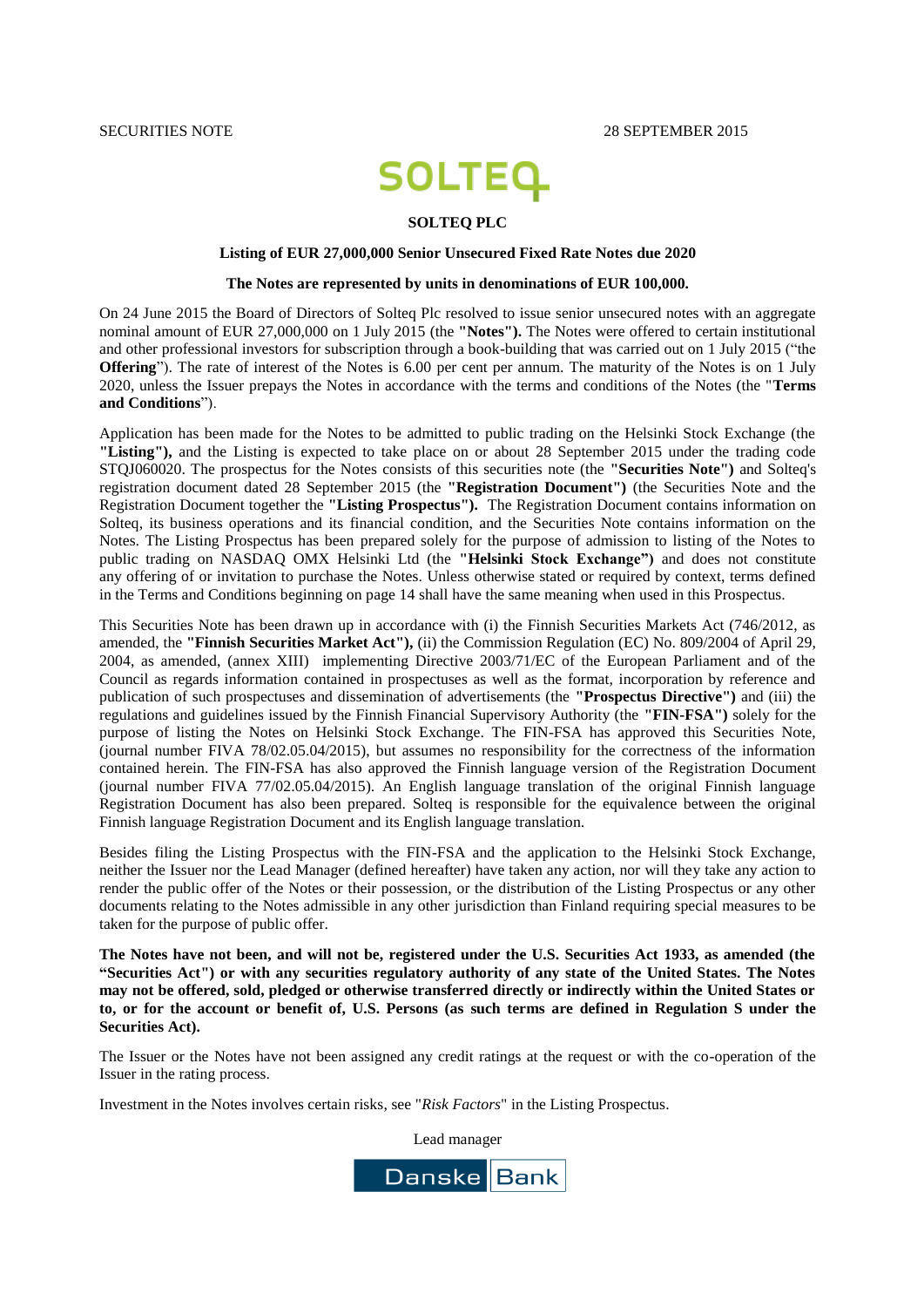# **CERTAIN INFORMATION**

<span id="page-1-0"></span>In the Listing Prospectus, "**Solteq**", the "**Company**", the "**Issuer**" and "the **Group**" refer to Solteq Plc and its subsidiaries, on a consolidated basis, except where it is clear that the term means Solteq Plc or a particular subsidiary and except that the references and matters relating to the shares and share capital of the Company and corporate governance shall refer to those of Solteq Plc. The Listing Prospectus should be read in conjunction with all documents which are deemed to be incorporated herein by reference and such documents form part of the Listing Prospectus. See *"Documents Incorporated by Reference."*

Danske Bank Oyj (the **"Lead Manager")** is acting for Solteq as arranger and lead manager of the Listing and for no-one else in connection with the Listing and will not be responsible to anyone other than Solteq for providing the protections afforded to their respective clients nor for providing any advice in relation to the Listing or the contents of the Listing Prospectus. Investors should rely only on the information contained in the Listing Prospectus. Without prejudice to any obligation of Solteq to publish a supplement to the Listing Prospectus pursuant to applicable rules and regulations, neither the delivery of the Listing Prospectus nor any sale made hereunder shall, under any circumstances, create any implication that there has been no change in the affairs of Solteq since the date of this Securities Note or that the information herein is correct as of any time subsequent to the date of this Securities Note.

In making an investment decision, each investor must rely on their examination, analysis and enquiry of Solteq and the Terms and Conditions of the Notes, including the risks and merits involved. Neither Solteq or the Lead Manager nor any of their respective affiliated parties or representatives, is making any representation to any offeree or subscriber of the Notes regarding the legality of the investment by such person. Investors are required to make their independent assessment of the legal, tax, business, financial and other consequences of an investment in the Notes.

No person has been authorised to give any information or to make any representation not contained in or not consistent with the Listing Prospectus or any information supplied by Solteq or such other information as in the public domain and, if given or made, such information and representation should not be relied on upon as having been authorised by Solteq or the Lead Manager. No representation or warranty, express or implied, is made by the Lead Manager as to the accuracy or completeness of the information contained in the Listing Prospectus, and nothing contained in the Listing Prospectus is, or shall be relied upon as, a promise or representation by the Lead Manager in this respect, whether as to the past or the future. The Lead Manager assumes no responsibility for the accuracy or completeness of the information and, accordingly, disclaims to the fullest extent permitted by applicable law, any and all liability whether arising in tort, contract, or otherwise which it might otherwise be found to have in respect of the Listing Prospectus or any such statement.

Nothing contained in the Listing Prospectus is, or shall be relied upon as, a promise or representation by the Company or the Lead Manager as to the future. Investors are advised to inform themselves of any stock exchange release published by the Company since the date of the Listing Prospectus.

This Securities Note has been prepared in English only.

The distribution of the Listing Prospectus may, in certain jurisdictions, be restricted by law, and the Listing Prospectus may not be used for the purpose of, or in connection with, any offer or solicitation by anyone in any jurisdiction in which such offer or solicitation is not authorised or to any person to whom it is unlawful to make such offer or solicitation. No actions have been taken to register or qualify the Notes, or otherwise to permit a public offering of the Notes, in any jurisdiction. Solteq and the Lead Manager expect persons into whose possession the Listing Prospectus comes to inform themselves of and observe all such restrictions.

Neither Solteq nor the Lead Manager accepts any legal responsibility for any violation by any person, whether or not a prospective purchaser of Notes is aware of such restrictions. In particular:

- the Notes may not be offered, sold, resold, transferred or delivered, directly or indirectly, in or into the United States, Australia, Canada, Japan, Hong Kong, Singapore, the Italian Republic, New Zeeland, the Republic of South Africa, the Republic of Cyprus or any other jurisdiction in which it would not be permissible to offer the Notes or require measures other than those required under the laws of Finland; and
- the Listing Prospectus may not be sent to any person in the aforementioned jurisdictions.

The Notes are governed by Finnish law and any dispute arising in relation the Notes shall be settled exclusively by Finnish courts in accordance with Finnish law.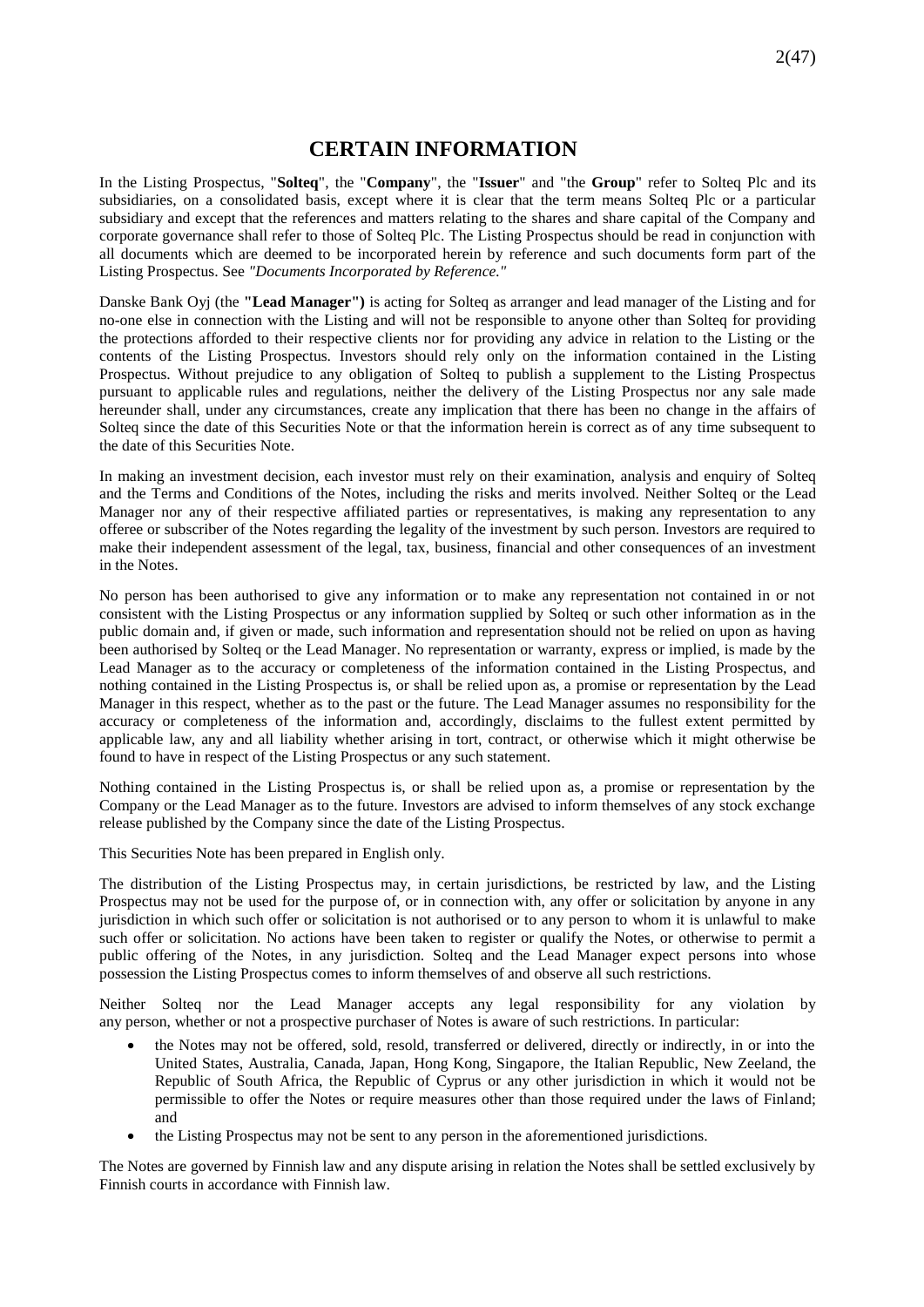# **Table of contents**

| $\mathbf{1}$    |                                                               |  |
|-----------------|---------------------------------------------------------------|--|
| 2               |                                                               |  |
| 3               |                                                               |  |
| 4               |                                                               |  |
| 5               |                                                               |  |
| 6               | SPECIAL CAUTIONARY NOTICE REGARDING FORWARD LOOKING           |  |
| $7\overline{ }$ | NOTICE TO INVESTORS IN THE EUROPEAN ECONOMIC AREA (OTHER THAN |  |
| 8               |                                                               |  |
| 9               | ADDITIONAL INFORMATION ON THE ISSUE OF THE NOTES  45          |  |
| 10              |                                                               |  |
| 11              |                                                               |  |
|                 |                                                               |  |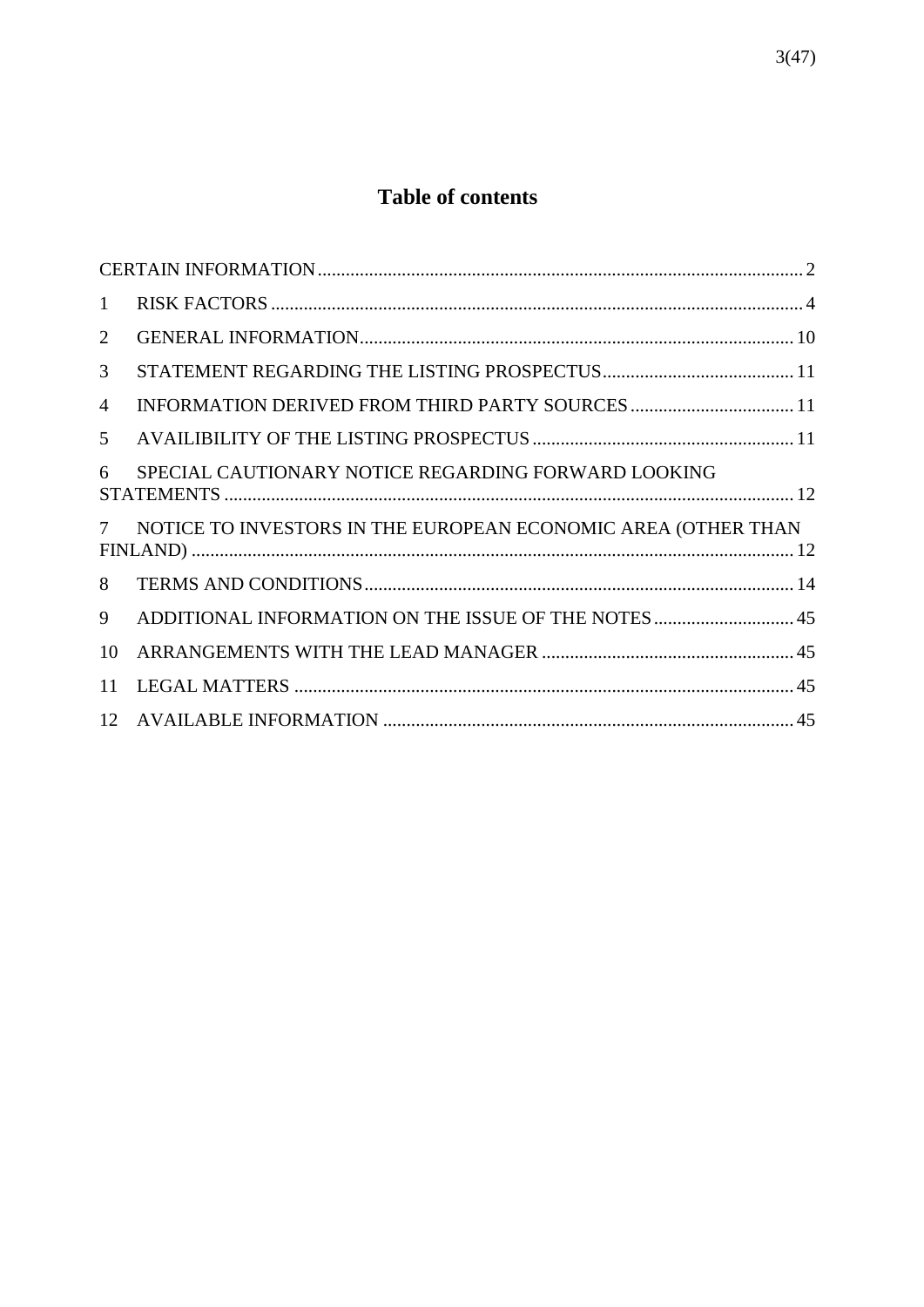# <span id="page-3-0"></span>**1 RISK FACTORS**

*Investing in the Notes involves inherent risks. Such risks include, but are not limited to, the risk factors described below and elsewhere in this document. Investors considering investment in the Notes should carefully review the information contained in the Listing Prospectus and, in particular, the risk factors described below and in the stock exchange releases to be published by the Issuer after the listing. A number of risk factors and uncertainties may adversely affect the Issuer and/or the Group. These risk factors include, but are not limited to, financial and economical risks, risks related to the business environment and business operations of the Issuer and/or the Group, as well as environmental and regulatory risks. If any of these or other risks or uncertainties actually materialize, the business, operating results and financial condition of the Group could be materially and adversely affected, which could have a material adverse effect on the Group's ability to meet its obligations (including repayment of the principal amount and payment of interest) under the Notes. The risks presented herein are not exhaustive, and other risks not presently known to the Group, or that the Group currently deems immaterial, and therefore not discussed herein, may also adversely affect the Group and adversely affect the price of the Notes and the Group's ability to service its debt obligations. Prospective investors should consider carefully the information contained herein and make an independent evaluation before making an investment decision.* 

*Description of the risk factors is based on the facts which are available to the Board of Directors and management when drafting this Securities Note. The risks and uncertainty factors described below are risks that the Company's Board of Directors and management consider material, but they are not the only factors that will affect the Notes. Also other risks and uncertainty factors that are not currently known or are considered immaterial may have an adverse impact on the business operations, financial position and operating result of the Company, Descom and/or the Group, and/or on the value of the Company's securities.* 

*The risk factors below are not ranked in any specific order.*

*The following risk factors are, among other things, material in order to assess the risks associated with the Notes. Words and expressions in this section shall generally have the meaning defined in sections 'Terms and Conditions of the Notes'. Notes shall mean Bonds and vice versa.* 

### **The Notes may not be a suitable investment for all investors**

The Notes may not be a suitable investment for all investors. Thus, each potential investor in the Notes must assess the suitability of that investment in light of its own circumstances. In particular, each potential investor should:

- (i) have sufficient knowledge and experience to make a meaningful evaluation of the Notes, the merits and risks of investing in the Notes;
- (ii) have access to, and knowledge of, appropriate analytical tools to evaluate, in the context of its particular financial situation, an investment in the Notes and the impact the Notes will have on its overall investment portfolio;
- (iii) have sufficient financial resources and liquidity to bear all of the risks of an investment in the Notes; and
- (iv) be able to evaluate either alone or with the help of a financial adviser possible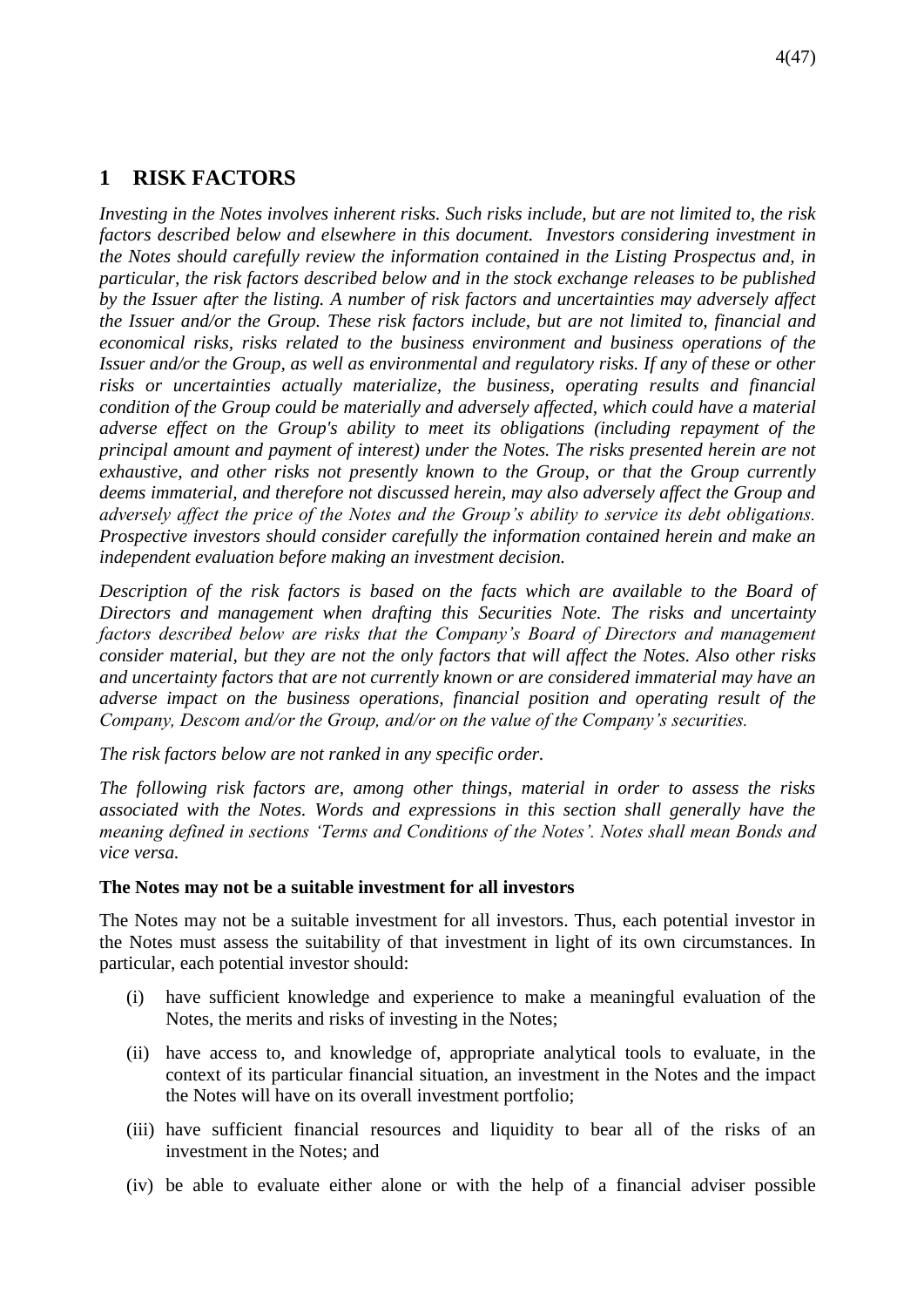scenarios for economic, interest rate and other factors that may affect its investment and its ability to bear the applicable risks.

### **There is a possibility to lose interest and principal amount invested**

Should the Issuer become insolvent during the term of the Notes, an investor may forfeit interest payable on, and the principal amount of, the Notes in whole or in part. An investor is always solely responsible for the economic consequences of his/her investment decisions.

# **Neither the Notes nor the Issuer have been rated**

Neither the Issuer nor the Notes are currently rated by any rating agency.

# **Active trading market for the Notes may not develop**

The Notes constitute a new issue of securities by the Issuer. Prior to the Listing, there is no public market for the Notes. Although application will been made to list the Notes on the Helsinki Stock Exchange, no assurance can be given that such application will be approved. In addition, listing of the Notes will not guarantee that a liquid public market for the Notes will develop and even if such a market were to develop neither the Issuer nor the Lead Manager are under any obligation to maintain such market. The liquidity and the market prices of the Notes can be expected to vary with changes in market and economic conditions, the financial condition and prospects of the Issuer as well as many other factors that generally influence the market prices of securities. Such factors may significantly affect the liquidity and the market prices of the Notes, which may trade at a discount to the price at which the Noteholders purchased the Notes.

There can be no assurance that an active trading market for the Notes will develop, or, if one does, that it will be maintained. If an active trading market for the Notes does not develop or is not maintained, it may result in a material decline in the market price of the Notes, and the liquidity of the Notes may be adversely affected. Therefore, investors may not be able to sell their Notes easily or at prices that will provide them with a yield comparable to similar investments that have a developed secondary market. Further, if additional and competing products are introduced in the markets, this may also result in a material decline in the market price and value of the Notes.

### **Investors are exposed to credit risk in respect of the Issuer**

Investors in the Notes carry a credit risk relating to the Group. The investor's ability to receive payment under the Terms and Conditions is therefore dependent on the Group's ability to meet its payment obligations, which in turn is largely dependent upon the performance of the Group's operations and its financial position. The Group's financial position is affected by several factors of which some have been mentioned above.

An increased credit risk may cause the market to charge the Notes a higher risk premium, which would affect the Notes' value negatively. Another aspect of the credit risk is that a deteriorating financial position of the Group may reduce the Group's possibility to receive debt financing at the time of the maturity of the Notes and such debt financing might be needed for the Issuer to be able to meet its payment obligations under the Notes.

### **The Issuer may not be able to refinance its debt at favourable terms or at all**

The Issuer may be required to refinance certain or all of its outstanding debt, including the Notes. The Issuer's ability to successfully refinance is dependent on the conditions of the capital markets and its financial condition at such time. The Issuer's access to financing sources may not be available on favourable terms, or at all. The Issuer's inability to refinance its debt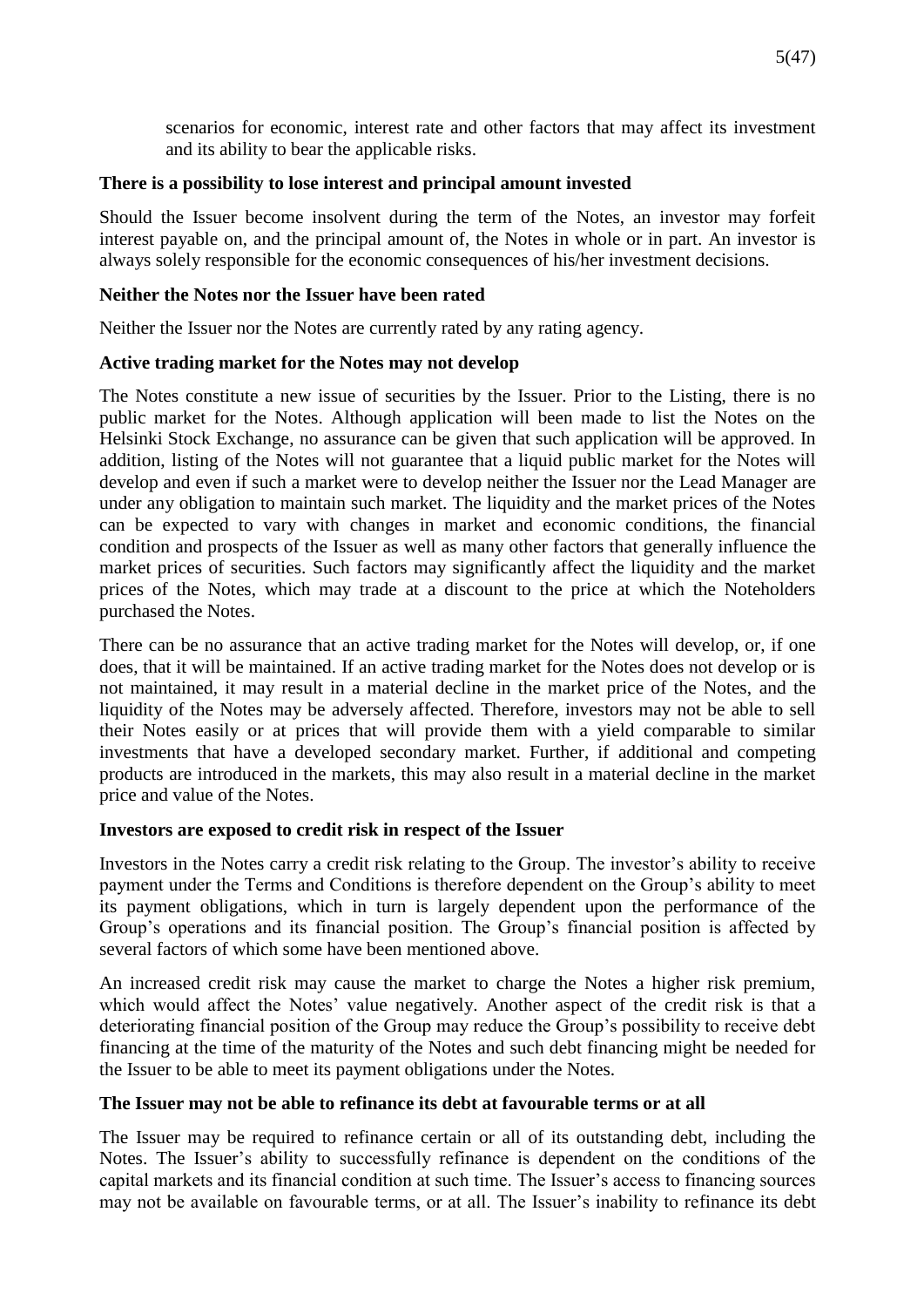obligations on favourable terms, or at all, could have a material adverse effect on the Group's business, financial condition and operating result and on the Noteholders' recovery under the Notes.

# **Since the Notes bear a fixed interest rate, their price may fall as a result of changes in the interest rates**

The Notes bear interest on their outstanding principal at a fixed interest rate. A holder of a security with a fixed interest rate is exposed to the risk that the price of such security could fall as a result of changes in the market interest rate. Market interest rates follow the changes in general economic conditions, and are affected by, among many other things, demand and supply for money, liquidity, inflation rate, economic growth, central banks' benchmark rates, implied future rates, and changes and expectations related thereto.

While the nominal compensation rate of a security with a fixed interest rate is fixed during the term of such security or during a certain period of time, current interest rates on capital markets (market interest rates) typically change continuously. In case market interest rates increase, the market price of such a security typically falls. If market interest rates fall, the price of a security with a fixed interest rate typically increases. Consequently, the Noteholders should be aware that movements of market interest rates may result in a material decline in the market price of the Notes and can lead to losses for the Noteholders if they sell the Notes. Further, the past performance of the Notes is not an indication of their future performance.

# **The Notes carry no voting rights at the Issuer's general meetings of shareholders**

The Notes carry no voting rights with respect to the general meetings of shareholders of the Issuer. Consequently, in the Issuer's general meetings of shareholders the holders of Notes cannot influence any decisions by the Issuer to redeem the Notes or any decisions by the Issuer's shareholders concerning, for instance, the capital structure of the Issuer, which could impact the Issuer's ability to make payments on the Notes.

# **The Notes constitute unsecured obligations of the Issuer**

The Notes constitute direct, unconditional, unsecured and unsubordinated obligations of the Issuer. This means that in the event of bankruptcy, re-organization or winding-up of the Issuer, the Noteholders normally receive payment after any priority creditors have been fully paid.

# **The Issuer using its right or being obligated to redeem and purchase the Notes prior to maturity may have an adverse effect on the Issuer and on any Notes outstanding**

As specified in the Terms and Conditions of the Notes, the Agent and/or the Noteholders are entitled to demand premature repayment of the Notes in the case of an event of default or a change of control. Such premature repayment may have an adverse effect on the Issuer's business, financial condition, operating result and prospects and, thereby, on the Issuer's ability to fulfil its obligations under the Notes towards such Noteholders who elect not to exercise their right to have their Notes prematurely repaid as well as the market price and value of such Notes. In the case of an event of default, only the Agent is entitled to accelerate the Notes, and such acceleration must be made in respect of all outstanding Notes. Furthermore, in case more than 75 per cent of the aggregate volume of the Notes has been repaid pursuant to a demand by the holders of the Notes based on a change of control of the Issuer, the Issuer is entitled to prepay also the remaining outstanding Notes by notifying the holders of the Notes of such prepayment. Such early repayment initiated by the Issuer may incur financial losses or damage, among other things, to such holders of the Notes who had prepared themselves to have the amount of the Notes invested until the contractual final maturity of the Notes.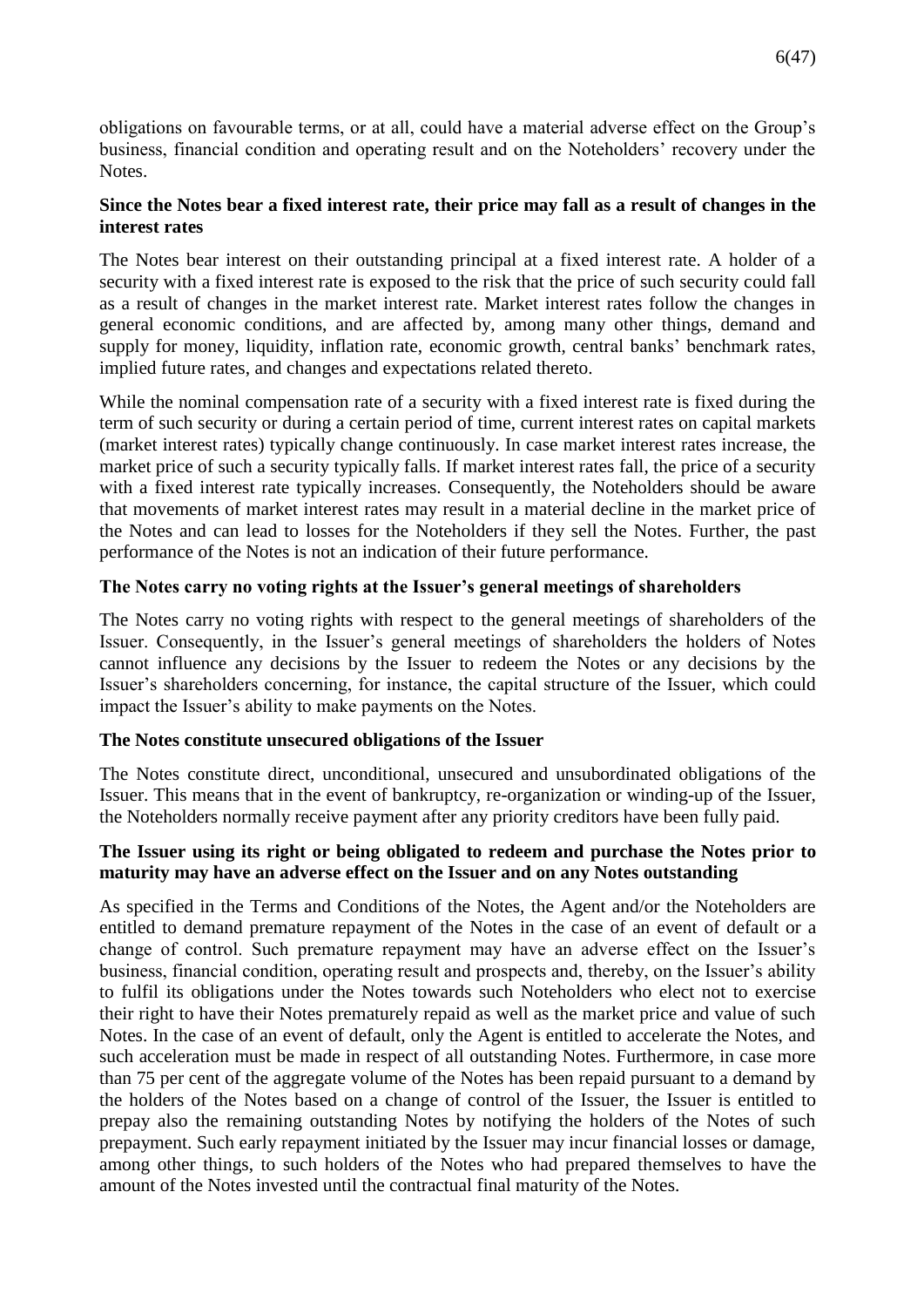In addition, as specified in the Terms and Conditions of the Notes, the Notes contain an optional redemption feature, which is likely to limit their market value. During any period when the Issuer may elect to redeem the Notes, the market value of the Notes generally will not rise substantially above the price at which they can be redeemed. This also may be true prior to any redemption period.

The Issuer may be expected to redeem the Notes when its cost of borrowing is lower than the interest rate on the Notes. At those times, an investor generally would not be able to reinvest the redemption proceeds at an effective interest rate as high as the interest rate on the Notes being redeemed and may only be able to do so at a significantly lower rate. Potential investors should consider reinvestment risk in light of other investments available at that time.

# **The Issuer is not obliged to compensate for withholding tax or similar on the Notes**

In the event any withholding tax, public levy or similar is being imposed in respect of payments to Noteholders on amounts due pursuant to the Notes, the Issuer is not obliged to gross-up or otherwise compensate the Noteholders for the lesser amounts the Noteholders will receive as a result of the impositions of withholding tax or similar. Furthermore, the Noteholders do not have any right to premature redemption of the Notes based on the same.

# **The completion of transactions relating to the Notes is dependent on Euroclear Finland Ltd.'s operations and systems**

The Notes are issued in the book-entry securities system of Euroclear Finland Ltd ("**Euroclear Finland**"). Pursuant to the Act on the Book-Entry System and Clearing and Settlement (749/2012, as amended), the Notes will not be evidenced by any physical note or document of title other than statements of account made by Euroclear Finland or its account operator. The Notes are dematerialised securities and title to the Notes is recorded and transfers of the Notes are effected only through the relevant entries in the book-entry system and registers maintained by Euroclear Finland and its account operators. Therefore, timely and successful completion of transactions relating to the Notes, including but not limited to transfers of, and payments made under, the Notes, depend on the book-entry securities system being operational and that the relevant parties, including but not limited to the payment transfer bank and the account operators of the Noteholders, are functioning when transactions are executed. Any malfunction or delay in the book-entry securities system or any failure by any relevant party may result in the transaction involving the Notes not taking place as expected or being delayed, which may cause financial losses or damage to the Noteholders whose rights depended on the timely and successful completion of the transaction.

The Issuer or any other third party will not assume any responsibility for the timely and full functionality of the book-entry securities system. Payments under the Notes will be made in accordance with the laws governing the book-entry securities system, the rules of Euroclear Finland and the Terms and Conditions of the Notes. For purposes of payments under the Notes, it is the responsibility of each Noteholder to maintain with its respective book-entry account operator up to date information on applicable bank accounts.

### **No assurance is made as to the impact of changes of laws or practices**

The Notes and the assets subject to the security are governed by the laws of Finland, as in force from time to time. Finnish laws (including but not limited to tax laws or regulations) and regulations governing the Notes and the assets subject to the security may change during the validity of the Notes, and new judicial decisions can be given and administrative practices take place. No assurance can be given as to the impact of any such possible change of laws or regulations, or new judicial decision or administrative practice taking place after the date of this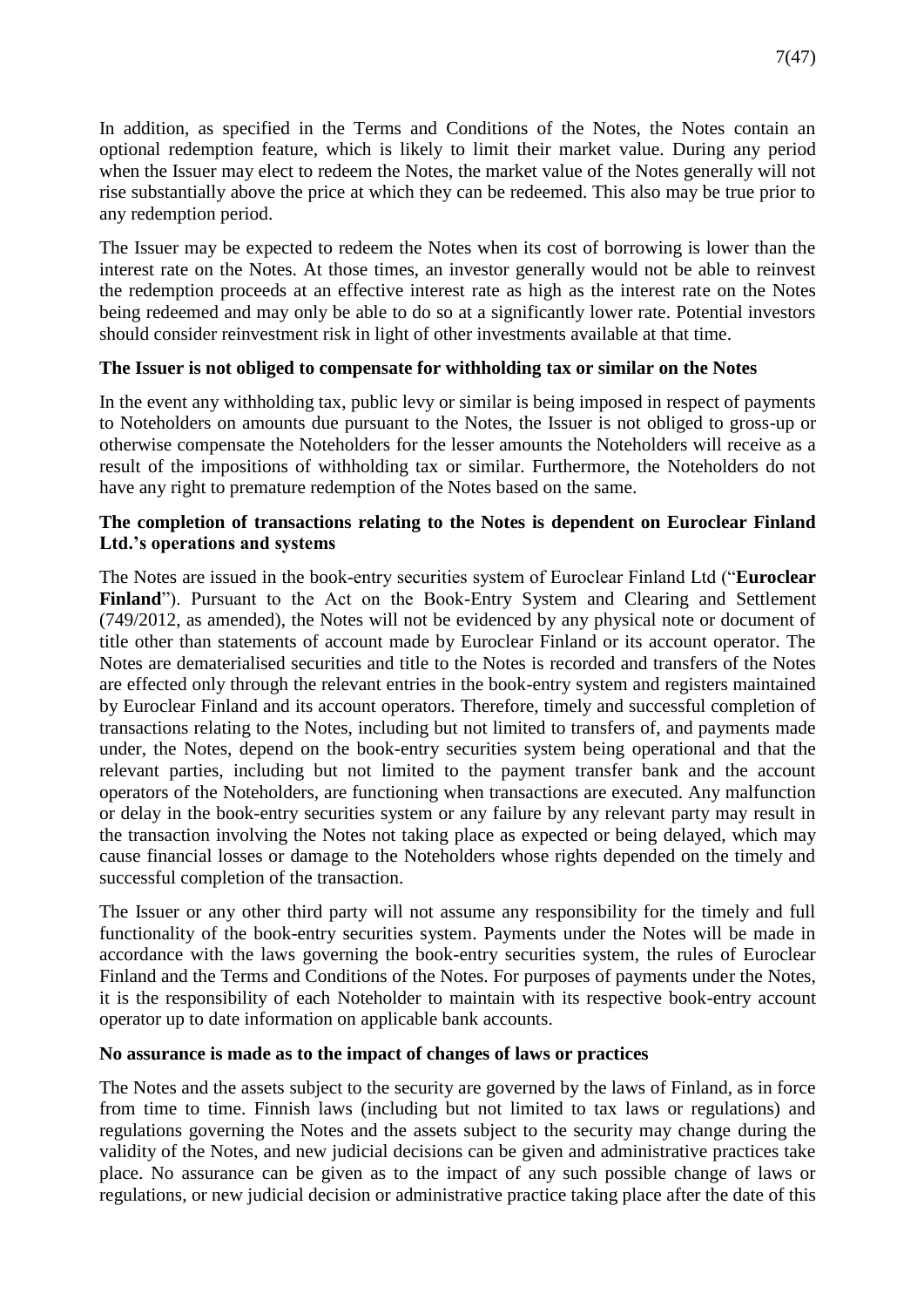Presentation. Hence, if materialised, such event may have an adverse effect on the Issuer's business, financial condition, operating result and prospects and the security of the Notes. Such event may thus cause material financial losses or damage to the Noteholders.

# **The Issuer may be able to merge, demerge, effect asset sales or otherwise effect significant transactions that may have a material adverse effect on the Notes and the holders of Notes**

The Issuer and its subsidiaries may be able to merge, demerge, effect asset sales or otherwise effect significant transactions. Although the Terms and Conditions contain restrictions on the Issuer's ability to enter into a merger, demerger and asset sale transactions these restrictions are subject to significant qualifications and exceptions. Under the Terms and Conditions, the Issuer will be able to merge with an entity outside the Issuer so long as the Issuer is the surviving entity and such merger has no Material Adverse Effect and the Issuer is also permitted to demerge so long as such demerger has no Material Adverse Effect. Furthermore, the condition relating to Restricted Payments limits the Issuer's ability to distribute dividends or other assets if an Event of Default exists or the Net Interest Bearing Debt to EBITDA, Interest Cover Ratio and Equity Ratio exceed the agreed levels. In the event the Issuer was to enter into any such transaction, the Issuer's ability to fulfil its obligations under the Notes as well as the market price and value of the Notes may be materially and adversely affected.

# **Amendments to the Terms and Conditions of the Notes bind all Noteholders**

The Terms and Conditions of the Notes and the agreements relating to the security and the Agent may be amended in certain circumstances with the required consent of a defined majority of the Noteholders. The Terms and Conditions of the Notes contain provisions for the Noteholders to call and attend meetings to consider and vote upon matters affecting their interests generally. Resolutions passed at such meetings may bind all Noteholders, including those who did not attend and vote at the relevant meeting and those who voted in a manner contrary to the majority. This may incur financial losses, among other things, to all Noteholders, including those who did not attend and vote at the relevant meeting and those who voted in a manner contrary to the majority.

### **Legal investment considerations may restrict certain investments**

The investment activities of the Noteholders may be subject to legal investment laws and regulations, or review or regulation by certain authorities. Each potential Noteholder should consult its legal advisers to determine whether and to what extent (i) Notes are legal investments for it, (ii) Notes can be used as collateral for various types of borrowing and (iii) other restrictions apply to its purchase or pledge of any Notes. Financial institutions should consult their legal advisors or the appropriate regulators to determine the appropriate treatment of Notes under any applicable risk-based capital or similar rules.

# **The right to payment under the Notes may become void due to prescription**

In the case any payment under the Notes has not been claimed within three (3) years from the original due date thereof, the right to such payment shall become void. Such prescription may incur financial losses to such Noteholders who have not claimed payment under the Notes within the prescription time of three  $(3)$  years.

### **The Issuer may incur additional debt**

Even though the Incurrence Test covering Net Interest Bearing Debt to EBITDA, Interest Cover Ratio and Equity Ratio to a certain extent restrict the amount of debt which the Issuer may raise or issue after the issuing of the Notes, such further debt may reduce the amount recoverable by the Noteholders upon winding-up or insolvency of the Issuer, or may worsen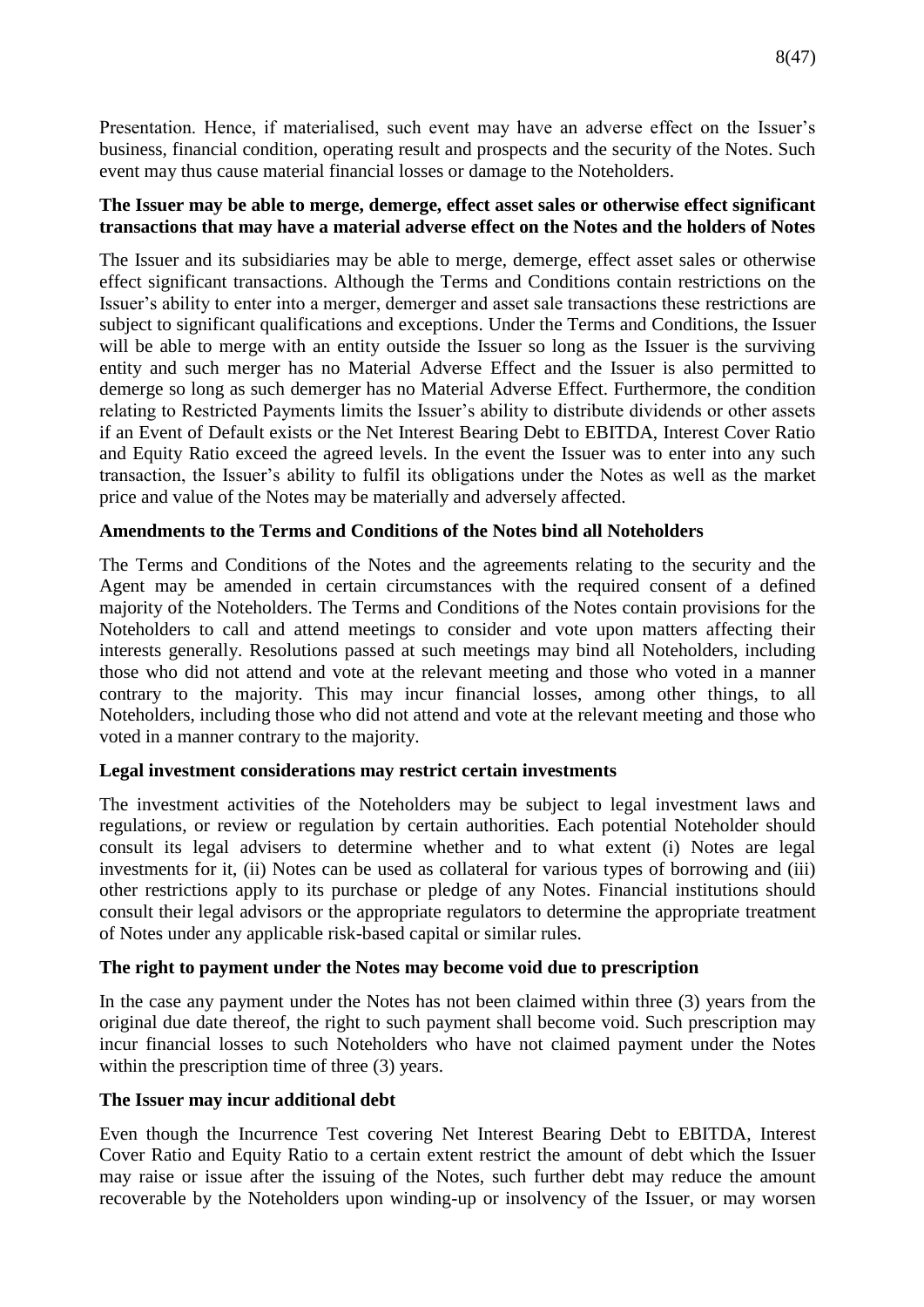the position and priority of the Noteholders in such winding-up or insolvency procedure.

# **The Issuer may grant additional security and guarantees**

The Issuer may, subject to certain limitations, from time to time incur additional financial indebtedness and provide security and guarantees for such indebtedness. In the event of bankruptcy, re-organization or winding-up of the Issuer, the Noteholders will be subordinated in right of payment out of the assets being subject to security.

# **The rights of the Noteholders depend on the Agent's actions and financial standing**

By subscribing for, or accepting the assignment of, any Note, each Noteholder has appointed an Agent to act on its behalf and to perform custodial and administrative functions relating to the Notes and the security thereof. The Agent has, among other things, the right to represent the Noteholders in all court and administrative proceedings in respect of the Notes and the security. However, in addition to the provisions of the Terms and Conditions of the Notes and the agreements relating to the Agent, there is no specific legislation or market practice in Finland which would govern the Agent's performance of its duties and obligations under the Notes. A failure by the Agent to perform its duties and obligations properly or at all may adversely affect the enforcement of the rights of the Noteholders. Under the terms of the agreements relating to the Agent, the funds collected by the Agent as the representative of the Noteholders must be held separately from the funds of the Agent and be treated as escrow funds to ensure that in the event of the Agent's bankruptcy, such funds can be separated for the benefit of the Noteholders. In the event the Agent would fail to separate the funds in an appropriate manner, the funds could be included in the Agent's bankruptcy estate. The Noteholders are under certain circumstances entitled to replace the Agent by a successor agent. Also in certain circumstances, the Issuer may or is obligated to do so. Generally, the successor agent has the same rights and obligations as the retired agent. Any successor agent must be a reputable Nordic entity equivalent to the original agent or a reputable Finnish or Nordic financial institution. However, a successor agent satisfying the above requirements may be difficult to identify with commercially acceptable terms or at all. Further, it cannot be excluded that the successor agent could not breach its obligations under the above documents or that insolvency proceedings could not be initiated against it.

Materialisation of any of the above risks may have an adverse effect on the Issuer's ability to fulfil its obligations under the Notes and the sufficiency of the security of the Notes.

# **The transferability of the Notes is restricted**

The Notes have not been and will not be registered under the U.S. Securities Act of 1933, as amended, or any U.S. state securities laws. Subject to certain exemptions, a holder of the Notes may not offer or sell the Notes in the United States. The Issuer has not undertaken to register the Notes under the U.S. Securities Act or any U.S. state securities laws or to effect any exchange offer for the Notes in the future.

Furthermore, the Issuer has not registered the Notes under any other country's securities laws. Each potential investor should read the discussion under the heading "*Disclaimer*" for further information about the transfer restrictions that apply to the Notes. It is the Noteholder's obligation to ensure that the offers and sales of Notes comply with all applicable securities laws.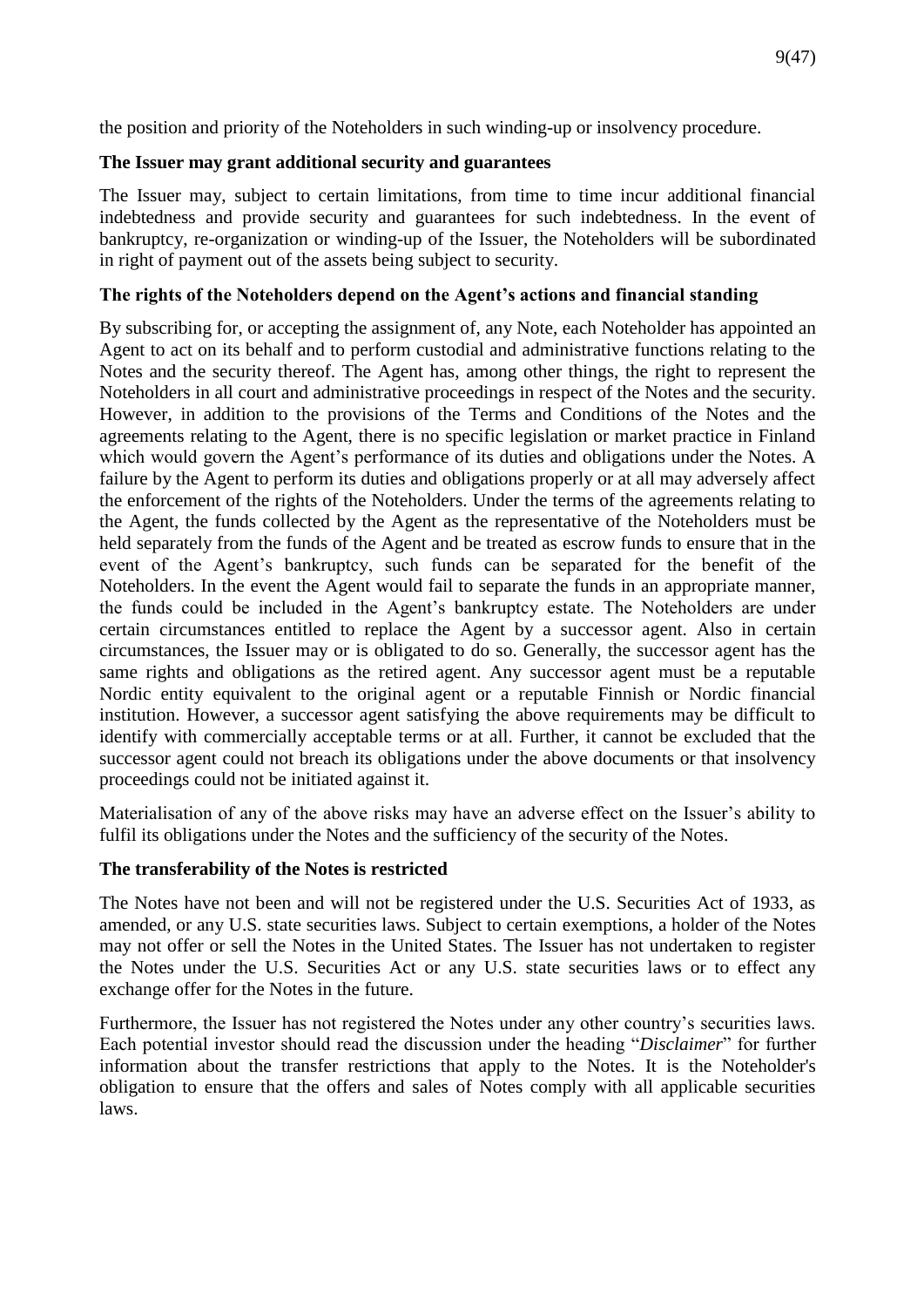# <span id="page-9-0"></span>**2 GENERAL INFORMATION**

### **The Issuer and certain other parties**

### **The Issuer**

Solteq Plc Business Identity Code: 0490484-0 Address: Eteläpuisto 2 C, 33200 Tampere, Finland Tel: +358 20 14444 Domicile: Tampere

### **Lead Manager of the Issue of the Notes**

Danske Bank A/S Hiililaiturinkuja 2 P.O.Box 1541 Helsinki FI-00075 Danske Bank, Finland

### **Legal Advisor to the Issuer**

Peltonen LMR Attorneys Ltd Fabianinkatu 23 FI-00100 Helsinki, Finland

### **The Auditor of the Issuer**

KPMG Oy Ab, Authorized Public Audit Firm Töölönlahdenkatu 3 FI-00100 Helsinki, Finland Auditor with principal responsibility: Lotta Nurminen, Authorized Public Accountant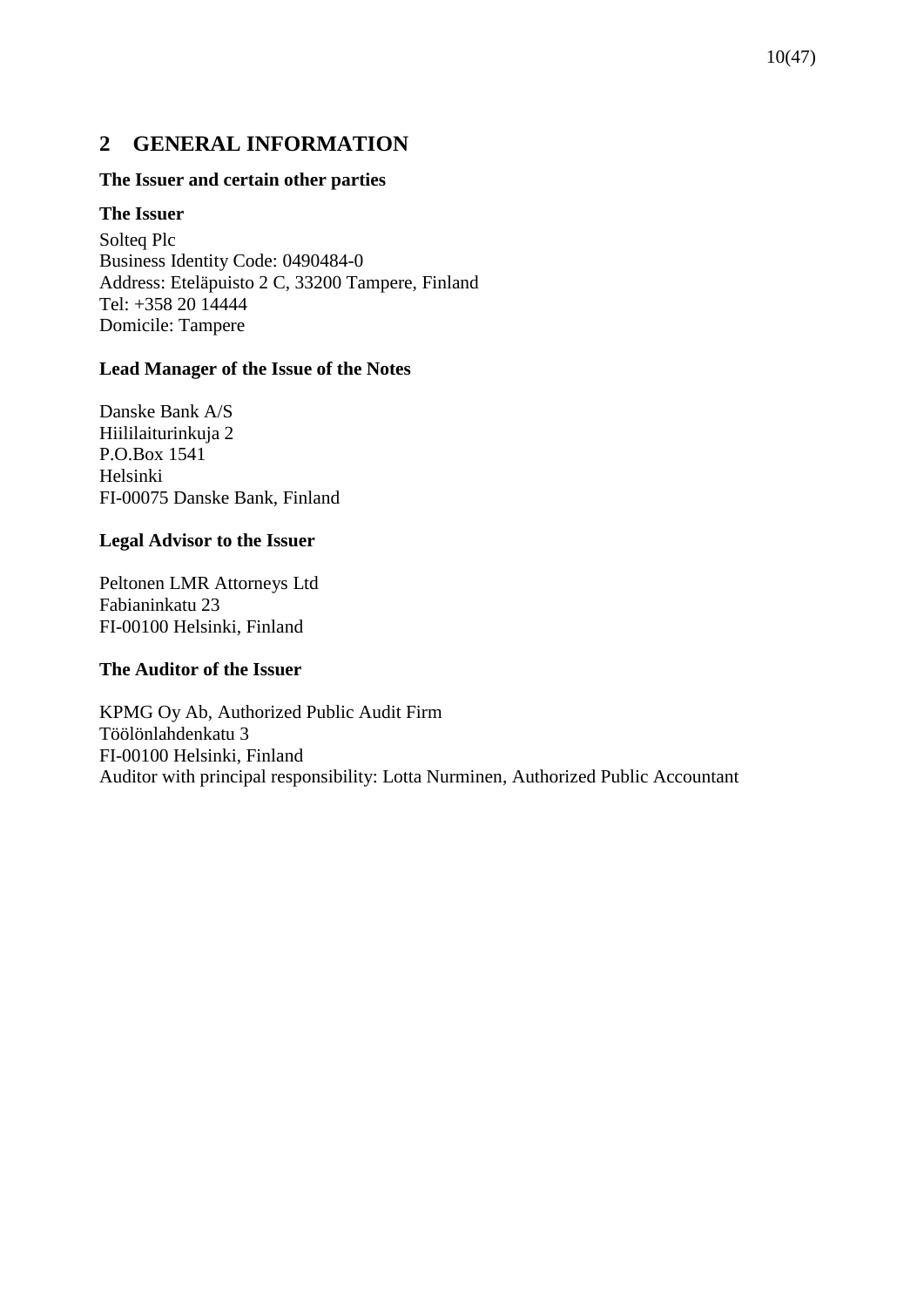# <span id="page-10-0"></span>**3 STATEMENT REGARDING THE LISTING PROSPECTUS**

The Listing Prospectus has been prepared by the Issuer and the Issuer accepts responsibility regarding the information contained in the Listing Prospectus. To the best knowledge of the Issuer, having taken all reasonable care to ensure that such is the case, the information contained in the Listing Prospectus is in accordance with the facts and contains no omission likely to affect its import.

# <span id="page-10-1"></span>**4 INFORMATION DERIVED FROM THIRD PARTY SOURCES**

No information constituting third party information has been included in the Securities Note.

# <span id="page-10-2"></span>**5 AVAILIBILITY OF THE LISTING PROSPECTUS**

The Listing Prospectus is available as of 28 September 2015, at the latest, at the website of the Company at [www.solteq.com/](http://www.solteq.com/)en/investors. In addition, investors may order a paper copy of the Listing Prospectus for free from the main office (address: Solteq Plc, Eteläpuisto 2 C, 33200 Tampere and tel. +358 20 14444.)

Excluding information referred to in section 5.4 of the Registration Document titled "Information incorporated in the Registration Document by reference", the contents of Issuer's website or any other website do not form a part of the Listing Prospectus, and prospective investors should not rely on such information in making their decision to invest in the Notes.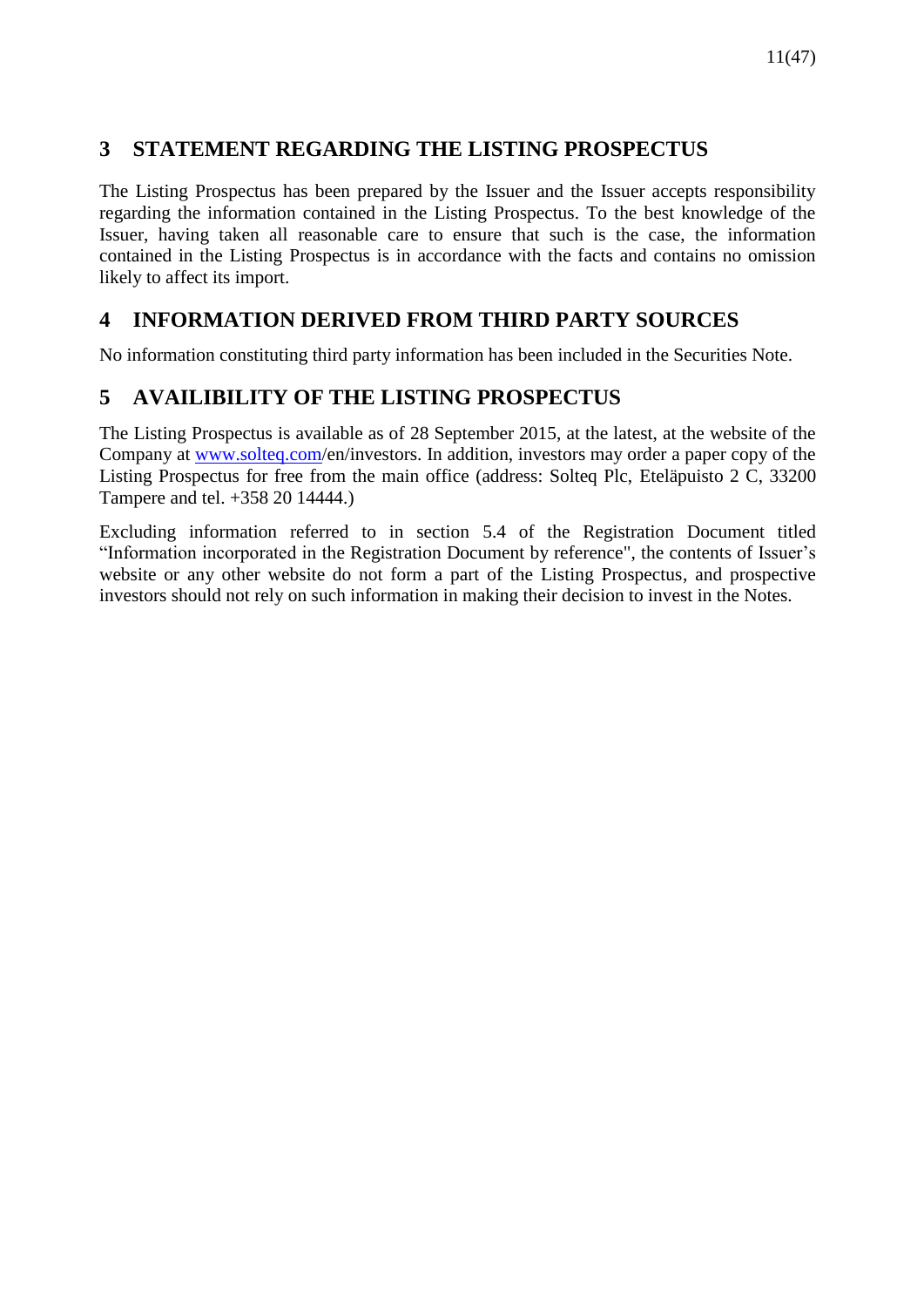# <span id="page-11-0"></span>**6 SPECIAL CAUTIONARY NOTICE REGARDING FORWARD LOOKING STATEMENTS**

Certain statements in this Securities Note, including but not limited to certain statements set forth under the captions *"Risk Factors",* are based on the beliefs of Issuer's management as well as assumptions made by and information currently available to it, and such statements may constitute forward-looking statements. When used in the Listing Prospectus, the words "aims," "anticipates," "assumes," "believes," "estimates," "expects," "will," "intends," "may," "plans," "should," and similar expressions as they relate to the Issuer's or the Issuer's management identify certain of these forward-looking statements. Such forward-looking statements involve known and unknown risks, uncertainties and other important factors that could cause the actual results, performance or achievements of the Issuer, or industry results, to differ materially from any future results, performance or achievements expressed or implied by such forward-looking statements. The forward-looking statements are not guarantees of the future operational or financial performance of the Issuer.

In addition to factors that may be described elsewhere in the Listing Prospectus, such risks, uncertainties and other important factors include, among other things, the risks described the sections "Risk Factors" of the Registration Document and of the Securities Note could cause the Issuer's actual results of operations or its financial condition to differ materially from those expressed in any forward-looking statement. Should one or more of these risks or uncertainties materialise, or should any underlying assumptions prove to be incorrect, the Issuer's actual results of operations, its financial condition or its ability to fulfill its obligations under the Notes could differ materially from those described herein as anticipated, believed, estimated or expected. The Issuer does not intend and does not assume any obligation to update any forward-looking statements contained herein unless required by applicable legislation. For additional information that could affect the results, performance or achievements of the Issuer, (see the Registration Document - *"Risk Factors"* and the Securities Note - *"Risk Factors").*

# <span id="page-11-1"></span>**7 NOTICE TO INVESTORS IN THE EUROPEAN ECONOMIC AREA (OTHER THAN FINLAND)**

The Listing Prospectus has been prepared on the basis that all offers of the Notes in the European Economic Area (the **"EEA")** will be made pursuant to an exemption under the Prospectus Directive, as implemented in the member states of the EEA, from the requirement to produce a prospectus under the Prospectus Directive for offers of securities (the offer of securities whose denomination per unit amounts to at least EUR 100 000).

Accordingly, any person making or intending to make any offer of the Notes within the EEA should only do so in circumstances in which no obligation arises for the Issuer or the Lead Manager to publish a prospectus under the Prospectus Directive for such offer. Neither the Issuer nor the Lead Manager has authorised, nor do they authorize, the making of any offer of securities through any financial intermediary. In relation to each member state of the EEA which has implemented the Prospectus Directive (each a **"Relevant Member State"),** an offer to the public of any Notes may not be made in that Relevant Member State, except that an offer of the Notes to the public in that Relevant Member State may be made at any time under the exemptions from Article 3(2) of the Prospectus Directive (as amended by Directive 2010/73/EU), if they have been implemented in that Relevant Member State, provided that no such offer of the Notes shall result in a requirement for the publication of a prospectus pursuant to Article 3 of the Prospectus Directive by the Issuer or of either Lead Manager.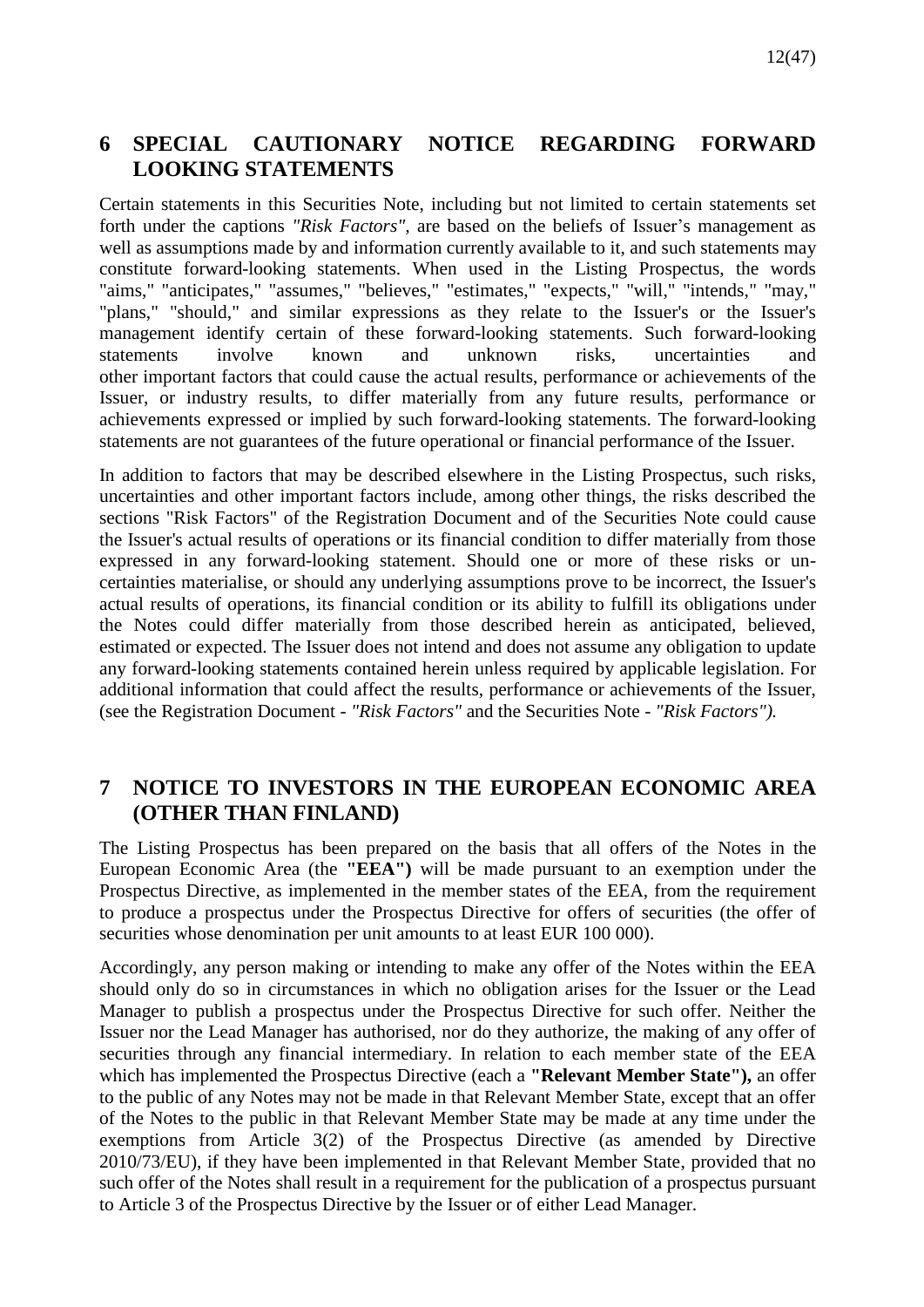For the purposes of this provision, the expression an "offer to the public" in relation to any of the Notes in any Relevant Member State means the communication in any form and by any means of sufficient information on the terms of the offer of the Notes to be offered so as to enable an investor to decide to purchase any of the Notes, as the-same may be varied in that Member State by any measure implementing the Prospectus Directive in that Member State.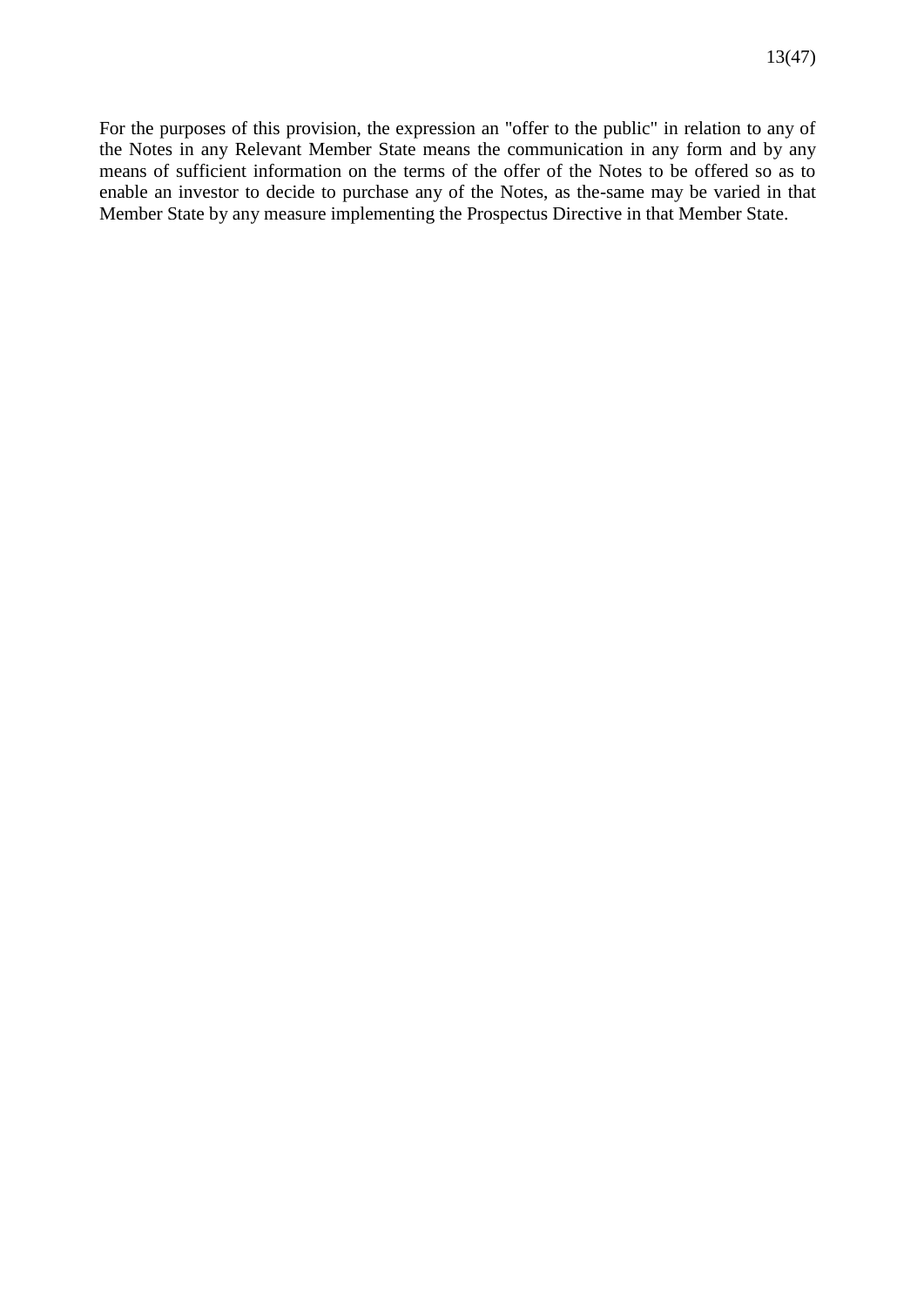# <span id="page-13-0"></span>**8 TERMS AND CONDITIONS**

# SOLTEQ.

**Solteq Oyj Up to EUR 40,000,000 Senior Unsecured Fixed Rate Notes ISIN: FI4000157631**

**1 July 2015, as amended and restated on 24 September 2015**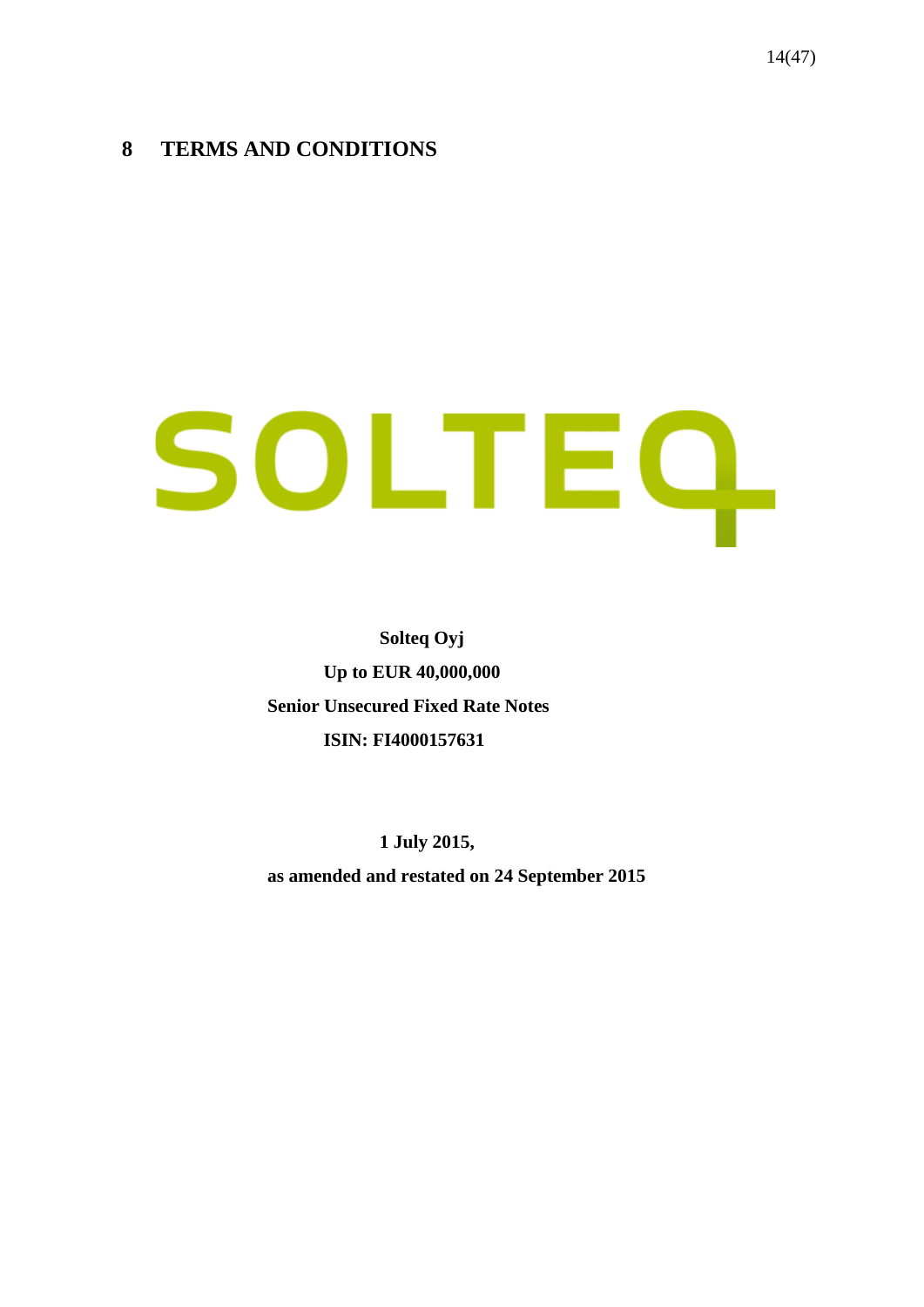# **1. Definitions and Constuction**

# **1.1 Definitions**

In these terms and conditions (the "**Terms and Conditions**"):

"**Accounting Principles**" means the international financial reporting standards (IFRS) within the meaning of Regulation 1606/2002/EC (or as otherwise adopted or amended from time to time).

"**Acquisition**" means the transaction where the Issuer acquires 100 per cent. of the shares in the Target Company and purchases related capital loans.

"**Adjusted Nominal Amount**" means the Total Nominal Amount less the Nominal Amount of all Notes owned by a Group Company or an Affiliate of the Issuer, irrespective of whether such person is directly registered as owner of such Notes.

**"Affiliate"** means any Person, directly or indirectly, controlling or controlled by or under direct or indirect common control with such specified Person. For the purpose of this definition, "control" when used with respect to any Person means the power to direct the management and policies of such Person, directly or indirectly, whether through the ownership of voting securities, by contract or otherwise; and the terms "controlling" and "controlled" have meanings correlative to the foregoing.

**"Agency Agreement**" means the agency agreement entered into between the Agent and the Issuer on or about the First Issue Date regarding, inter alia, the remuneration payable to the Agent, or any replacement agency agreement entered into after the First Issue Date between the Issuer and a replacing Agent.

**"Agent"** means Nordic Trustee Oy, business identity code 2488240-7, Aleksanterinkatu 15 B, 00100 Helsinki, Finland or another party replacing it, as Agent, in accordance with these Terms and Conditions.

**"Noteholder"** means the person who is registered in the register maintained by the CSD pursuant to paragraph 2 of Section 3 of Chapter 6 of the Book-Entry System Act as direct registered owner (Fin: omistaja) or nominee (Fin: hallintarekisteröinnin hoitaja) with respect to a Note.

**"Book-Entry Securities System"** means the Infinity system being part of the bookentry register maintained by the CSD or any other replacing book-entry securities system.

**"Book-Entry System Act"** means the Finnish Act on Book-Entry System and Clearing Operations (Fin: Laki arvo-osuusjärjestelmästä ja selvitystoiminnasta 749/2012, as amended).

"**Business Day"** means a day on which the deposit banks are generally open for business in Helsinki.

**"Business Day Convention"** means the first following day that is a CSD Business Day.

**"Call Option"** means the Issuer's right to redeem outstanding Notes in full in accordance with Clause 9.3 (Voluntary Total Redemption).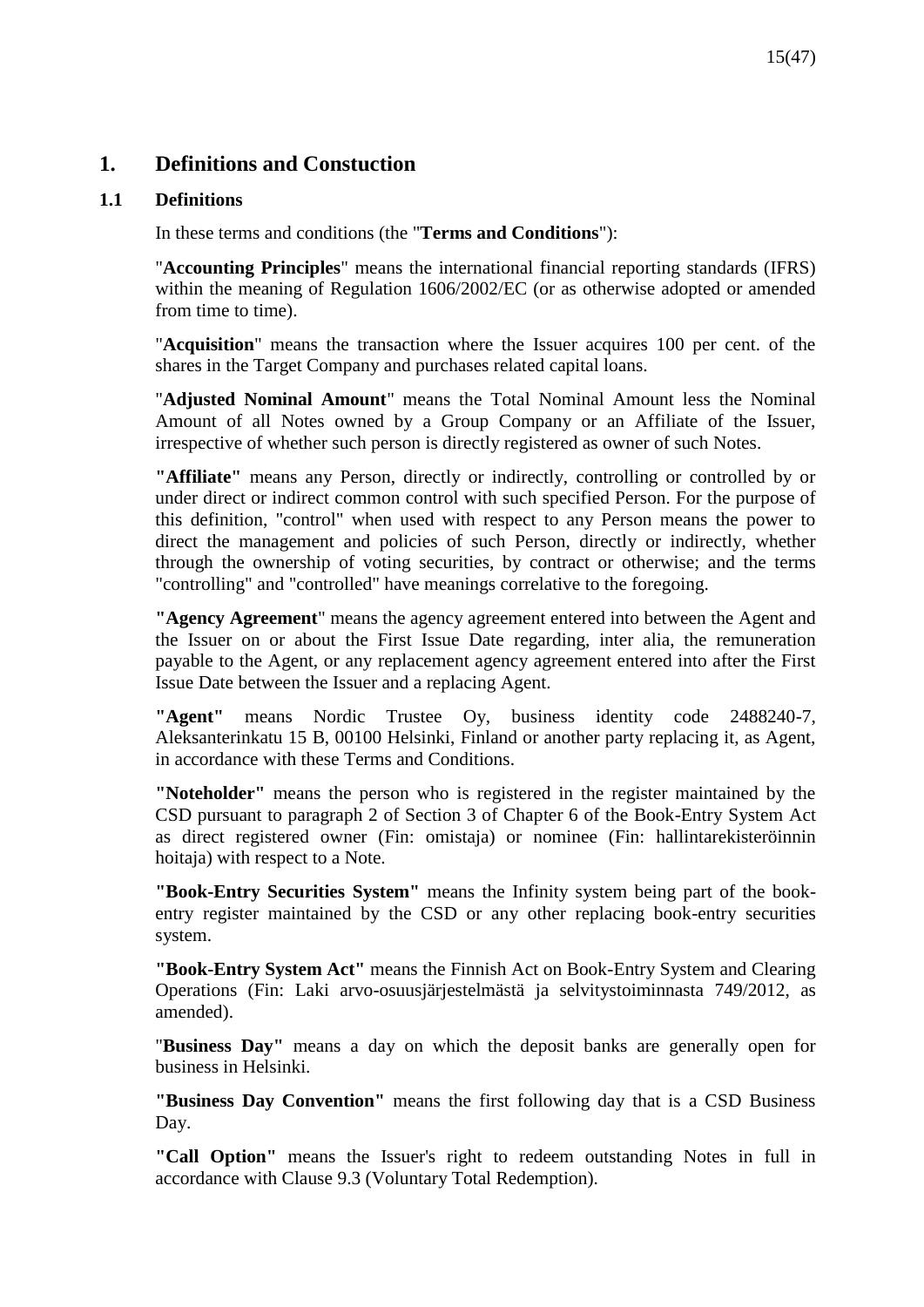**"Cash"** means, at any time, cash in hand or at bank and (in the latter case) credited to an account in the name of a Group Company with a bank and to which a Group Company is alone (or together with other Group Companies) beneficially entitled and for so long as:

- (a) that cash is repayable within five  $(5)$  days after the relevant date of calculation;
- (b) repayment of that cash is not contingent on the prior discharge of any other indebtedness of any Group Company or of any other person whatsoever or on the satisfaction of any other condition;
- (c) there is no Security over that cash except for any Permitted Security constituted by a netting or set-off arrangement entered into by Group Companies in the ordinary course of their banking arrangements; and
- (d) the cash is freely and (except as mentioned in paragraph (a) above) immediately available to be applied in repayment or prepayment of the of the indebtedness incurred under the Finance Documents.

**"Cash Equivalent Investments"** means, in respect of the Group, and at any time, (i) immediately available funds at bank or postal accounts, (ii) any investment in marketable debt obligations issued by the Issuer or by any other party, and (iv) any investment in investment funds which invest substantially all their assets in securities of the types described in item (ii) above. For avoidance of doubt, any undrawn and available amounts under the Working Capital Facilities shall not be considered Cash Equivalent Investments.

**"Change of Control Event"** occurrence of an event or series of events whereby one or more persons acting together, acquire control over the Issuer and where "control" means (a) acquiring or controlling, directly or indirectly, more than 50% of the voting shares of the Issuer, or (b) the right to, directly or indirectly, appoint or remove the whole or a majority of the directors of the board of directors of the Issuer.

**"Compliance Certificate"** means a certificate, in form and substance satisfactory to the Agent, signed by the Issuer certifying in connection with a Financial Report that so far as it is aware no Event of Default is continuing or, if it is aware that such event is continuing, specifying the event and steps, if any, being taken to remedy it. If the Compliance Certificate is provided in connection with an Incurrence Test or at the Agent's request, the certificate shall contain calculations and figures in respect of the ratio of Net Interest Bearing Debt to EBITDA, the Interest Coverage Ratio and the Equity Ratio.

**"Consolidated Assets"** means the total consolidated assets of the Group according to the latest Financial Report minus advances received.

**"Consolidated Equity"** means the total consolidated equity of the Group according to the latest Financial Report.

**"CSD"** means the Issuer's central securities depository and registrar in respect of the Notes, from time to time, initially Euroclear Finland Oy, business identity code 1061446-0, Urho Kekkosen katu 5 C, P.O. Box 1110, 00101 Helsinki.

**"CSD Business Day"** means a day on which the Book-Entry Securities System is open in accordance with the regulations of the CSD.

**"EBITDA"** means, in respect of the Relevant Period, the consolidated operating result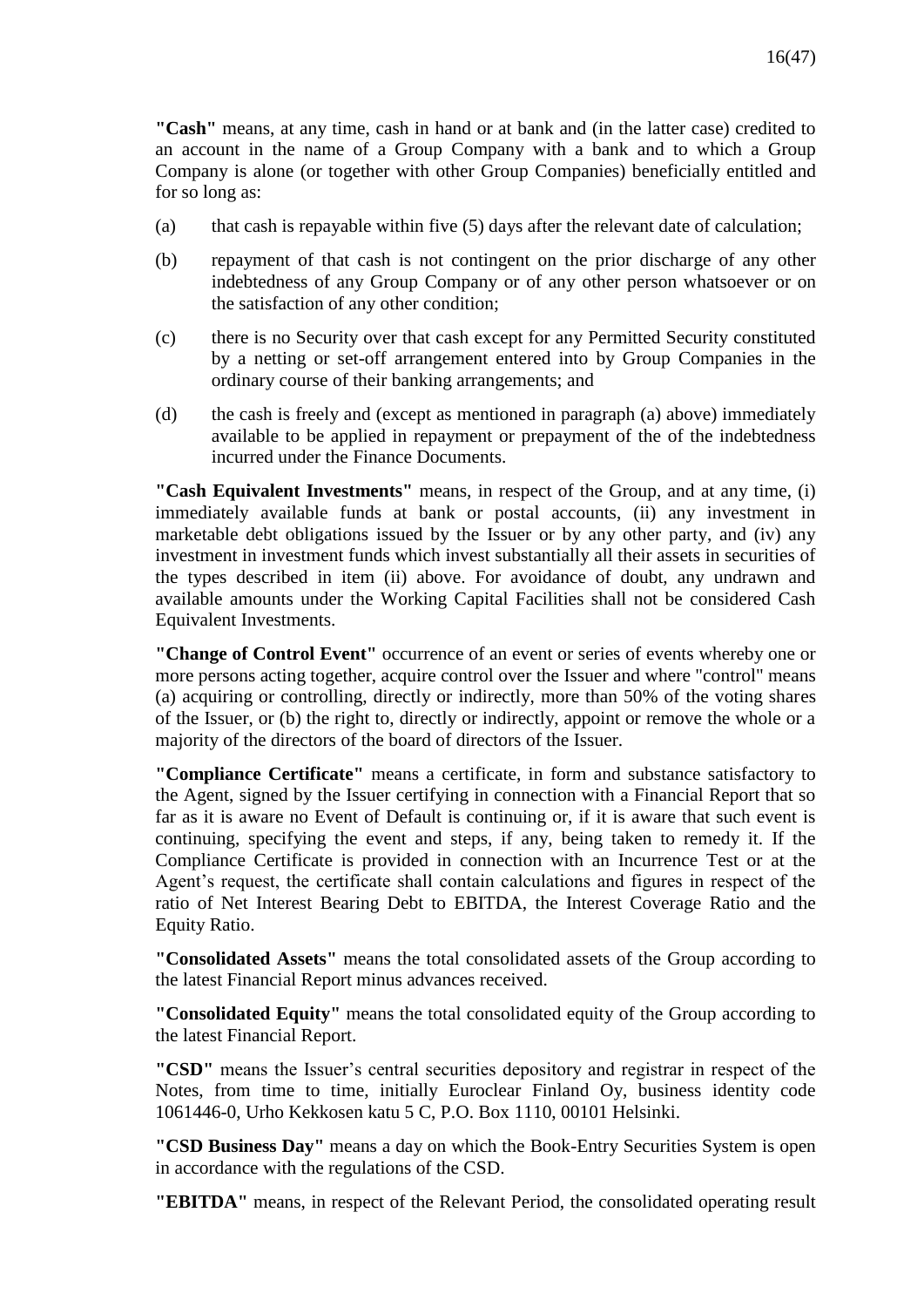of the Group from continuing operations according to the latest Financial Report(s):

- (a) before taking into account any extraordinary items and other non-recurring costs, incurred outside the ordinary course of business;
- (b) before taking into account any Transaction Costs and any transaction costs relating to any acquisition of any additional target company;
- (c) after adding back or deducting, as the case may be, the amount of any loss or gain against book value arising on a disposal of any asset (other than in the ordinary course of trading) and any loss or gain arising from an upward or downward revaluation of any asset; and
- (d) after adding back any amount attributable to the amortisation, depreciation or impairments of assets of members of the Group.

**"Equity Ratio"** means, as at the relevant testing date, the Consolidated Equity to the Consolidated Assets.

**"Escrow Account"** means a bank account of the Issuer held with a reputable bank, into which the Net Proceeds will be transferred and which has been pledged in favour of the Agent and the Noteholders (represented by the Agent) under the Escrow Account Pledge Agreement.

**"Escrow Account Pledge Agreement"** means the pledge agreement entered into between the Issuer and the Agent on or about the First Issue Date in respect of a first priority pledge over the Escrow Account and all funds held on the Escrow Account from time to time, granted in favour of the Agent and the Noteholders (represented by the Agent).

**"EUR"** or "Euro" means the single currency of the Participating Member States.

**"Event of Default"** means an event or circumstance specified in any of the Clauses 13.1 (Non-Payment) to and including Clause 13.9 (Continuation of the Business).

**"Final Maturity Date"** means the date falling five (5) years after the First Issue Date.

**"Finance Charges**" means, for the Relevant Period, the aggregate amount of the financial expenses according to the latest Financial Report.

**"Finance Documents"** means the Terms and Conditions, the Agency Agreement and any other document designated to be a Finance Document by the Issuer and the Agent.

**"Financial Indebtedness"** means any indebtedness in respect of:

- (a) monies borrowed or raised, including Market Loans;
- (b) the amount of any liability in respect of any finance leases, to the extent the arrangement is treated as a finance lease in accordance with the accounting principles applicable on the First Issue Date (a lease which in the accounts of the Group is treated as an asset and a corresponding liability);
- (c) receivables sold or discounted (other than any receivables to the extent they are sold on a non-recourse basis);
- (d) any amount raised under any other transaction (including any forward sale or purchase agreement) having the commercial effect of a borrowing;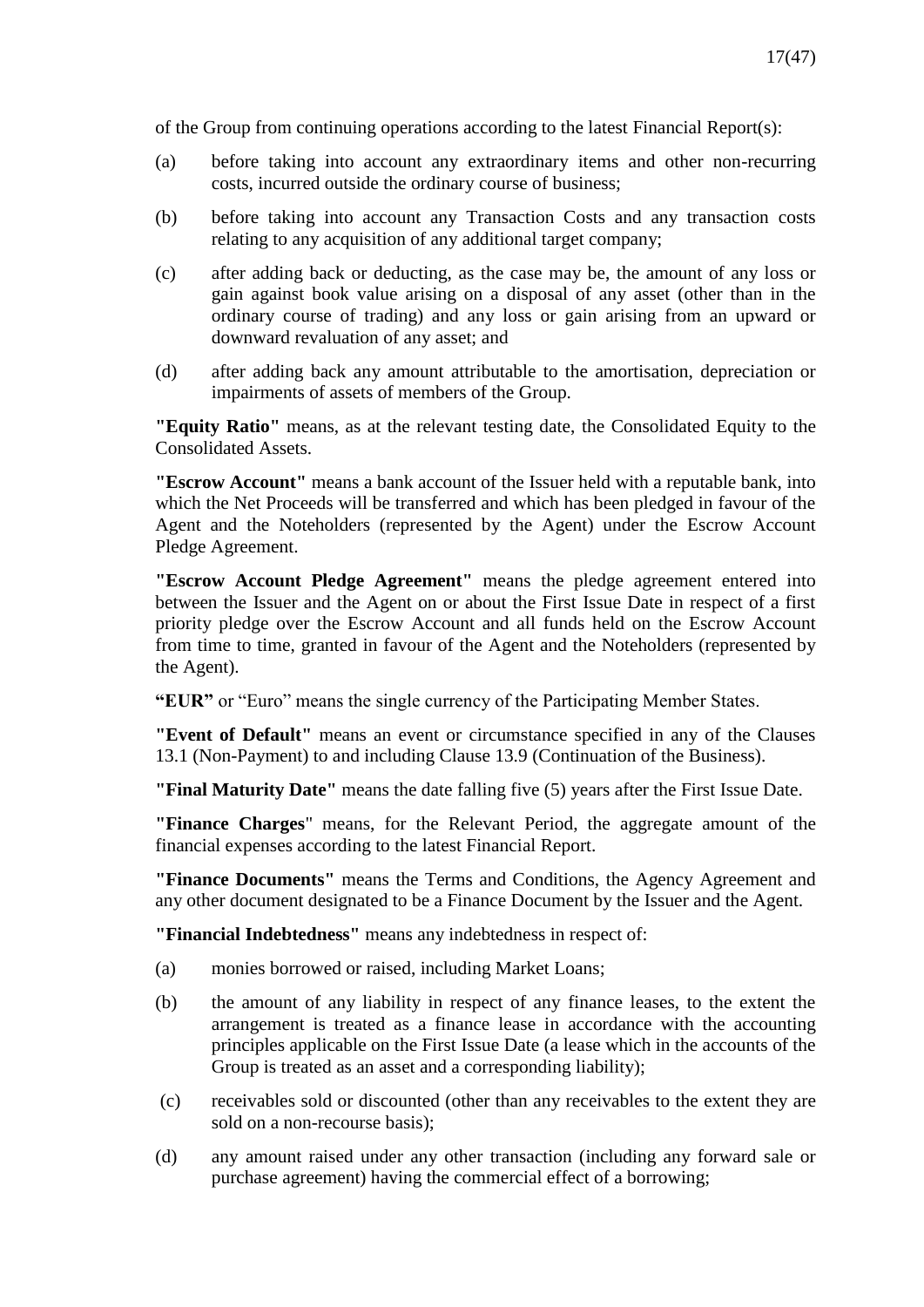- (e) any derivative transaction entered into in connection with protection against or benefit from fluctuation in any rate or price (and, when calculating the value of any derivative transaction, only the mark to market value shall be taken into account, provided that if any actual amount is due as a result of a termination or a close-out, such amount shall be used instead);
- (f) any counter indemnity obligation in respect of a guarantee, indemnity, bond, standby or documentary letter of credit or any other instrument issued by a bank or financial institution; and
- (g) (without double counting) any guarantee or other assurance against financial loss in respect of a type referred to in the above items (a)-(f).

**"Financial Report"** means the Group's consolidated annual audited financial statements or quarterly interim unaudited reports, which shall be prepared and made available in accordance with Clause 10.1 (*Information from the Issuer*).

**"First Call Date"** means the date falling 3.0 years after the First Issue Date.

**"First Issue Date"** means 1 July 2015.

**"Group"** means the Issuer and its Subsidiaries from time to time (each a "Group Company").

**"Incurrence Test"** means the test of the financial incurrence covenants as set out in Clause 11 (Incurrence Covenant).

**"Initial Notes"** means the Notes issued on the First Issue Date.

**"Insolvent"** means, in respect of a relevant person, that it (i) is deemed to be insolvent within the meaning of Section 1 of Chapter 2 of the Finnish Bankruptcy Act (Fin: *Konkurssilaki* 120/2004, as amended) (or its equivalent in any other jurisdiction), (ii) admits inability to pay its debts as they fall due, (iii) suspends making payments on any of its debts, (iv) by reason of actual financial difficulties commences negotiations with its creditors (other than the Noteholders) with a view to rescheduling any of its indebtedness (including company reorganisation under the Finnish Act on Company Reorganisation (Fin: *Laki yrityksen saneerauksesta* 47/1993, as amended) (or its equivalent in any other jurisdiction)) or (v) is subject to involuntary winding-up, dissolution or liquidation.

**"Intellectual Property"** means any patents, trademarks, service marks, designs, business names, copyrights, database rights, rights to source code, design rights, domain names, inventions, confidential information, knowhow and other intellectual property rights and interests, whether registered or unregistered and the benefit of all applications and rights to use such assets of each member of the Group.

**"Interest"** means the interest on the Notes calculated in accordance with Clauses 8(a) to 8(d).

**"Interest Coverage Ratio"** means the ratio of EBITDA to Net Finance Charges.

**"Interest Payment Date"** means 1 July each year or, to the extent such day is not a CSD Business Day, the CSD Business Day following from an application of the Business Day Convention. The first Interest Payment Date for the Notes shall be 1 July 2016 and the last Interest Payment Date shall be the relevant Redemption Date.

**"Interest Period"** means (i) in respect of the first Interest Period, the period from (and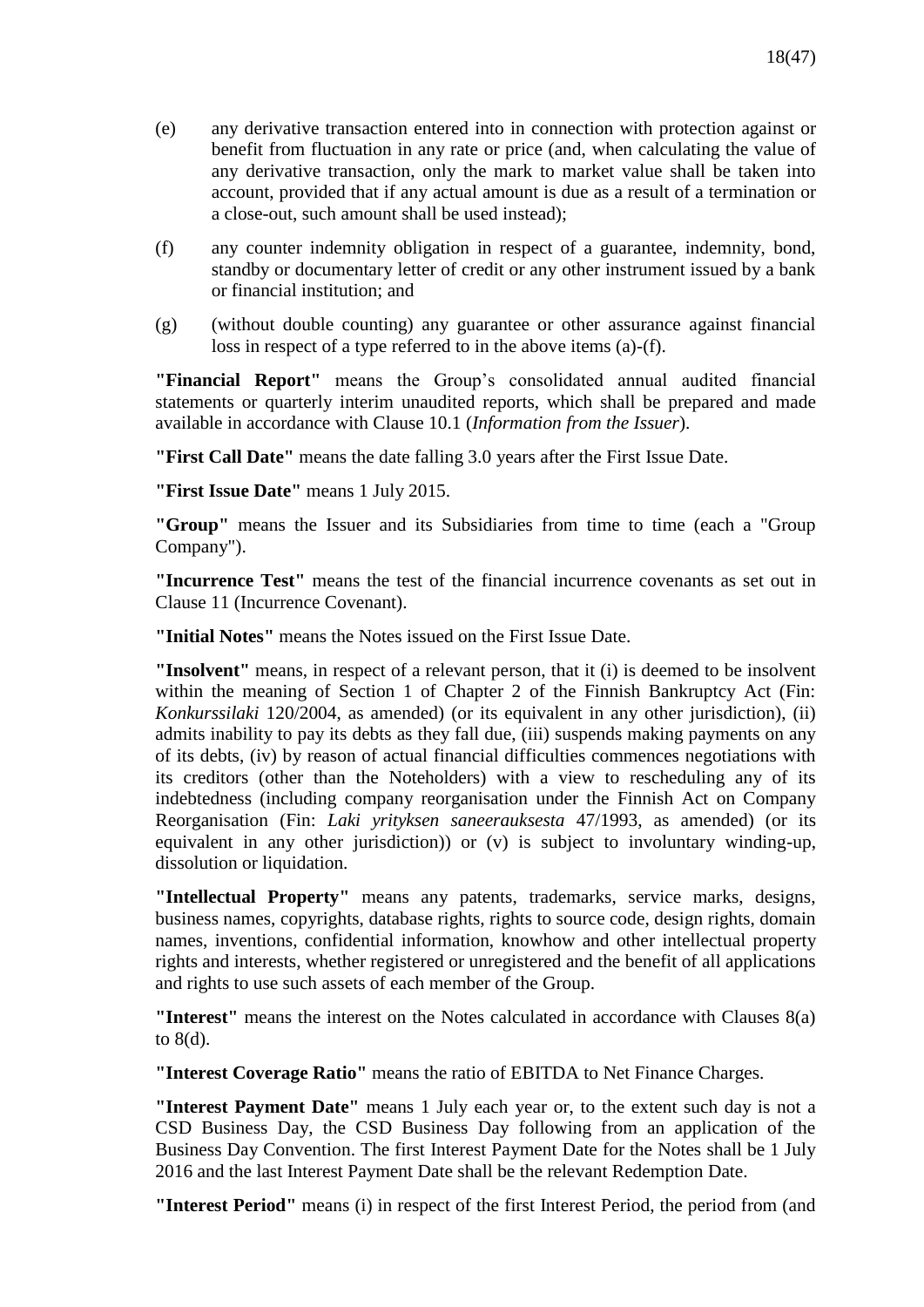including) the First Issue Date to (but excluding) the first Interest Payment Date, and (ii) in respect of subsequent Interest Periods, the period from (and including) an Interest Payment Date to (but excluding) the next succeeding Interest Payment Date (or a shorter period if relevant).

**"Interest Rate"** means 6.000 per cent. per annum.

**"Issuer"** means Solteq Oyj, a public limited liability company incorporated under the laws of Finland, whose registered office is Eteläpuisto 2, 33200 Tampere, Finland, with Finnish business identification code 0490484-0.

**"Issuing Agent"** means Danske Bank Oyj, reg. no. 1730744-7, Hiililaiturinkuja 2, 00075 Danske Bank, Helsinki, Finland as issuing (Fin: *liikkeeseenlaskijan asiamies*) and paying agent of the Notes for and on behalf of the Issuer, or any other party replacing the same as Issuing Agent in accordance with the regulations of the CSD.

**"Market Loan"** means any loan or other indebtedness where an entity issues commercial paper, certificates, subordinated debentures, notes or any other debt securities (including, for the avoidance of doubt, medium term note programmes and other market funding programmes), provided in each case that such instruments and securities are or can be subject to trade on NASDAQ OMX Helsinki or any other regulated or unregulated recognised market place.

**"Material Adverse Effect"** means a material adverse effect on:

- (a) the business, financial condition or operations of the Group taken as a whole; or
- (b) the validity or enforceability of these Terms and Conditions,

in each case which affects the Issuer's ability to perform and comply with the undertakings set out in Clause 12 (General Undertakings) of these Terms and Conditions.

**"Net Finance Charges"** means, for the Relevant Period, the Finance Charges according to the latest Financial Report after deducting any financial income payable for that Relevant Period according to the latest Financial Report.

**"Net Interest Bearing Debt"** means the aggregate interest bearing debt less cash and cash equivalents of the Group in accordance with the applicable Accounting Principles of the Group from time to time (for the avoidance of doubt, excluding guarantees, bank guarantees and interest bearing debt borrowed from any Group Company).

**"Net Proceeds"** means the proceeds from the issuance of the Initial Notes after deduction has been made for the Transaction Costs payable by the Issuer to the Sole Bookrunner and the Issuing and Paying Agent for the services provided in relation to the placement and issuance of the Notes.

**"Nominal Amount"** has the meaning set forth in Clause 2(c).

**"Noteholders' Meeting"** means a meeting among the Noteholders held in accordance with Clause 16 (*Noteholders' Meeting*).

**"Notes"** means debt instruments, each for the Nominal Amount and of the type referred to in paragraph 1 of Section 34 of the Act on Promissory Notes (Fin: *Velkakirjalaki* 622/1947, as amended) (Fin: *joukkovelkakirja*) and which are governed by and issued under these Terms and Conditions, including the Initial Notes and any Subsequent Notes.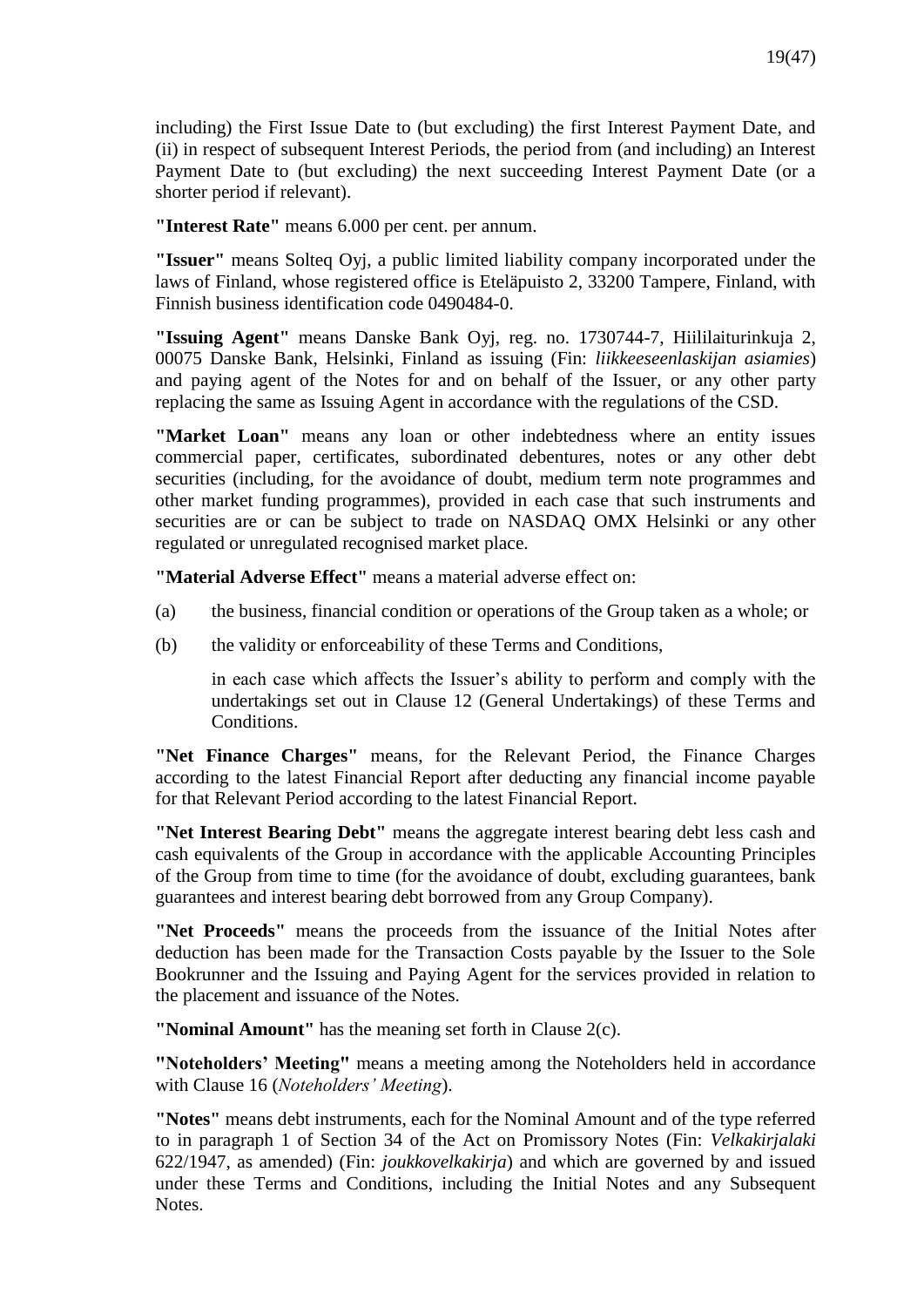**"Outstanding Nominal Amount"** means the outstanding Nominal Amount of each Note from time to time taking into account any prepayments made on the Notes.

**"Participating Member States"** means any member state of the European Union that has the Euro as its lawful currency in accordance with legislation of the European Union relating to Economic and Monetary Union.

**"Permitted Debt"** means any Financial Indebtedness:

- (a) incurred under the Initial Note Issue;
- (b) of the Group incurred pursuant to any financial leasing arrangements incurred in the ordinary course of the Group's business in a maximum amount of EUR 2.5 million;
- (c) extended by any Group Company to its customers on normal commercial terms and in the ordinary course of its trading activities;
- (d) taken up from a Group Company;
- (e) of the Group under any guarantee issued by a Group Company, in the ordinary course of the Group's business;
- (f) arising under a foreign exchange transaction, interest rate or commodity derivatives for spot or forward delivery entered into in connection with protection against fluctuation in currency rates or prices where the exposure arises in the ordinary course of business or in respect of payments to be made under the Terms and Conditions, but not any transaction for investment or speculative purposes;
- (g) incurred as a result of any Group Company acquiring another entity, including the Target Company, and which is due to that such acquired entity holds indebtedness, provided that the Incurrence Test is met, tested pro forma including the acquired entity in question, and if not, such Financial Indebtedness will be discharged within 6 months from the date of acquisition;
- (h) incurred by the Issuer if such Financial Indebtedness meets the Incurrence Test tested pro forma including such incurrence, and (i) is incurred as a result of a Subsequent Note Issue by the Issuer under the Terms and Conditions, or (ii) ranks pari passu to the obligations of the Issuer under the Terms and Conditions and under the Agency Agreement;
- (i) incurred by the Issuer and subordinated to the obligations of the same under these Terms and Conditions and has a final redemption date or, when applicable, early redemption dates or instalment dates which occur after the Final Maturity Date;
- (j) of the Issuer under the bilateral facilities agreements with each of Danske Bank Oyj, Elo Mutual Pension Insurance Company and Finnvera Plc in the aggregate amount not exceeding EUR 2.5 million for a period of 6 months from the First Issue Date; or
- (k) incurred by a Group Company under the Working Capital Facilities.

**"Permitted Security"** means any guarantee or security:

(a) arising by operation of law or in the ordinary course of business (not including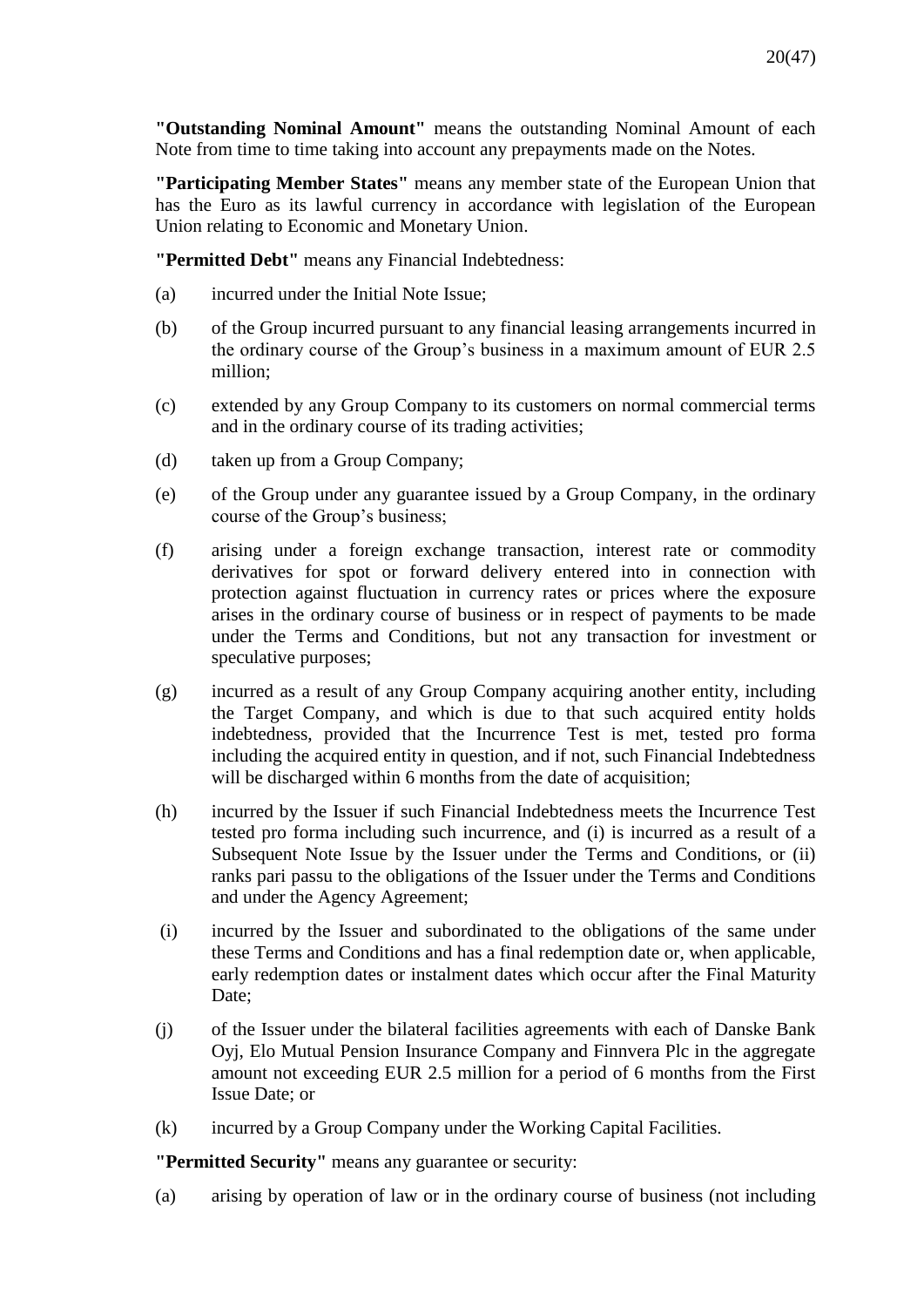guarantees or security in respect of any monies borrowed or raised);

- (b) provided in relation to any lease agreement entered into by a Group Company constituting Permitted Debt;
- (c) provided in relation to a hedging liability that constitutes a Permitted Debt in accordance with paragraph (f) of Permitted Debt above;
- (d) incurred as a result of any Group Company acquiring another entity, including the Target Company, and which is due to that such acquired entity has provided security, provided that the debt secured with such security is Permitted Debt in accordance with paragraph (f) of Permitted Debt above, and if not, such security will be discharged within 6 months from the date of acquisition;
- (e) any guarantee or security provided by or over a target company to secure any Permitted Debt;
- (f) provided for any guarantees issued by a Group Company in the ordinary course of the Group's business;
- (g) comprising rent deposits or lease guarantees in the ordinary course of business;
- (h) provided in relation to facilities constituting Permitted Debt in accordance with paragraph (j) of Permitted Debt above; or
- (i) provided in relation to the Working Capital Facilities, including any second ranking pledge relating to the same security.

**"Person"** means any individual, corporation, partnership, limited liability company, joint venture, association, joint-stock company, trust, unincorporated organisation, government, or any agency or political subdivision thereof or any other entity, whether or not having a separate legal personality.

**"Quotation Day"** means, in relation to any period for which an interest rate is to be determined, two (2) Business Days before the first day of that period.

### **"Record Time"** means:

- (a) in relation to a payment of Interest, default interest and/or redemption of the Notes when such payment is made through the Book-Entry Securities System, the end of the first CSD Business Day prior to, as applicable, (i) an Interest Payment Date, (ii) the day on which default interest is paid, (iii) a Redemption Date or (iv) a date on which a payment to the Noteholders is to be made under Clause 14 (*Distribution of Proceeds*); and
- (b) in relation to a Noteholders' Meeting and Written Procedure, the end of the CSD Business Day specified in the communication pursuant to Clause 16(c) or Clause 17(c), as applicable; and
- (c) otherwise, the end of the fifth CSD Business Day prior to another relevant date.

**"Redemption Date"** means the date on which the relevant Notes are to be redeemed or repurchased in accordance with Clause 9 (*Redemption and Repurchase of the Notes*).

**"Regulated Market"** means any regulated market (as defined in Directive 2004/39/EC on markets in financial instruments).

**"Relevant Period"** means each period of twelve (12) consecutive calendar months.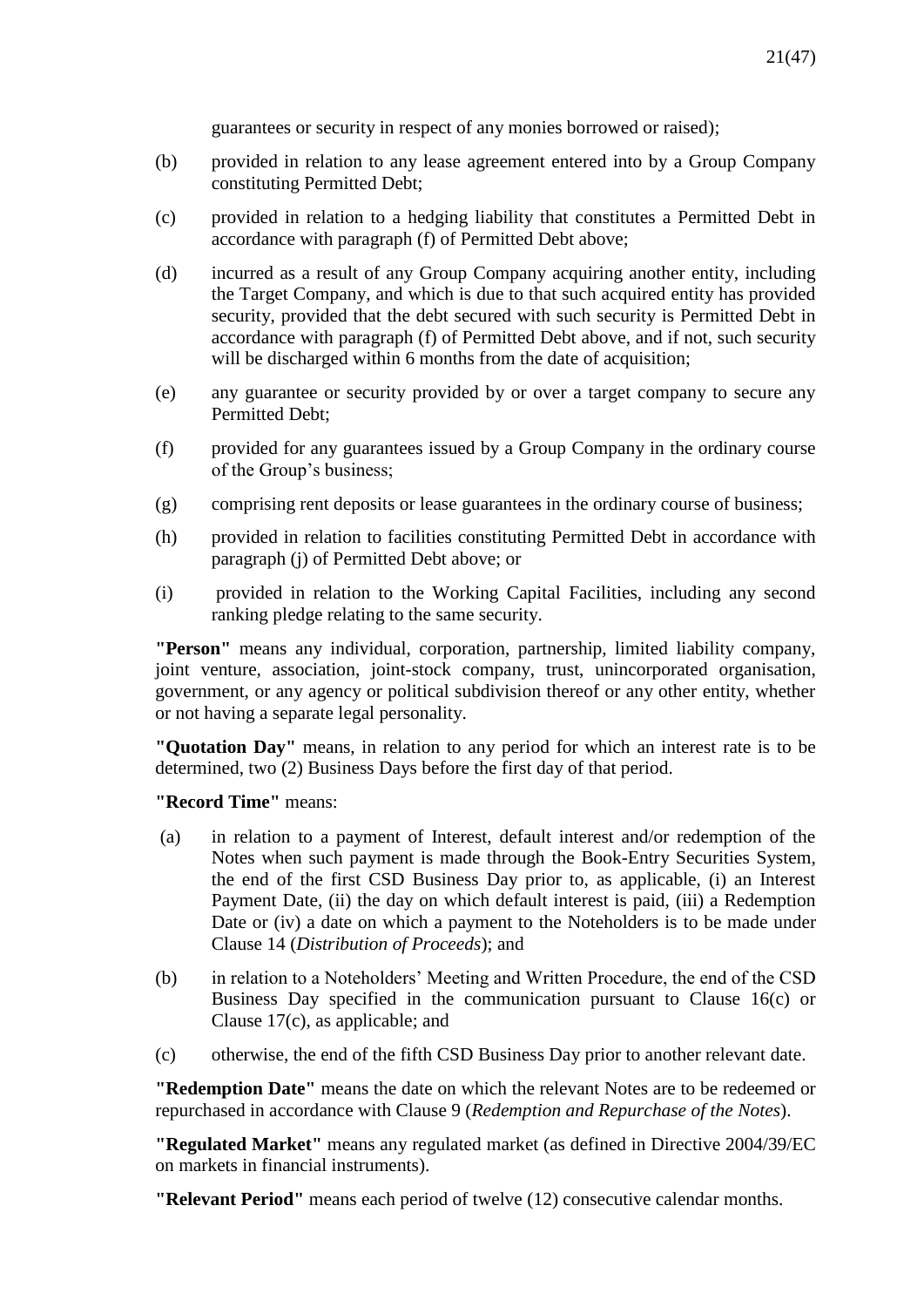**"Restricted Transaction"** has the meaning set forth in Clause 12.2(a).

**"Securities Act"** means the U.S. Securities Act of 1933, as amended.

**"Security"** means a mortgage, charge, pledge, lien, security assignment or other security interest securing any obligation of any person, or any other agreement or arrangement having a similar effect.

**"Sole Bookrunner"** means Danske Bank A/S.

**"Subsequent Notes"** means any Notes issued after the First Issue Date on one or more occasions.

**"Subsidiary"** means a subsidiary of the Company according to Chapter 1 Section 6 of the Finnish Accounting Act (1336/1997), as amended (Fi. *kirjanpitolaki*) (or under such provision as may replace this provision).

**"Target Company"** means Descom Group Oy, whose registered office is Vapaudenkatu 48-50, 40100 Jyväskylä, Finland, with business identification code 2275918-1, following the completion of the Acquisition, being a wholly-owned Subsidiary of the Issuer.

**"Total Nominal Amount"** means the total aggregate Nominal Amount of the Notes outstanding at the relevant time.

**"Transaction Costs"** means all fees, costs and expenses, stamp, registration and other taxies incurred by the Issuer or any other member of the Group in connection with (i) the issue of the Initial Notes, (ii) the listing of the Notes and (iii) the acquisition and refinancing of the Target Company, including any due diligence costs relating to the same.

**"Working Capital Facilities"** means any working capital facility including any overdraft facility, factoring and guarantee facilities (but excluding any bank guarantees granted for the purpose of rent deposits) in an aggregate maximum amount not exceeding EUR 7,000,000 at any time.

**"Written Procedure"** means the written or electronic procedure for decision making among the Noteholders in accordance with Clause 17 (*Written Procedure*).

# **1.2 Construction**

(a) Unless a contrary indication appears, any reference in these Terms and Conditions to:

(i) "**assets**" includes present and future properties, revenues and rights of every description;

(ii) any agreement or instrument is a reference to that agreement or instrument as supplemented, amended, novated, extended, restated or replaced from time to time;

(iii) a "**regulation**" includes any regulation, rule or official directive, request or guideline (whether or not having the force of law) of any governmental, intergovernmental or supranational body, agency, department or regulatory, selfregulatory or other authority or organisation;

(iv) an Event of Default is continuing if it has not been remedied or waived;

(v) a provision of law is a reference to that provision as amended or re-enacted; and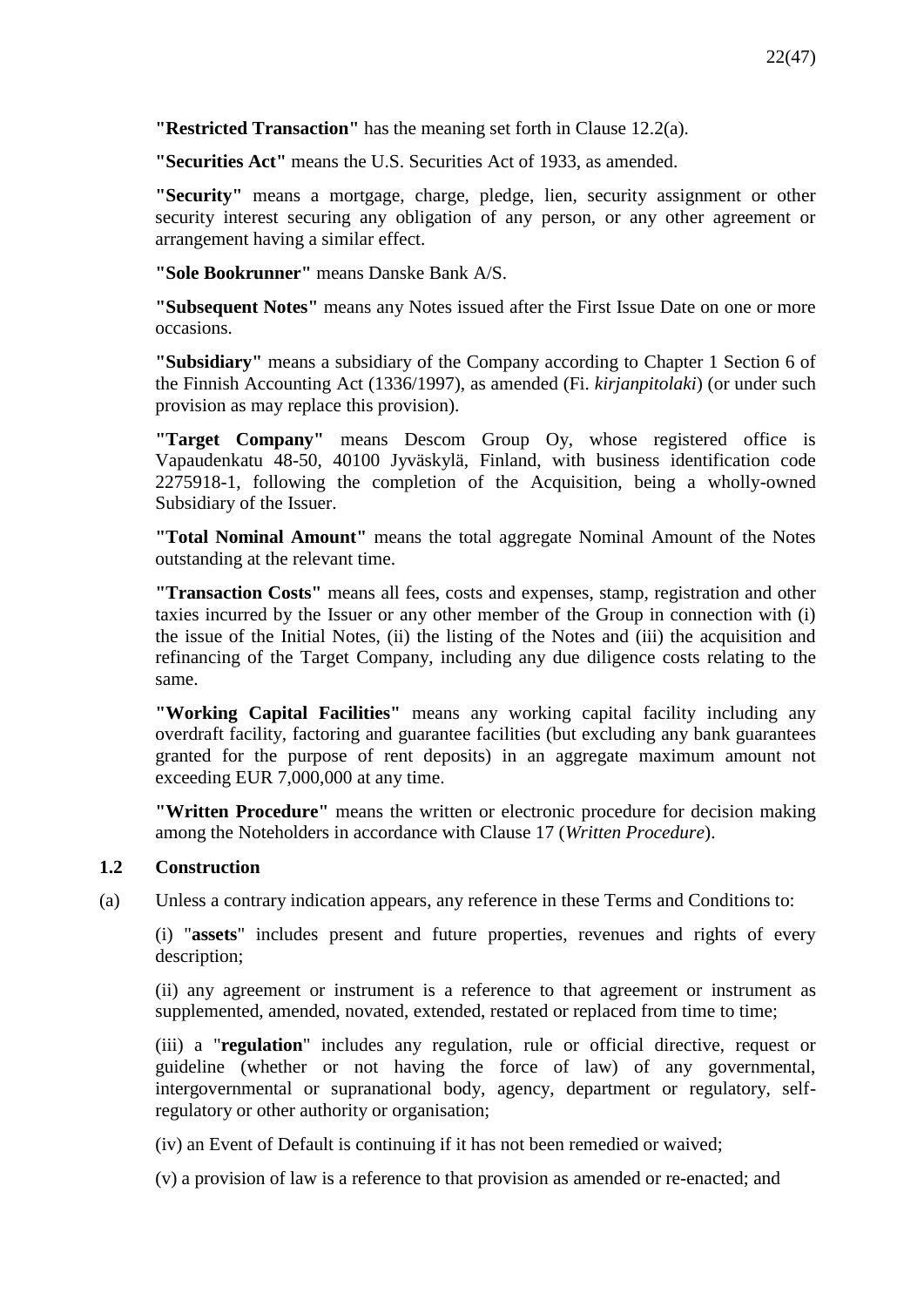- (vi) a time of day is a reference to Helsinki time.
- (b) A notice shall be deemed to be sent by way of press release if it is made available to the public within Finland promptly and in a non-discriminatory manner.
- (c) When ascertaining whether a limit or threshold specified in EUR has been attained or broken, an amount in another currency shall be counted on the basis of the rate of exchange for such currency against EUR for the previous Business Day, as published by the European Central Bank on its website (www. www.ecb.int). If no such rate is available, the most recently published rate shall be used instead.
- (d) No delay or omission of the Agent or of any Noteholder to exercise any right or remedy under the Finance Documents shall impair or operate as a waiver of any such right or remedy.

# **2. Status of the Notes**

- (a) The Notes are denominated in EUR and each Note is constituted by these Terms and Conditions. The Issuer undertakes to make payments in relation to the Notes and to comply with these Terms and Conditions.
- (b) By subscribing for Notes, each initial Noteholder agrees that the Notes shall benefit from and be subject to the Finance Documents and by acquiring Notes, each subsequent Noteholder confirms such agreement.
- (c) The Nominal Amount of each Note is EUR 100,000 (the "**Nominal Amount**"). The maximum Total Nominal Amount of the Initial Notes is EUR 27,000,000. All Initial Notes are issued on a fully paid basis at an issue price of 100 per cent. of the Nominal Amount.
- (d) Provided that the Incurrence Test is met and that no Event of Default is continuing or would result from such issue, the Issuer may, at one or several occasions, issue Subsequent Notes. Subsequent Notes shall benefit from and be subject to the Finance Documents, and, for the avoidance of doubt, the applicable ISIN, the interest rate, the currency, the nominal amount and the final maturity applicable to the Initial Notes shall apply to Subsequent Notes. The price of the Subsequent Notes may be set at a discount or at a premium compared to the Nominal Amount. The maximum total nominal amount of the Notes (the Initial Notes and all Subsequent Notes) may not exceed EUR 40,000,000.
- (e) Subject to any restrictions to which a Noteholder may be subject due to local law or otherwise, each Note is freely transferable after it has been registered into the respective book-entry account of a Noteholder. Each Noteholder must ensure compliance with the restrictions referred to above at its own cost and expense.
- (f) The Notes constitute direct, general, unconditional, unsubordinated and unsecured obligations of the Issuer and shall at all times rank at least pari passu with all direct, unconditional, unsubordinated and unsecured obligations of the Issuer, except those obligations which are mandatorily preferred by law, and without any preference among them.
- (g) No action is being taken in any jurisdiction that would or is intended to permit a public offering of the Notes or the possession, circulation or distribution of any document or other material relating to the Issuer or the Notes in any jurisdiction, where action for that purpose is required. Each Noteholder must inform itself about, and observe, any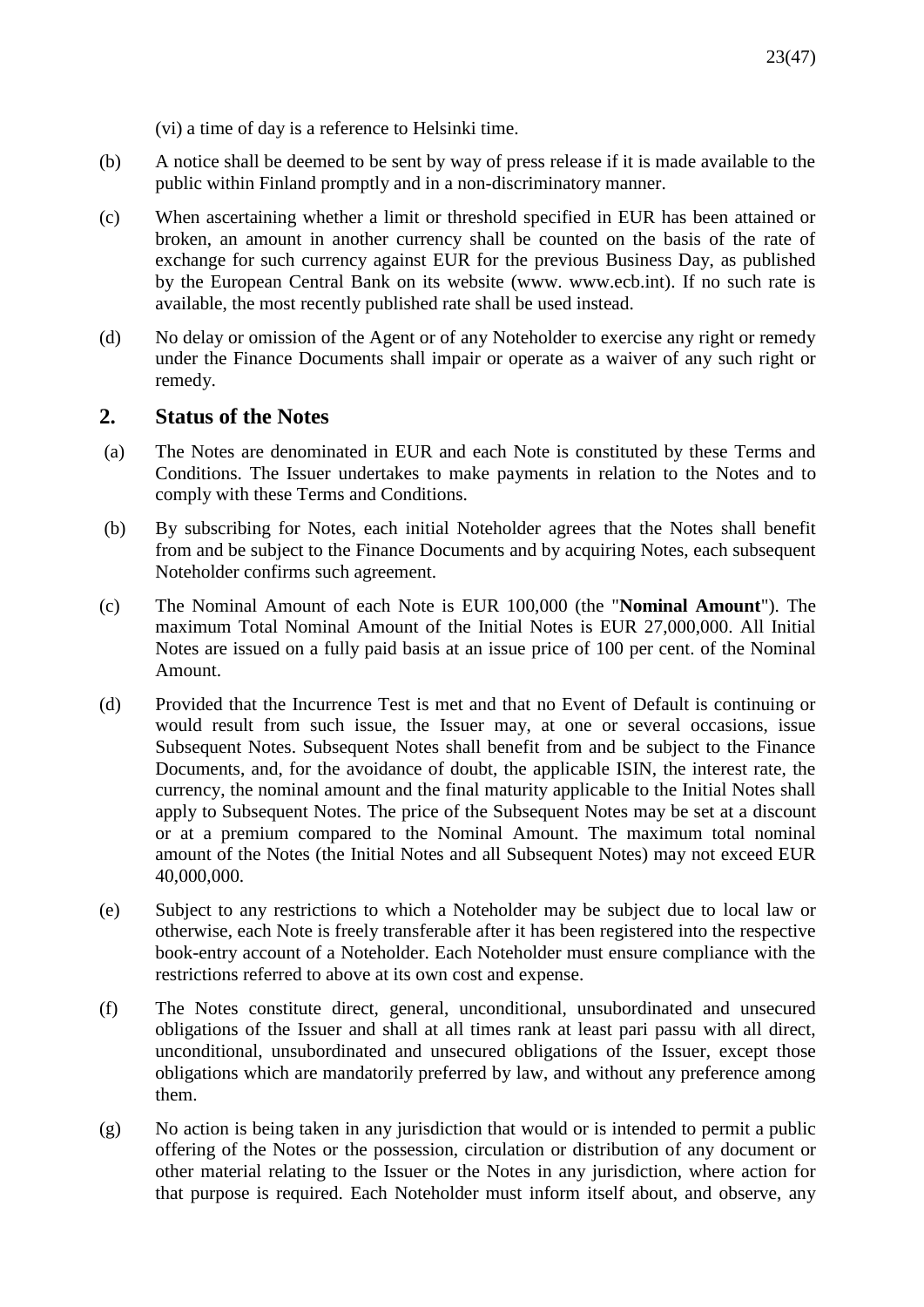applicable restrictions to the transfer of material relating to the Issuer or the Notes.

# **3. Use of Proceeds**

The Net Proceeds from the issuance of the Initial Notes shall be applied towards financing of the acquisition of the Target Company and capital loans, to pay the Transaction Costs, and to refinance certain existing indebtedness and for general corporate purpose of the Group.

# **4. Conditions Precedent**

- (a) The payment of the Net Proceeds to the Escrow Account is subject to the Agent having received the Escrow Account Pledge Agreement duly executed and perfected.
- (b) The Issuer shall provide, or procure the provision of, to the Agent, in form and substance satisfactory to the Agent (acting reasonably):
	- (i) a statement duly executed by the buyer and the sellers that the agreement regarding the Acquisition has been duly signed and that all conditions precedent for completion of the Acquisition (other than the availability of the sufficient financing for the payment of the initial purchase price and other payments set out in the Share Purchase Agreement) have been satisfied, including any competition approvals (if required); and
	- (ii) the Finance Documents having been executed.
- (c) When the conditions precedent for disbursement set out in Clause 4(b) have been fulfilled to the satisfaction of the Agent (acting reasonably), the Agent shall instruct the bank (with which the Company holds the Escrow Account) to transfer the funds from the Escrow Account on the basis of the instructions given by the Issuer, and the Agent shall thereafter or in connection therewith release the pledge over the Escrow Account.
- (d) If the conditions precedent for disbursement set out in Clause 4(b) have not been fulfilled to the satisfaction of the Agent (acting reasonably) or waived by the Agent on or before 31 August 2015, the Issuer shall repurchase all Notes at a price equal to 100 per cent. of the Nominal Amount together with any accrued Interest. Any funds distributed by the Agent to the Noteholders in accordance with the Escrow Account Pledge Agreement shall be deemed to be paid by the Issuer for the redemption under this Clause 4(d). The repurchase date shall fall no later than thirty (30) Business Days after 31 August 2015.

# **5. Notes in Book-Entry Form**

- (a) The Notes will be issued in dematerialised form in the Book-Entry Securities System in accordance with the Book-Entry System Act and regulations of the CSD and no physical notes will be issued.
- (b) Each Noteholder consents to the Issuer having a right to obtain information on the Noteholders, their contact details and their holdings of the Notes registered in the Book-Entry Securities System, such as information recorded in the lists referred to in paragraphs 2 and 3 of Section 3 of Chapter 6 of the Book-Entry System Act kept by the CSD in respect of the Notes and the CSD shall be entitled to provide such information upon request. At the request of the Agent or the Issuing Agent, the Issuer shall (and shall be entitled to do so) promptly obtain such information and provide it to the Agent or the Issuing Agent, as applicable.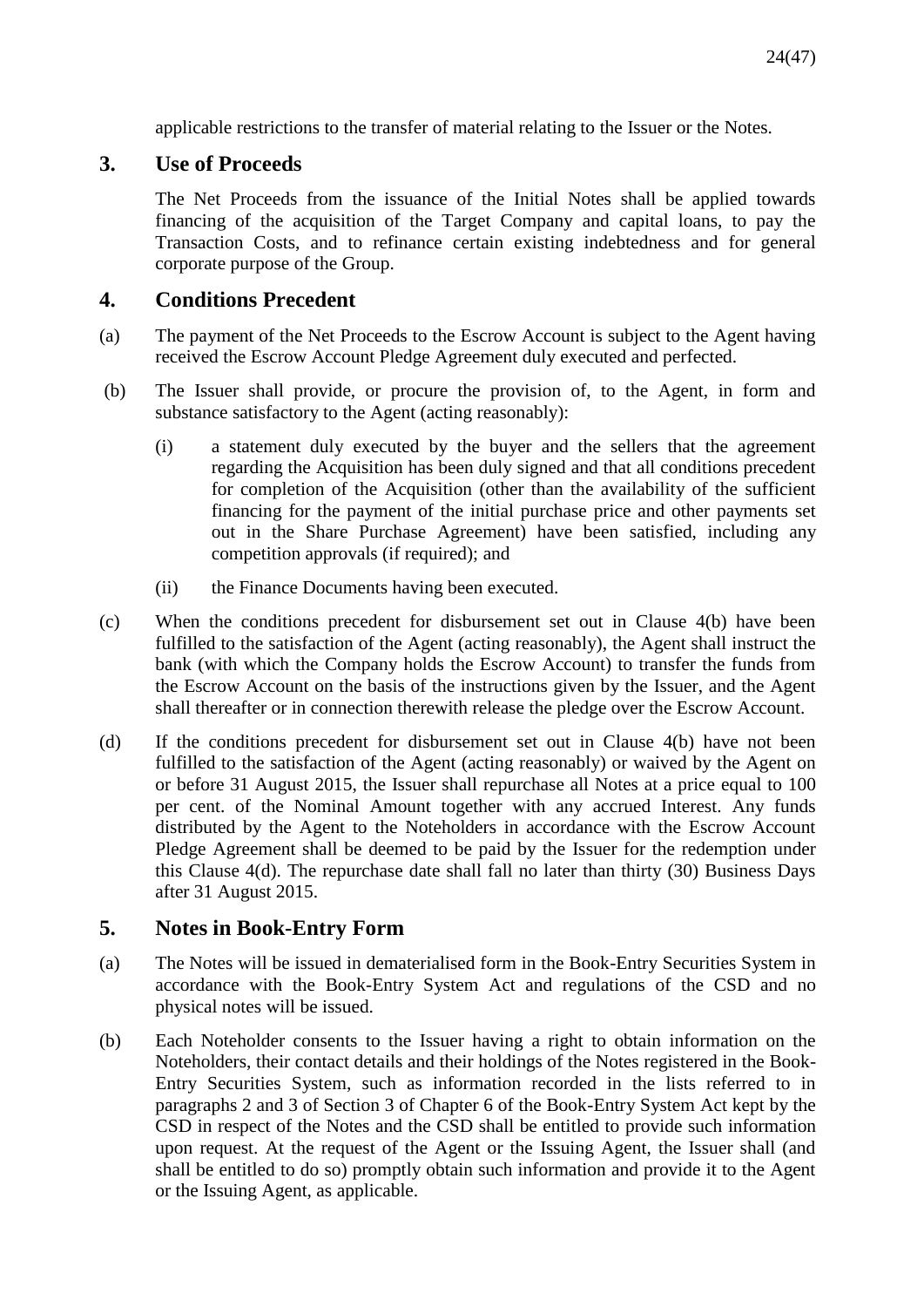- (c) The Agent and the Issuing Agent shall have the right to obtain information referred to in paragraph (b) above from the CSD in respect of the Notes if so permitted under the regulation of the CSD. The Issuer agrees that each of the Agent and the Issuing Agent is at any time on its behalf entitled to obtain information referred to in paragraph (b) above from the CSD in respect of the Notes.
- (d) The Issuer shall issue any necessary power of attorney to such persons employed by the Agent, as notified by the Agent, in order for such individuals to independently obtain information directly from the debt register kept by the CSD in respect of the Notes. The Issuer may not revoke any such power of attorney unless directed by the Agent or unless consent thereto is given by the Noteholders.
- (e) The Issuer, the Agent and the Issuing Agent may use the information referred to in paragraph (b) above only for the purposes of carrying out their duties and exercising their rights in accordance with these Terms and Conditions with respect to the Notes and shall not disclose such information to any Noteholder or third party unless necessary for the before-mentioned purposes.

# **6. Right to Act on Behalf of a Noteholder**

- (a) If any person other than a Noteholder wishes to exercise any rights under the Finance Documents, it must obtain a power of attorney or other proof of authorisation from the Noteholder or a successive, coherent chain of powers of attorney or proofs of authorisation starting with the Noteholder and authorising such person.
- (b) A Noteholder may issue one or several powers of attorney to third parties to represent it in relation to some or all of the Notes held by it. Any such representative may act independently under the Finance Documents in relation to the Notes for which such representative is entitled to represent the Noteholder and may further delegate its right to represent the Noteholder by way of a further power of attorney.
- (c) The Agent shall only have to examine the face of a power of attorney or other proof of authorisation that has been provided to it pursuant to Clause 6(b) and may assume that it has been duly authorised, is valid, has not been revoked or superseded and that it is in full force and effect, unless otherwise is apparent from its face or is otherwise notified to the Agent.

# **7. Payments in Respect of the Notes**

- (a) Any payments under or in respect of the Notes pursuant to these Terms and Conditions shall be made to the person who is registered as a Noteholder at the Record Time prior to an Interest Payment Date or other relevant due date in accordance with the Finnish legislation governing the Book-Entry Securities System and book-entry accounts as well as the regulations of the CSD.
- (b) If, due to any obstacle for the CSD, the Issuer cannot make a payment or repayment, such payment or repayment may be postponed until the obstacle has been removed. Any such postponement shall not affect the Record Time.
- (c) If payment or repayment is made in accordance with this Clause 7, the Issuer and the CSD shall be deemed to have fulfilled their obligation to pay, irrespective of whether such payment was made to a person not entitled to receive such amount.
- (d) The Issuer is not liable to gross-up any payments under the Finance Documents by virtue of any withholding tax, public levy or the similar.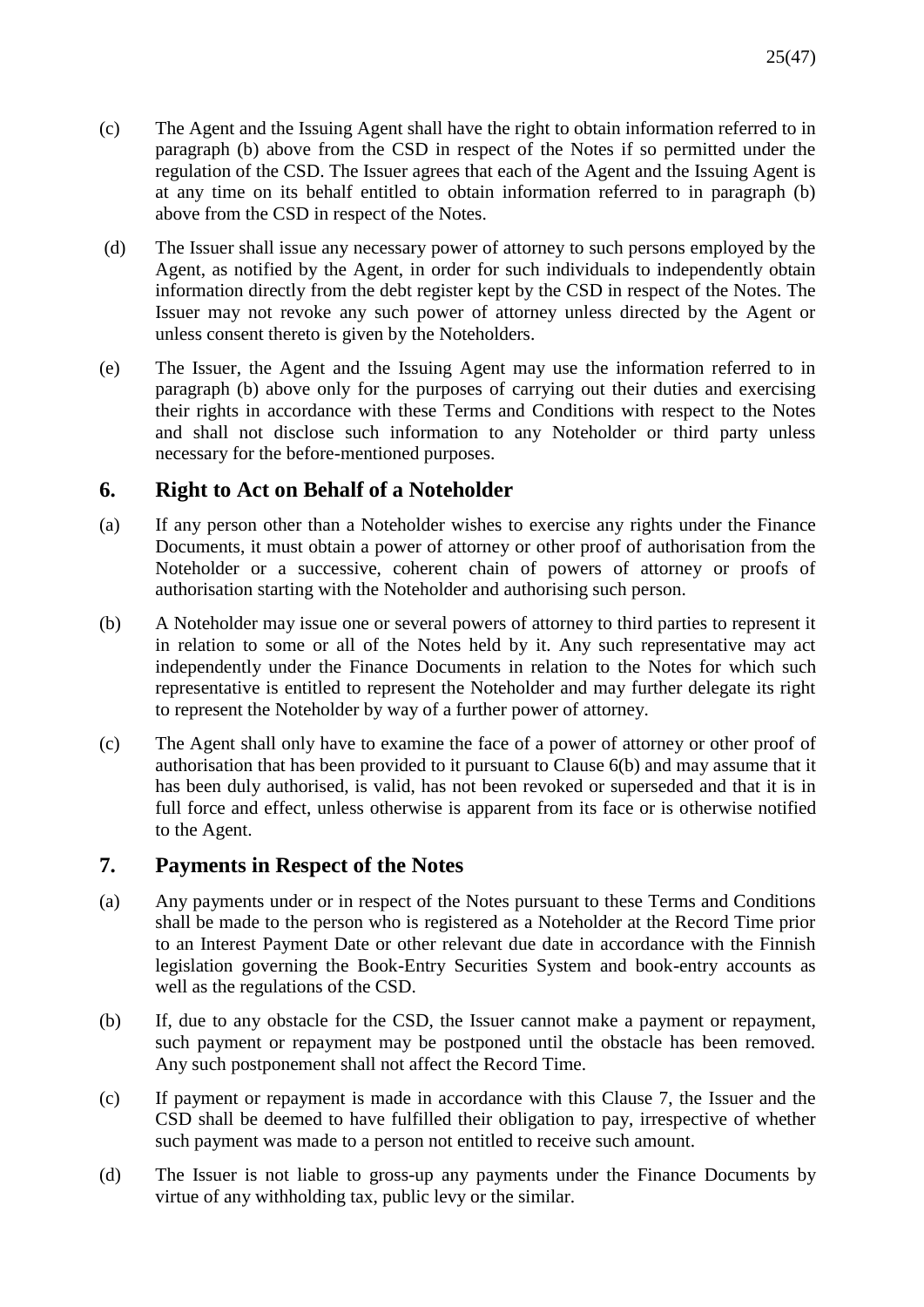(e) All payments to be made by the Issuer pursuant to these Terms and Conditions shall be made without (and free and clear of any deduction for) set-off or counterclaim.

# **8. Interest**

- (a) Each Initial Note carries Interest at the Interest Rate from (and including) the First Issue Date up to (but excluding) the relevant Redemption Date. Any Subsequent Note will carry Interest at the Interest Rate from (and including) the Interest Payment Date falling immediately prior to its issuance up to (but excluding) the relevant Redemption Date.
- (b) Interest accrues during an Interest Period. Payment of Interest in respect of the Notes shall be made to the Noteholders on each Interest Payment Date for the preceding Interest Period.
- (c) Interest shall be calculated on the "actual/actual ICMA" basis as specified by the International Capital Market Association.
- (d) If the Issuer fails to pay any amount payable by it on its due date, default interest shall accrue on the overdue amount from (and including) the due date up to (but excluding) the date of actual payment at a rate which is two (2) per cent. higher than the Interest Rate. Accrued default interest shall not be capitalised. No default interest shall accrue where the failure to pay was solely attributable to the Agent, the Issuing Agent or the CSD, in which case the Interest Rate shall apply instead.

# **9. Redemption and Repurchase of the Notes**

# **9.1 Redemption at maturity**

The Issuer shall redeem all, but not only some, of the outstanding Notes in full on the Final Maturity Date with an amount per Note equal to the Nominal Amount together with accrued but unpaid Interest. If the Final Maturity Date is not a CSD Business Day, then the redemption shall occur on the CSD Business Day determined by application of the Business Day Convention.

# **9.2 Group Companies' purchase of Notes**

Each Group Company may at any time purchase Notes. Notes held by a Group Company may at such Group Company's discretion be retained, sold or, if held by the Issuer, be cancelled.

# **9.3 Voluntary Total Redemption**

(a) The Issuer may redeem the Notes in whole, but not in part, at any time from and including:

(i) the First Issue Date to, but not including, the date falling 36 months after the First Issue Date at a price equivalent to the sum of:

(A) the present value on the relevant record date (as defined below) of 102.75 per cent. of the Outstanding Nominal Amount as if such payment originally should have taken place on the Interest Payment Date falling 36 months after the First Issue Date; and

(B) the present value on the relevant record date (as defined below) of the remaining coupon payments, less any accrued but unpaid interest,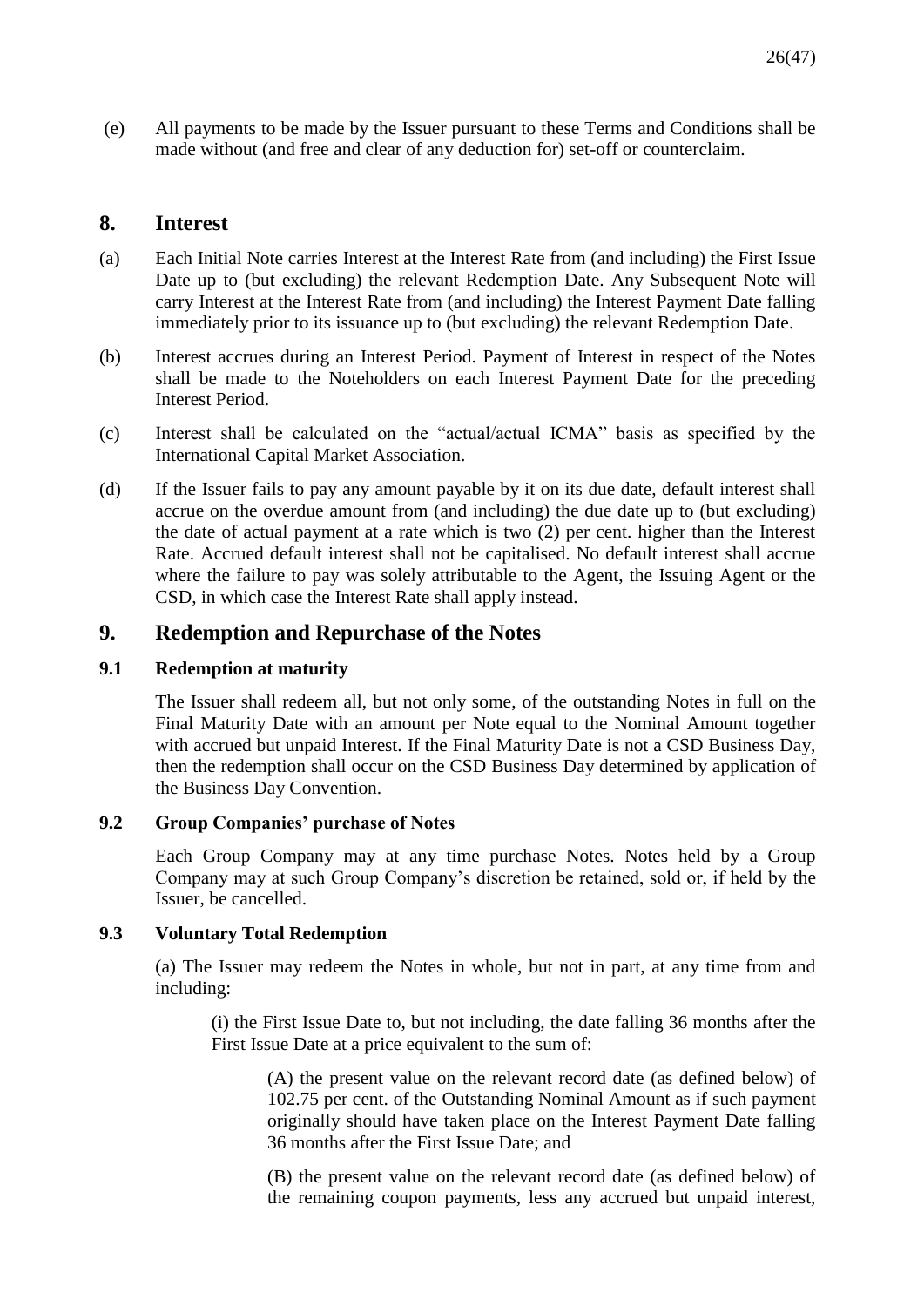through but excluding the date falling 36 months after the First Issue Date,

both calculated by using a discount rate of 50 basis points over the comparable German government bond rate (i.e. comparable to the remaining duration of the Notes until the mentioned date falling 36 months after the First Issue Date) (plus accrued interest on redeemed amount) and where "**relevant record date**" shall mean a date agreed upon between the Agent, the CSD and the Issuer in connection with such repayment;

(ii) 102.75% of the Nominal Amount, together with accrued but unpaid interest, if the Call Option is exercised on or after the First Call Date to, but not including, the date falling 3.5 years after the First Issue Date;

(iii) 102.00% of the Nominal Amount, together with accrued but unpaid interest, if the Call Option is exercised on or after the date falling 3.5 years after the Issue Date to, but not including, the date falling 4.0 years after the First Issue Date;

(iv) 101.25% of the Nominal Amount, together with accrued but unpaid interest, if the Call Option is exercised on or after the date falling 4.0 years after the Issue Date to, but not including, the date falling 4.5 years after the First Issue Date; and

(v) 100.50% of the Nominal Amount, together with accrued but unpaid interest, if the Call Option is exercised on or after the date falling 4.5 years after the First Issue Date to, but not including, the Final Maturity Date.

(b) Redemption in accordance with Clause 9.3 (a) shall be made by the Issuer giving not less than twenty (20) Business Days' notice prior to the relevant Redemption Date (which must be a CSD Business Day) to the Noteholders and the Agent and in accordance with the instructions of the Issuer or the Issuing Agent, as applicable. Any such notice is irrevocable and, upon expiry of such notice, the Issuer is bound to redeem the Notes in full with the applicable amounts.

### **9.4 Mandatory Repurchase due to a Change of Control Event**

(a) Upon a Change of Control Event occurring, each Noteholder shall have the right to request that all, or only some, of its Notes be repurchased at a price per Note equal to 101.00% of the Outstanding Nominal Amount together with accrued but unpaid Interest, during a period of sixty (60) days following a notice from the Issuer of the Change of Control Event pursuant to Clause 10.1(b) (after which time period such right shall lapse).

(b) The notice from the Issuer pursuant to Clause 10.1(b) shall specify the repurchase date that is a CSD Business Day and include instructions about the actions that a Noteholder needs to take if it wants Notes held by it to be repurchased. If a Noteholder has so requested, and acted in accordance with the instructions in the notice from the Issuer, the Issuer shall repurchase the relevant Notes and the repurchase amount shall fall due on the repurchase date specified in the notice given by the Issuer pursuant to Clause 10.1(b). The repurchase date must fall no later than twenty (20) Business Days after the end of the sixty (60) days period referred to in Clause 9.4(a).

(c) If Notes representing more than 75 per cent of the aggregate nominal principal amount of the Notes have been repurchased pursuant to this Clause 9.4, the Issuer is entitled to repurchase all the remaining outstanding Notes at the price stated in Clause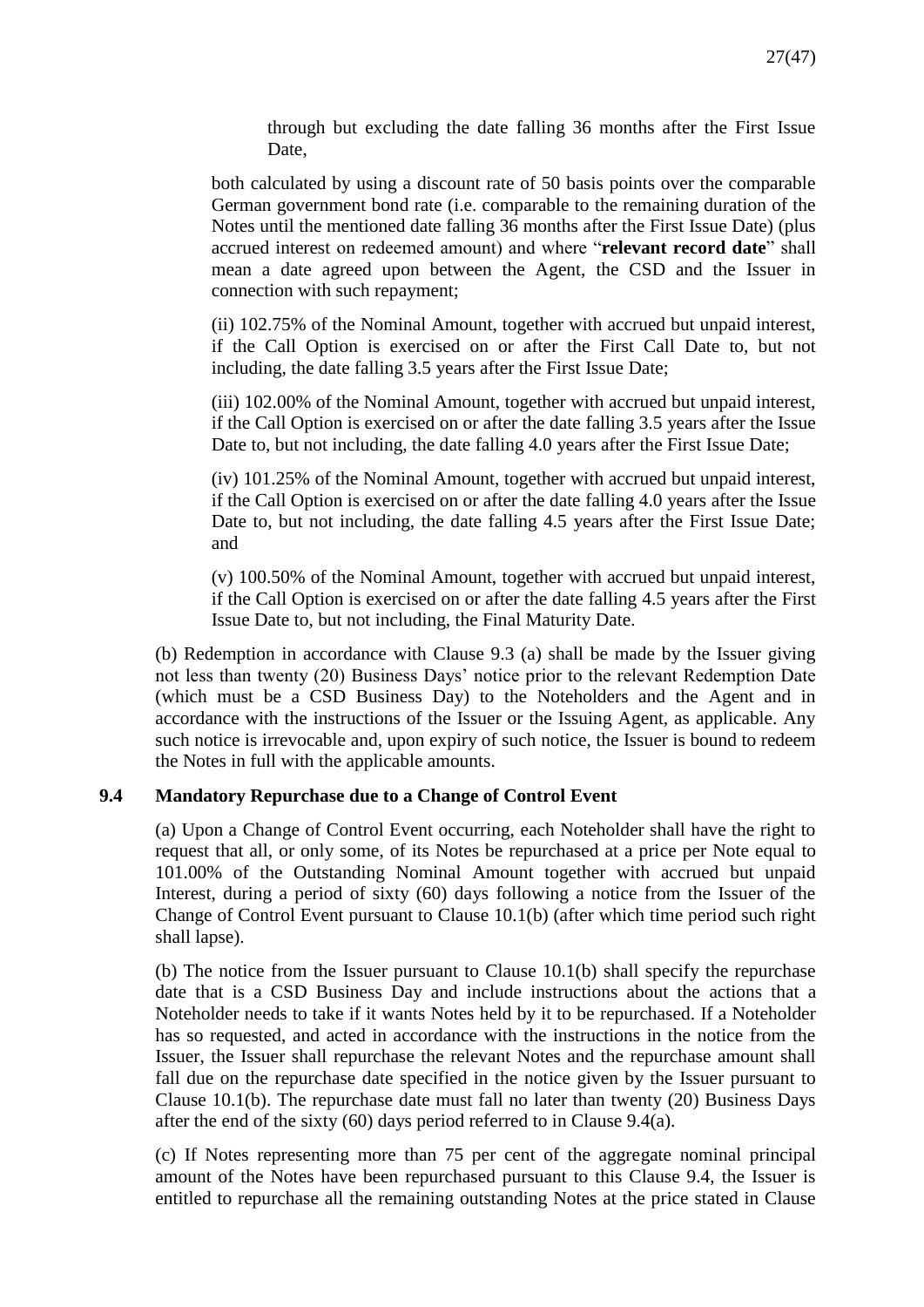9.4 above by notifying the remaining Noteholders of its intention to do so no later than fifteen (15) Business Days after the latest possible repurchase date pursuant to paragraph (b) above. Such prepayment may occur at the earliest on the tenth CSD Business Day following the date of such notice.

### **9.5 General**

The Issuer shall comply with the requirements of any applicable securities laws or regulations in connection with the repurchase of Notes. To the extent that the provisions of such laws and regulations conflict with the provisions in this Clause 9, the Issuer shall comply with the applicable securities laws and regulations and will not be deemed to have breached its obligations under this Clause 9 by virtue of the conflict.

# **10. Information to Noteholders**

# **10.1 Information from the Issuer**

- (a) The Issuer shall make the following information available in the English language to the Noteholders by publication on the website of the Issuer:
	- (i) as soon as the same become available, but in any event within four (4) months after the end of each financial year, the annual audited consolidated financial statements of the Group and the annual audited unconsolidated financial statements of the Issuer, including a profit and loss account, a balance sheet, a cash flow statement and management commentary or report from the Issuer's board of directors;
	- (ii) as soon as the same become available, but in any event within two (2) months after the end of each quarter of its financial year, the quarterly interim unaudited consolidated reports of the Group, including a profit and loss account, a balance sheet, a cash flow statement and management commentary or report from the Issuer's board of directors;
	- (iii) its unaudited consolidated financial statements and the year-end report (Fin: *tilinpäätöstiedote*) (as applicable) for such period;
	- (iv) the latest version of these Terms and Conditions (including any document amending these Terms and Conditions); and
	- (v) any other information required by the Finnish Securities Markets Act (*Arvopaperimarkkinalaki* 746/2012) and the rules and regulations of the Regulated Market on which the Notes are listed.
- (b) The Issuer shall promptly notify the Agent when the Issuer is or becomes aware of the occurrence of a Change of Control Event and shall provide the Agent with such further information as the Agent may request (acting reasonably) following receipt of such notice.
- (c) When the financial statements and other information are made available the Noteholders pursuant to paragraph (a) above, the Issuer shall send copies of such financial statements and other information to the Agent.
- (d) The Issuer shall:
	- (i) in connection with the delivery of a Financial Report,
	- (ii) in connection with the incurrence of new Financial Indebtedness or a Restricted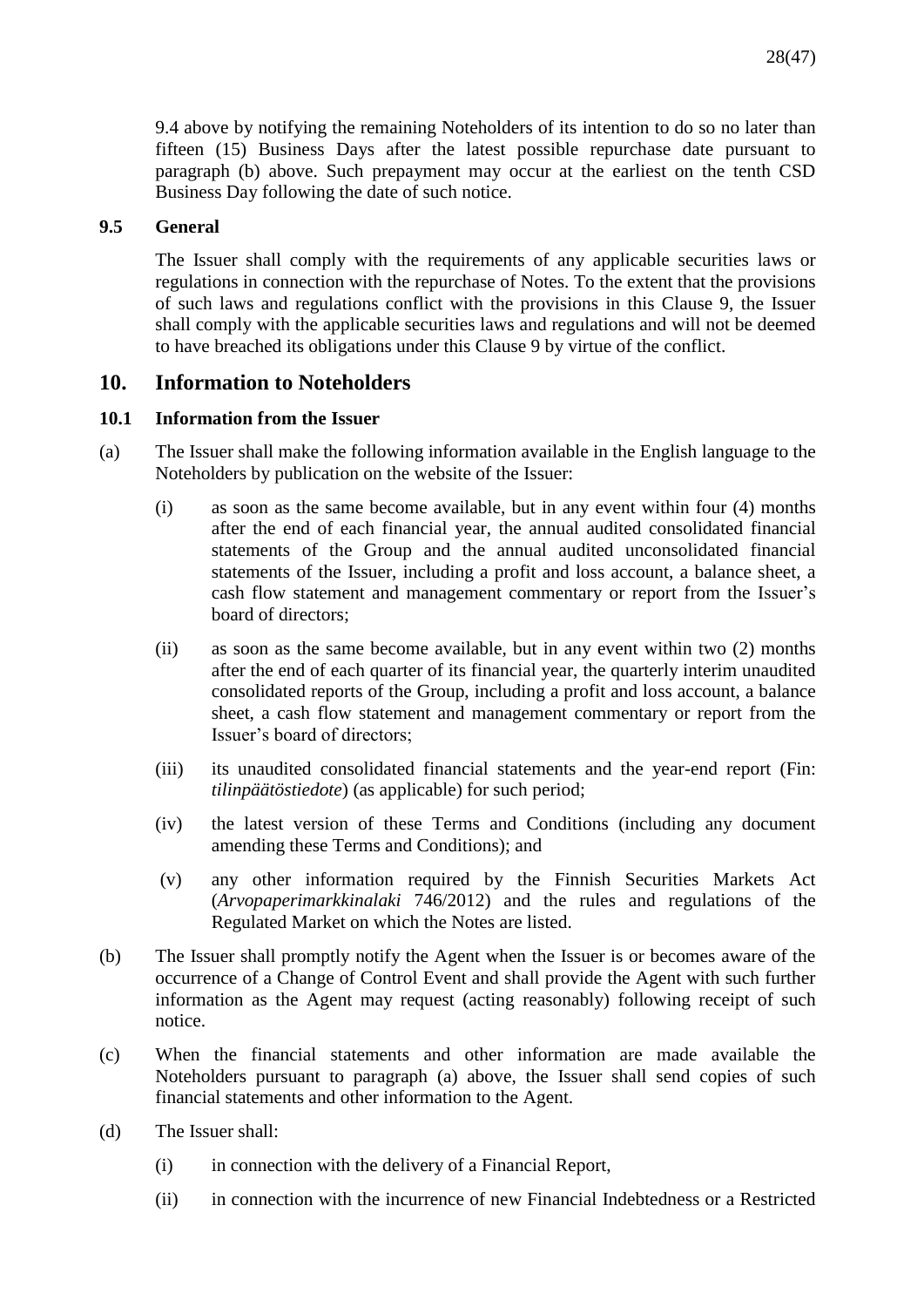Transaction; or

(iii) within twenty (20) days from the Agent's request,

submit to the Agent a Compliance Certificate which, in cases (ii) and (iii) above, shall also contain calculations and figures in respect of the Incurrence Test.

- (e) The Issuer shall immediately notify the Agent (with full particulars) when the Issuer is or becomes aware of the occurrence of any event or circumstance which constitutes an Event of Default, or any event or circumstance which would (with the expiry of a grace period, the giving of notice, the making of any determination or any combination of any of the foregoing) constitute an Event of Default, and shall provide the Agent with such further information as it may reasonably request in writing following receipt of such notice. Should the Agent not receive such information, the Agent is entitled to assume that no such event or circumstance exists or can be expected to occur, provided that the Agent does not have actual knowledge of such event or circumstance.
- (f) The Issuer is only obliged to inform the Agent according to this Clause 10.1 if informing the Agent would not conflict with any applicable laws or, when the Notes are listed, the Issuer's registration contract with the Regulated Market. If such a conflict would exist pursuant to the listing contract with the Regulated Market or otherwise, the Issuer shall however be obliged to either seek approval from the Regulated Market or undertake other reasonable measures, including entering into a non-disclosure agreement with the Agent, in order to be able to timely inform the Agent according to this Clause 10.1.

# **10.2 Information from the Agent**

The Agent is entitled to disclose to the Noteholders any event or circumstance directly or indirectly relating to the Issuer or the Notes. Notwithstanding the foregoing, the Agent may if it considers it to be beneficial to the interests of the Noteholders delay disclosure or refrain from disclosing certain information other than in respect of an Event of Default that has occurred and is continuing.

# **10.3 Publication of Finance Documents**

- (a) The latest version of these Terms and Conditions (including any document amending these Terms and Conditions) shall be available on the websites of the Issuer and the Agent.
- (b) The latest versions of the other Finance Documents shall be available for review at the office of the Agent during normal business hours.

# **11. Incurrence Covenant**

# **11.1 Incurrence Test**

The Incurrence Test is met if, at the relevant time:

- (a) the Net Interest Bearing Debt to EBITDA does not exceed 3.50:1;
- (b) the Interest Coverage Ratio exceeds 3.00:1; and
- (c) the Equity Ratio exceeds 27.5 per cent,

calculated in accordance with the calculation principles set out in Clause 11.2 (*Calculation Adjustments*), on a consolidated basis and based on the most recently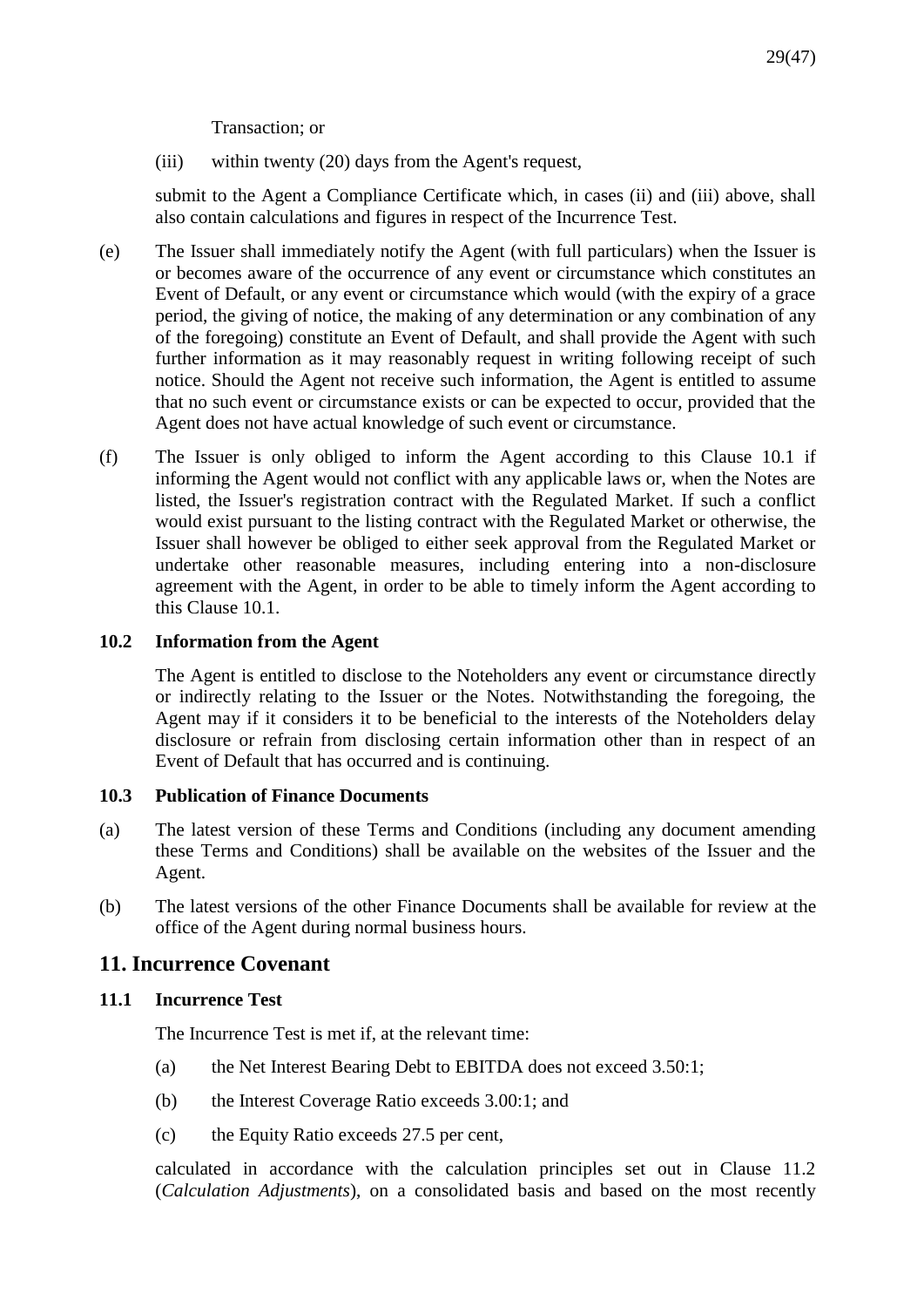delivered Financial Report.

# **11.2 Calculation Adjustments**

- (a) The calculation of the ratio of Net Interest Bearing Debt to EBITDA shall be made as per a testing date determined by the Issuer, falling no more than one month prior to the incurrence of the new Financial Indebtedness or a distribution or loan in accordance with Clause 12.2 (*Distributions*). The Net Interest Bearing Debt shall be measured on the relevant testing date so determined, but include the new Financial Indebtedness provided it is an interest bearing obligation (however, any cash balance resulting from the incurrence of the new Financial Indebtedness shall not reduce the Net Interest Bearing Debt).
- (b) When the Interest Coverage Ratio is measured under the Incurrence Test, as applicable, the calculation of the Interest Coverage Ratio shall be made for the Relevant Period ending on the last day of the period covered by the most recent Financial Report.
- (c) The figures for EBITDA, Finance Charges and Net Finance Charges for the Relevant Period ending on the last day of the period covered by the most recent Financial Report shall be used for the Incurrence Test, but adjusted so that:

(i) entities acquired or disposed of by the Group during the Relevant Period, or after the end of the Relevant Period but before the relevant testing date, shall be included or excluded (as applicable), pro forma, for the entire Relevant Period; and

(ii) any entity to be acquired with the proceeds from new Financial Indebtedness shall be included, pro forma, for the entire Relevant Period.

(d) The Equity Ratio shall be measured on the relevant testing date so determined.

# **12. General Undertakings**

### **12.1 General**

The Issuer undertakes to (and shall, where applicable, procure that each other Group Company will) comply with the undertakings set out in this Clause 12 for as long as any Notes remain outstanding.

### **12.2 Distributions**

- (a) Subject to paragraph (b) below, the Issuer shall not, and shall procure that none of its Subsidiaries will:
	- (i) pay any dividend on its shares to the Issuer's direct or indirect shareholders (other than the minority dividend in accordance with the Companies Act (Fi: *osakeyhtiölaki*, 624/2006, as amended);
	- (ii) repurchase any of its own shares;
	- (iii) redeem its share capital or other restricted equity with repayment to shareholders;
	- (iv) grant any loans to any of the Issuer's direct or indirect shareholders; or
	- (v) make any other similar distribution or transfers of value (including but not limited to any distribution from the fund of invested unrestricted equity (Fin: *sijoitetun vapaan oman pääoman rahasto*) to the direct or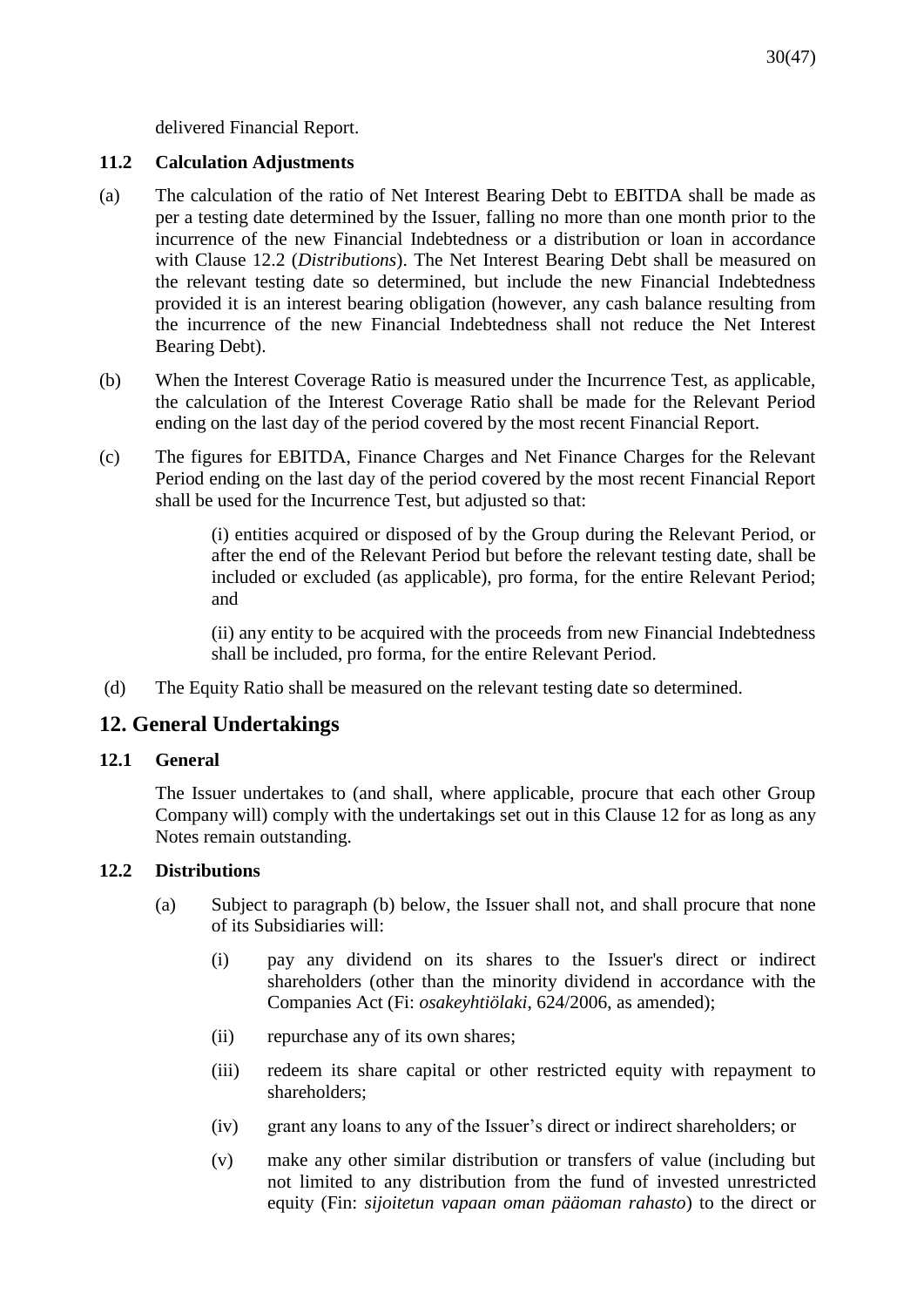indirect shareholder of the Issuer, or any Affiliates of the Issuer (other than the Issuer or another Subsidiary of the Issuer),

(items (i)-(v) above are together and individually referred to as a "**Restricted Transaction**").

- (b) Notwithstanding paragraph (a) above, a Restricted Transaction can be made:
	- (i) by any of the Issuer's Subsidiaries if such Restricted Transaction is made to the Issuer or any of the Subsidiaries and, if made by a Subsidiary which is not directly or indirectly wholly-owned by the Issuer, is made on a pro rata basis; and
	- (ii) by the Issuer provided (A) no Event of Default is continuing or would result from such Restricted Transaction and (B) the Incurrence Test is fulfilled (calculated on a pro forma basis including the relevant Restricted Transaction).

### **12.3 Nature of Business**

The Issuer shall procure that no substantial change is made to the general nature of the business carried on by the Group as of the First Issue Date if such substantial change would have a Material Adverse Effect.

### **12.4 Financial Indebtedness**

The Issuer shall not, and shall procure that none of its Subsidiaries, incur any Financial Indebtedness, provided however that the Issuer and the Subsidiaries have a right to incur Financial Indebtedness that constitute Permitted Debt, if such Permitted Debt is incurred on market terms (or better).

### **12.5 Dealings with Related Parties**

The Issuer shall, and shall procure that its Subsidiaries, conduct all dealings with the direct and indirect shareholders of the Group Companies (excluding other Group Companies) and/or any Affiliates of such direct and indirect shareholders at arm's length terms.

### **12.6 Disposal of Assets**

(a) The Issuer shall not, and shall procure that no Subsidiary, sell or otherwise dispose of shares in any Subsidiary or of all or substantially all of its or that Subsidiary's assets, or operations to any person not being the Issuer or any of its wholly-owned Subsidiaries, unless the transaction is carried out on market terms and on terms and conditions customary for such transaction and provided that it does not have a Material Adverse Effect. The Issuer shall notify the Agent of any such transaction and, upon request by the Agent, provide the Agent with any information relating to the transaction which the Agent deems necessary (acting reasonably).

(b) The Issuer shall within twelve (12) months after receipt of the cash proceeds resulting from a sale, transfer or disposal exceeding 15 % of the Consolidated Assets during any financial year apply, and/or cause the relevant Group Company to apply half (1/2) of those cash proceeds at its discretion to make an investment in properties and/or assets that will be used in the business of the Group or in repayment of any Financial Indebtedness incurred by the Group Companies. The Issuer may during such twelve (12) month period launch an offer to repurchase the Notes for their nominal amount, in which case the above requirement shall be deemed fulfilled irrespective of whether any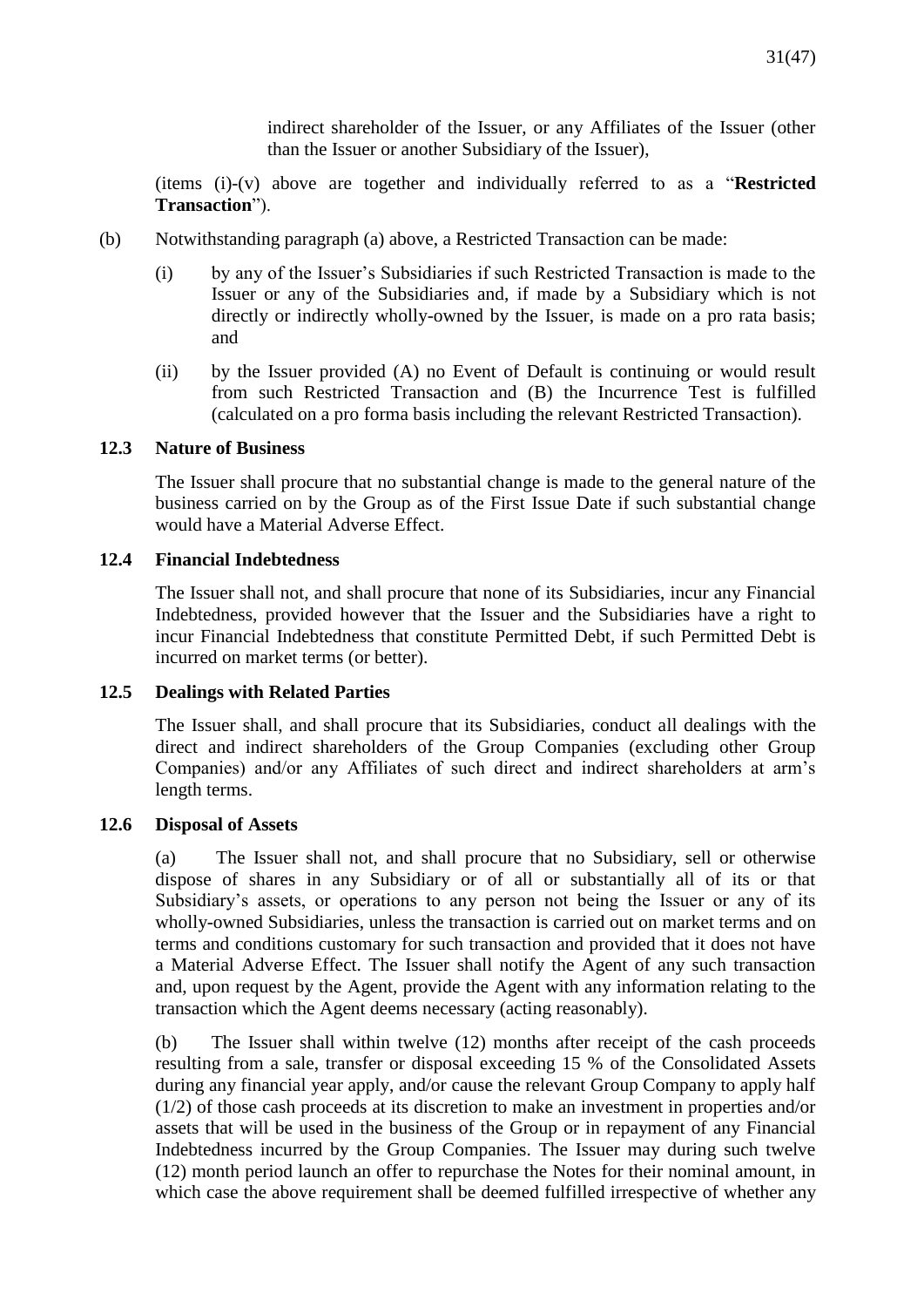Notes are so repurchased.

# **12.7 Negative Pledge**

The Issuer shall not, and shall procure that none of its Subsidiaries, provide, prolong or renew any guarantee or security over any of its/their assets (present or future) to secure any loan or other indebtedness, provided however that the Group Companies have a right to (i) provide, prolong and renew any Permitted Security, and (ii) retain, but not prolong or renew, any existing security in relation to indebtedness held by an entity acquired, save for the Acquisition, by a Group Company.

# **12.8 Clean Down Period**

The Issuer shall procure that during each calendar year, except for the calendar year of 2015, there shall be a period of three (3) consecutive days during which the amount outstanding under the overdraft facility and any other cash loan element of the Working Capital Facilities, less Cash and Cash Equivalent Investments of the Group, amounts to zero (0) or less. Not less than three (3) months shall elapse between two such periods.

# **12.9 Conditions Subsequent**

The Issuer shall by 30 October 2015 deliver to the Agent, in form and substance satisfactory to it (acting reasonably) evidence that the shares in the Target Company have been transferred to the Issuer.

# **12.10 Listing of the Notes**

- (a) The Issuer shall use reasonable efforts to ensure that the Notes are listed at the corporate bond list on NASDAQ OMX Helsinki not later than 9 months after the First Issue Date and shall take all measures required to ensure that the Notes, once listed on NASDAQ OMX Helsinki, continue being listed on NASDAQ OMX Helsinki for as long as any Note is outstanding (however, taking into account the rules and regulations of NASDAQ OMX Helsinki and the CSD (as amended from time to time) preventing trading in the Notes in close connection to the redemption of the Notes).
- (b) Upon any issuance of Subsequent Notes, the Issuer shall promptly, but not later than ten (10) Business Days after the relevant issue date, procure that the volume of Notes listed is increased accordingly.

# **12.11 Intellectual Property**

The Issuer shall (and shall ensure that all other Group Companies):

- (i) preserve and maintain the subsistence and validity of the Intellectual Property which are material in order for the Group to conduct its business;
- (ii) use reasonable endeavours to prevent infringement in any material respect of any Intellectual Property; and
- (iii) make registrations and pay all registration fees and taxes necessary to maintain the Intellectual Property in full force and effect and record its interest in that Intellectual Property.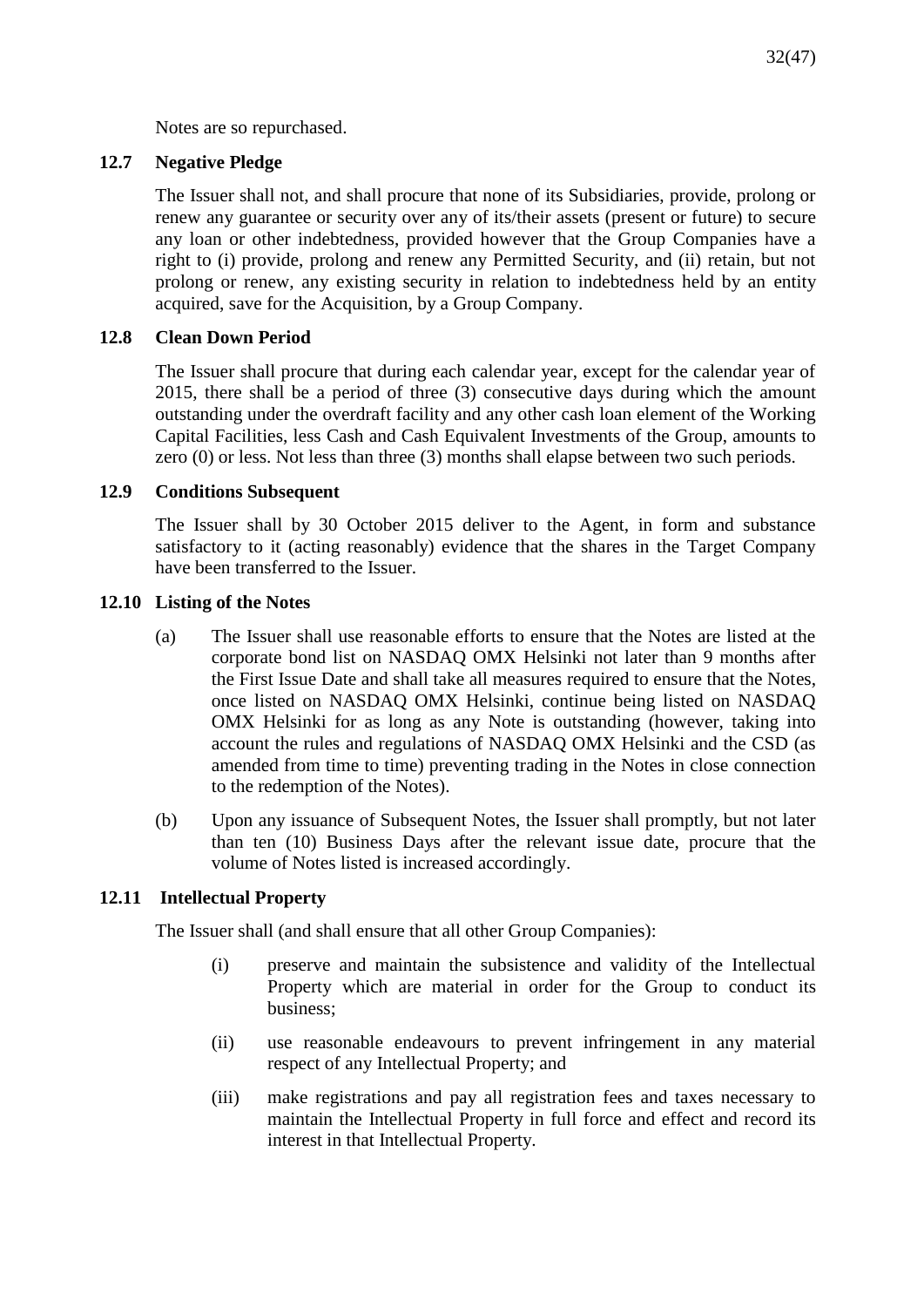# **13. Events of Default and Acceleration of the Notes**

Each of the events or circumstances set out in this Clause 13 (other than Clause 13.10 (*Acceleration of the Notes*) is an Event of Default.

# **13.1 Non-Payment**

The Issuer fails to pay an amount on the date it is due in accordance with the Finance Documents unless the non-payment:

- (a) is caused by technical or administrative error; and
- (b) is remedied within five (5) Business Days of the due date.

# **13.2 Other Obligations**

The Issuer does not comply with any provision under the Finance Documents, in any other way than as set out in Clause 13.1 (*Non-Payment*), provided that the Agent has requested the Issuer in writing to remedy such failure and the Issuer has not remedied the failure within fifteen (15) Business Days from such request (if the failure or violation is not capable of being remedied, the Agent may declare the Notes payable without such prior written request).

# **13.3 Cross-Acceleration**

Any Financial Indebtedness of a Group Company is not paid when due as extended by any originally applicable grace period, or is declared to be due and payable prior to its specified maturity as a result of an event of default (however described), provided that no Event of Default will occur under this Clause 13.3 if the aggregate amount of Financial Indebtedness declared to be or otherwise becoming due and payable is less than EUR 1,000,000 and provided that it does not apply to any Financial Indebtedness owed to a Group Company.

# **13.4 Insolvency**

- (a) Any Group Company is Insolvent; or
- (b) a moratorium is declared in respect of the Financial Indebtedness of any Group Company.

# **13.5 Insolvency Proceedings**

Any corporate action, legal proceedings or other procedures are taken (other than (i) proceedings or petitions which are being disputed in good faith and are discharged, stayed or dismissed within 60 days of commencement or, if earlier, the date on which it is advertised and (ii), in relation to Subsidiaries, solvent liquidations) in relation to:

- (a) the suspension of payments, winding-up, dissolution, administration or reorganisation (by way of voluntary agreement, corporate reorganisation (Fin: yrityssaneeraus) scheme of arrangement or otherwise) of any Group Company; and
- (b) the appointment of a liquidator, receiver, administrator, administrative receiver, compulsory manager or other similar officer in respect of any Group Company or any of its assets or any analogous procedure or step is taken in any jurisdiction.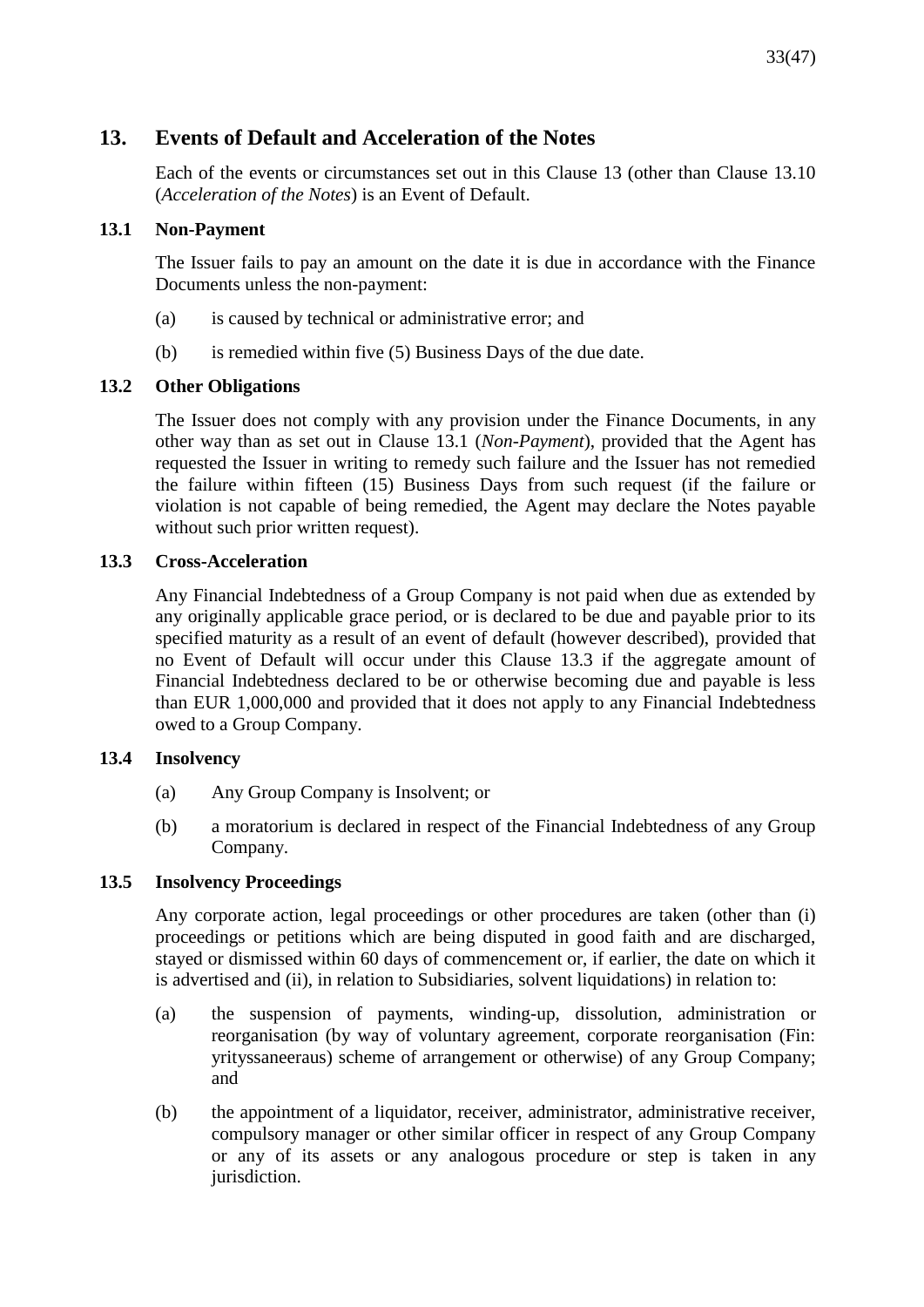# **13.6 Mergers and Demergers**

A decision is made that any Group Company shall be demerged or merged if such merger or demerger is likely to have a Material Adverse Effect, provided that a merger involving the Issuer, where the Issuer is not the surviving entity, shall always be considered an Event of Default. The foregoing does not prevent the merger of the Target Company to the Issuer.

# **13.7 Creditors' Process**

Any expropriation, attachment, sequestration, distress or execution or any analogous process in any jurisdiction affects any asset or assets of any Group Company having an aggregate value of an amount equal to or exceeding EUR 1,000,000 and is not discharged within 30 days.

# **13.8 Impossibility or Illegality**

It is or becomes impossible or unlawful for the Issuer to fulfil or perform any of the provisions of the Finance Documents or if the obligations under the Finance Documents are not, or cease to be, legal, valid, binding and enforceable.

# **13.9 Continuation of the Business**

The Issuer or any other Group Company ceases to carry on its business if such discontinuation is likely to have a Material Adverse Effect.

### **13.10 Acceleration of the Notes**

- (a) If an Event of Default has occurred and is continuing, the Agent is entitled to, on behalf of the Noteholders (i) by notice to the Issuer, declare all, but not only some, of the Notes due for payment together with any other amounts payable under the Finance Documents, immediately or at such later date as the Agent determines (but such date may not fall after the Final Maturity Date), and (ii) exercise any or all of its rights, remedies, powers and discretions under the Finance Documents.
- (b) If the Noteholders (in accordance with these Terms and Conditions) instruct the Agent to accelerate the Notes, the Agent shall, promptly declare the Notes due and payable and take such actions as, in the opinion of the Agent, may be necessary or desirable to enforce the rights of the Noteholders under the Finance Documents, unless the relevant Event of Default is no longer continuing.
- (c) If the right to accelerate the Notes is based upon a decision of a court of law or a government authority, it is not necessary that the decision has become enforceable under law or that the period of appeal has expired in order for cause of acceleration to be deemed to exist.
- (d) In the event of an acceleration of the Notes in accordance with this Clause 13, the Issuer shall redeem all Notes with an amount equal to 101 per cent. of the Nominal Amount or such lower redemption amount specified in Clause 9.3 (*Voluntary Total Redemption*), as applicable considering when the acceleration occurs.

# **14. Distribution of Proceeds**

All proceeds received in connection with an acceleration of the Notes shall be made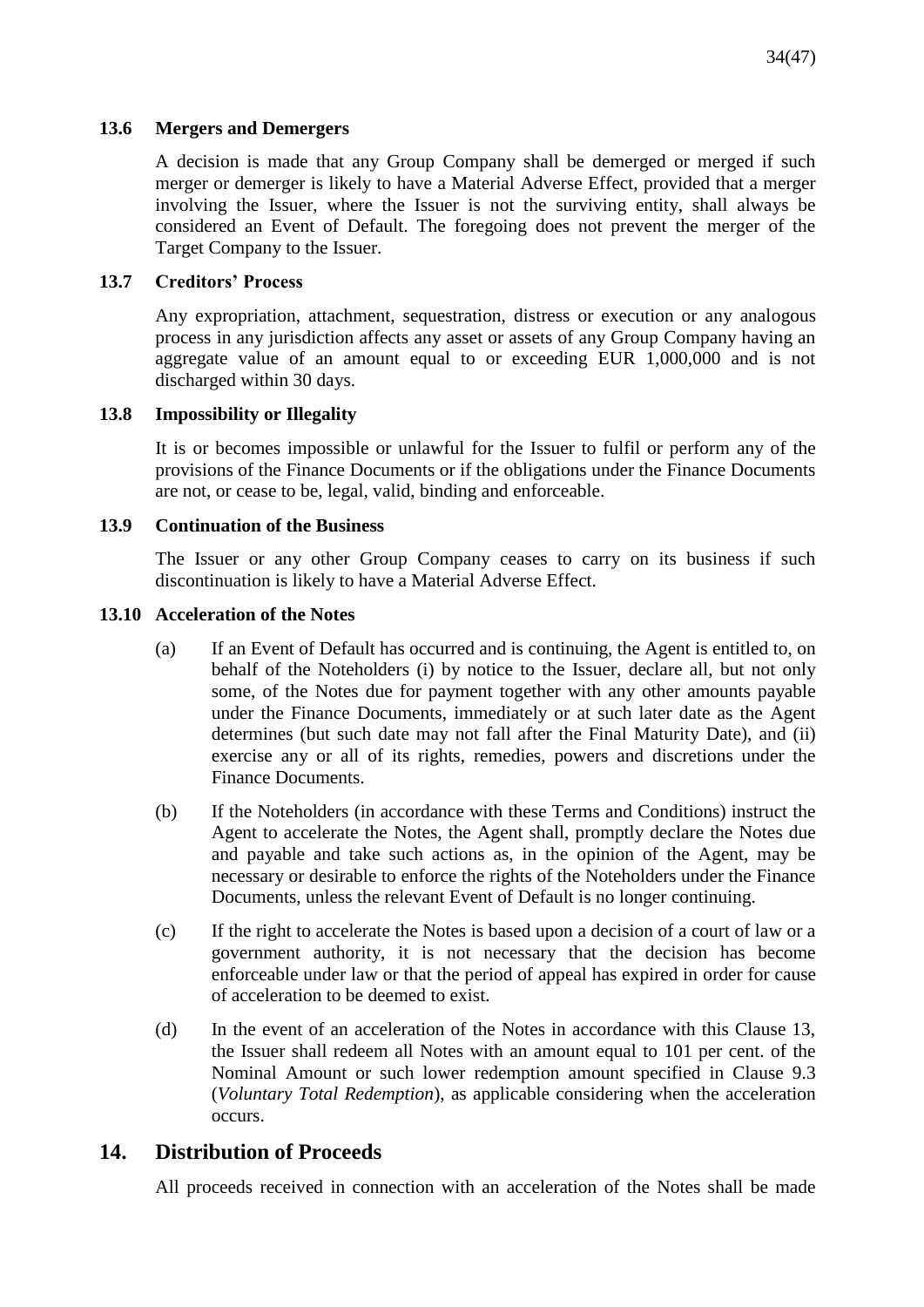and/or distributed in the following order of priority, in accordance with the instructions of the Agent:

(a) first, in or towards payment *pro rata* of (i) all unpaid fees, costs, expenses and indemnities payable by the Issuer to the Agent in accordance with the Agency Agreement (other than any indemnity given for liability against the Noteholders), (ii) other costs, expenses and indemnities relating to the acceleration of the Notes, the protection of the Noteholders' rights as may have been incurred by the Agent, (iii) any costs incurred by the Agent for external experts that have not been reimbursed by the Issuer in accordance with Clause  $19.2(g)$  or paid to the Agent, and (iv) any costs and expenses incurred by the Agent in relation to a Noteholders' Meeting or a Written Procedure that have not been reimbursed by the Issuer in accordance with Clause 15(c);

- (b) secondly, towards payment of accrued interest unpaid under the Notes;
- (c) thirdly, towards payment of principal under the Notes; and
- (d) fourthly, in or towards payment of any other costs or outstanding amounts under the Notes.

Any excess funds after the application of proceeds in accordance with the above shall be paid to the Issuer.

# **15. Decisions by Noteholders**

- (a) A request by the Agent for a decision by the Noteholders on a matter relating to the Finance Documents shall (at the option of the Agent) be dealt with at a Noteholders' Meeting or by way of a Written Procedure.
- (b) Any request from the Issuer or a Noteholder (or Noteholders) representing at least ten (10) per cent. of the Adjusted Nominal Amount (such request may only be validly made by a person who is a Noteholder on the Business Day immediately following the day on which the request is received by the Agent and shall, if made by several Noteholders, be made by them jointly) for a decision by the Noteholders on a matter relating to the Finance Documents shall be directed to the Agent and dealt with at a Noteholders' Meeting or by way of a Written Procedure, as determined by the Agent. The person requesting the decision may suggest the form for decision making, but if it is in the Agent's opinion more appropriate that a matter is dealt with at a Noteholders' Meeting than by way of a Written Procedure, it shall be dealt with at a Noteholders' Meeting.
- (c) The Agent may refrain from convening a Noteholders' Meeting or instigating a Written Procedure if (i) the suggested decision must be approved by any person in addition to the Noteholders and such person has informed the Agent that an approval will not be given, or (ii) the suggested decision is not in accordance with applicable laws.
- (d) Only a person who is, or who has been provided with a power of attorney pursuant to Clause 6 (*Right to Act on Behalf of a Noteholder*) from a person who is, registered as a Noteholder:
	- (i) at the Record Time on the CSD Business Day specified in the communication pursuant to Clause 16(c), in respect of a Noteholders'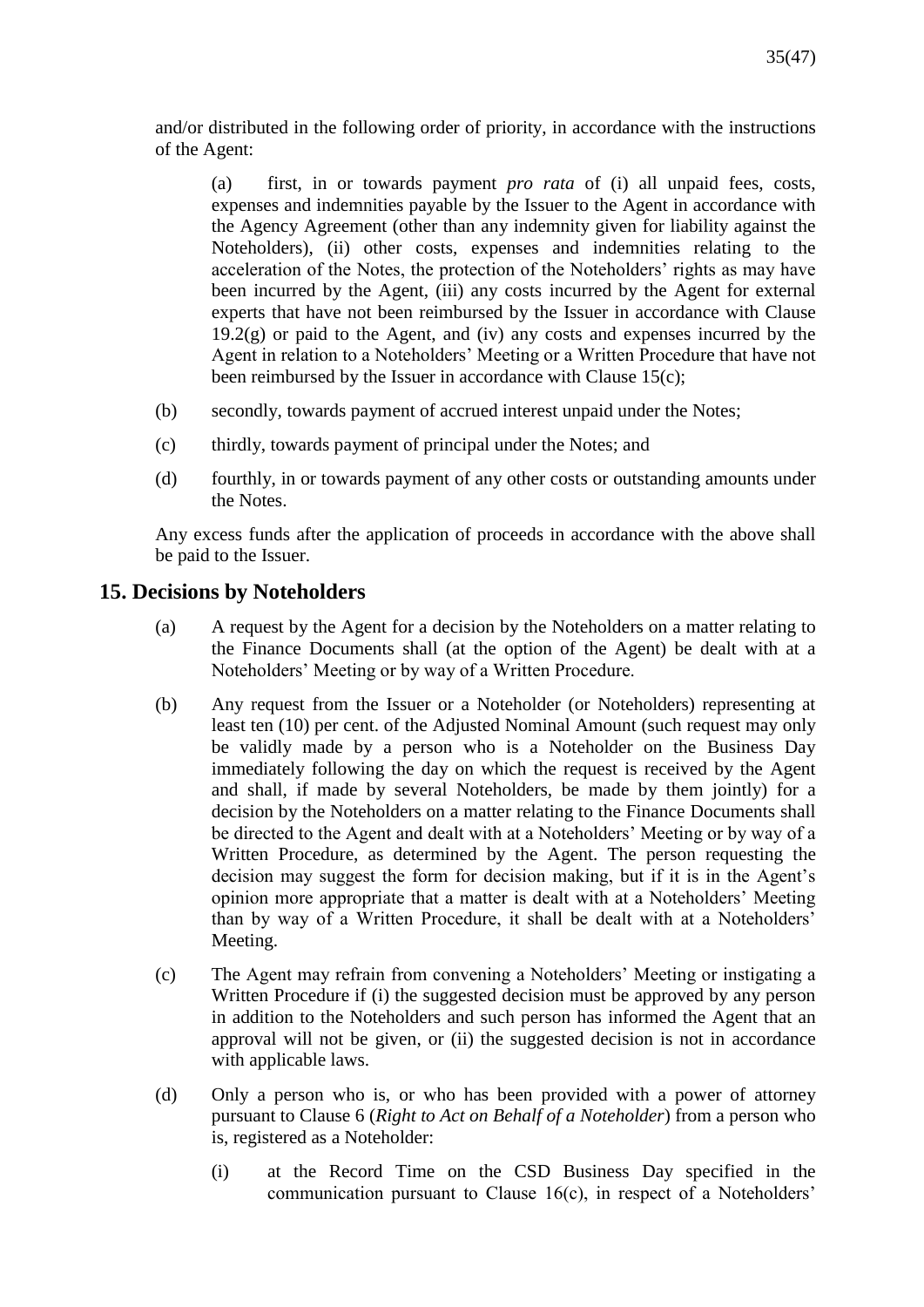Meeting; or

(ii) at the Record Time on the CSD Business Day specified in the communication pursuant to Clause 17(c), in respect of a Written Procedure,

may exercise voting rights as a Noteholder at such Noteholders' Meeting or in such Written Procedure in respect of Notes held by such person at the relevant Record Time, provided that the relevant Notes are included in the definition of Adjusted Nominal Amount.

- (e) The following matters shall require the consent of Noteholders representing at least sixty-six and two thirds (66 2/3) per cent. of the Adjusted Nominal Amount for which Noteholders are voting at a Noteholders' Meeting or for which Noteholders reply in a Written Procedure in accordance with the instructions given pursuant to Clause 17(c):
	- (i) a waiver of a breach or an amendment of an undertaking set out in Clause 12 (*General Undertakings*);
	- (ii) a reduction of the principal amount, interest rate or interest amount which shall be paid by the Issuer;
	- (iii) an amendment any payment day for principal or interest amount or waive any breach of a payment undertaking; or
	- (iv) an amendment of the provisions regarding the majority requirements under these Terms and Conditions.
- (f) Any matter not covered by Clause 15(e) shall require the consent of Noteholders representing more than fifty (50) per cent. of the Adjusted Nominal Amount for which Noteholders are voting at a Noteholders' Meeting or for which Noteholders reply in a Written Procedure in accordance with the instructions given pursuant to Clause 17(c). This includes, but is not limited to, any amendment to, or waiver of, the terms of any Finance Document that does not require a higher majority (other than an amendment permitted pursuant to Clause  $18(a)(i)$  or  $18(a)(ii)$ ).
- (g) Quorum at a Noteholders' Meeting or in respect of a Written Procedure only exists if a Noteholder (or Noteholders) representing at least twenty (20) per cent. of the Adjusted Nominal Amount:
	- (i) if at a Noteholders' Meeting, attend the meeting in person or by telephone conference (or appear through duly authorised representatives); or
	- (ii) if in respect of a Written Procedure, reply to the request.
- (h) If a quorum does not exist at a Noteholders' Meeting or in respect of a Written Procedure, the Agent or the Issuer shall convene a second Noteholders' Meeting (in accordance with Clause 16(a)) or initiate a second Written Procedure (in accordance with Clause  $17(a)$ , as the case may be, provided that the relevant proposal has not been withdrawn by the person(s) who initiated the procedure for Noteholders' consent. The quorum requirement in Clause 15(g) shall not apply to such second Noteholders' Meeting or Written Procedure.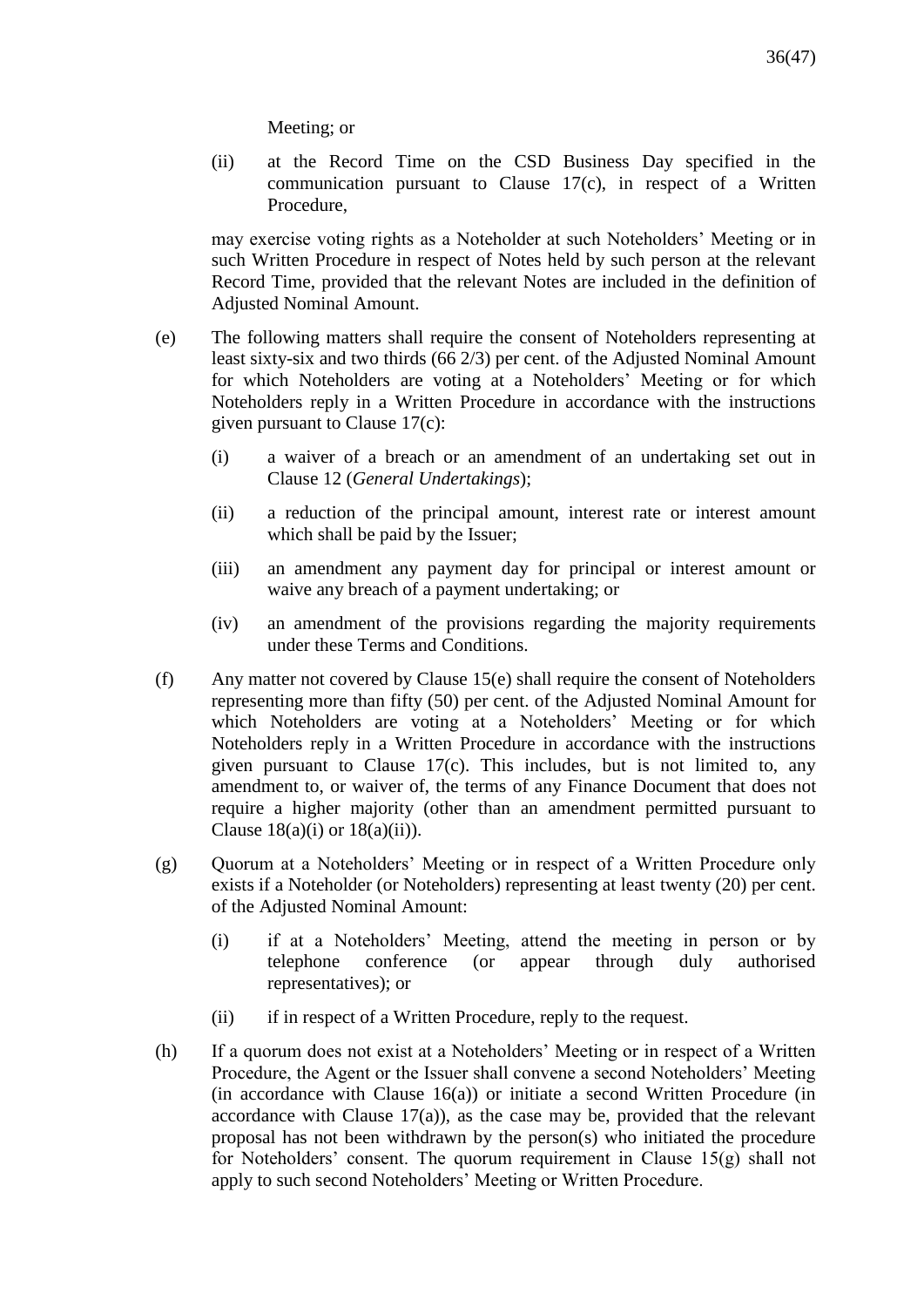- (i) Any decision which extends or increases the obligations of the Issuer or the Agent, or limits, reduces or extinguishes the rights or benefits of the Issuer or the Agent, under the Finance Documents shall be subject to the Issuer's or the Agent's consent, as applicable.
- (j) A Noteholder holding more than one Note need not use all its votes or cast all the votes to which it is entitled in the same way and may in its discretion use or cast some of its votes only.
- (k) The Issuer may not, directly or indirectly, pay or cause to be paid any consideration to or for the benefit of any Noteholder for or as inducement to any consent under these Terms and Conditions, unless such consideration is offered to all Noteholders that consent at the relevant Noteholders' Meeeting or in a Written Procedure within the time period stipulated for the consideration to be payable or the time period for replies in the Written Procedure, as the case may be.
- (l) A matter decided at a duly convened and held Noteholders' Meeting or by way of Written Procedure is binding on all Noteholders, irrespective of them being present or represented at the Noteholders' Meeting or responding in the Written Procedure. The Noteholders that have not adopted or voted for a decision shall not be liable for any damages that this may cause other Noteholders.
- (m) All reasonable costs and expenses incurred by the Issuer or the Agent for the purpose of convening a Noteholders' Meeting or for the purpose of carrying out a Written Procedure, including reasonable fees to the Agent, shall be paid by the Issuer.
- (n) If a decision shall be taken by the Noteholders on a matter relating to the Finance Documents, the Issuer shall promptly at the request of the Agent provide the Agent with a certificate specifying the number of Notes owned by Group Companies, irrespective of whether such person is directly registered as owner of such Notes. The Agent shall not be responsible for the accuracy of such certificate or otherwise be responsible to determine whether a Note is owned by a Group Company.
- (o) Information about decisions taken at a Noteholders' Meeting or by way of a Written Procedure shall promptly be sent by notice to the Noteholders and published on the websites of the Issuer and the Agent, provided that a failure to do so shall not invalidate any decision made or voting result achieved. The minutes from the relevant Noteholders' Meeting or Written Procedure shall at the request of a Noteholder be sent to it by the Issuer or the Agent, as applicable.

# **16. Noteholders' Meeting**

- (a) The Agent shall convene a Noteholders' Meeting by sending a notice thereof to the CSD and each Noteholder no later than five (5) Business Days after receipt of a valid request from the Issuer or the Noteholder(s) (or such later date as may be necessary for technical or administrative reasons).
- (b) Should the Issuer want to replace the Agent, it may convene a Noteholders' Meeting in accordance with Clause 16(a) with a copy to the Agent. After a request from the Noteholders pursuant to Clause 19.4(c), the Issuer shall no later than five (5) Business Days after receipt of such request (or such later date as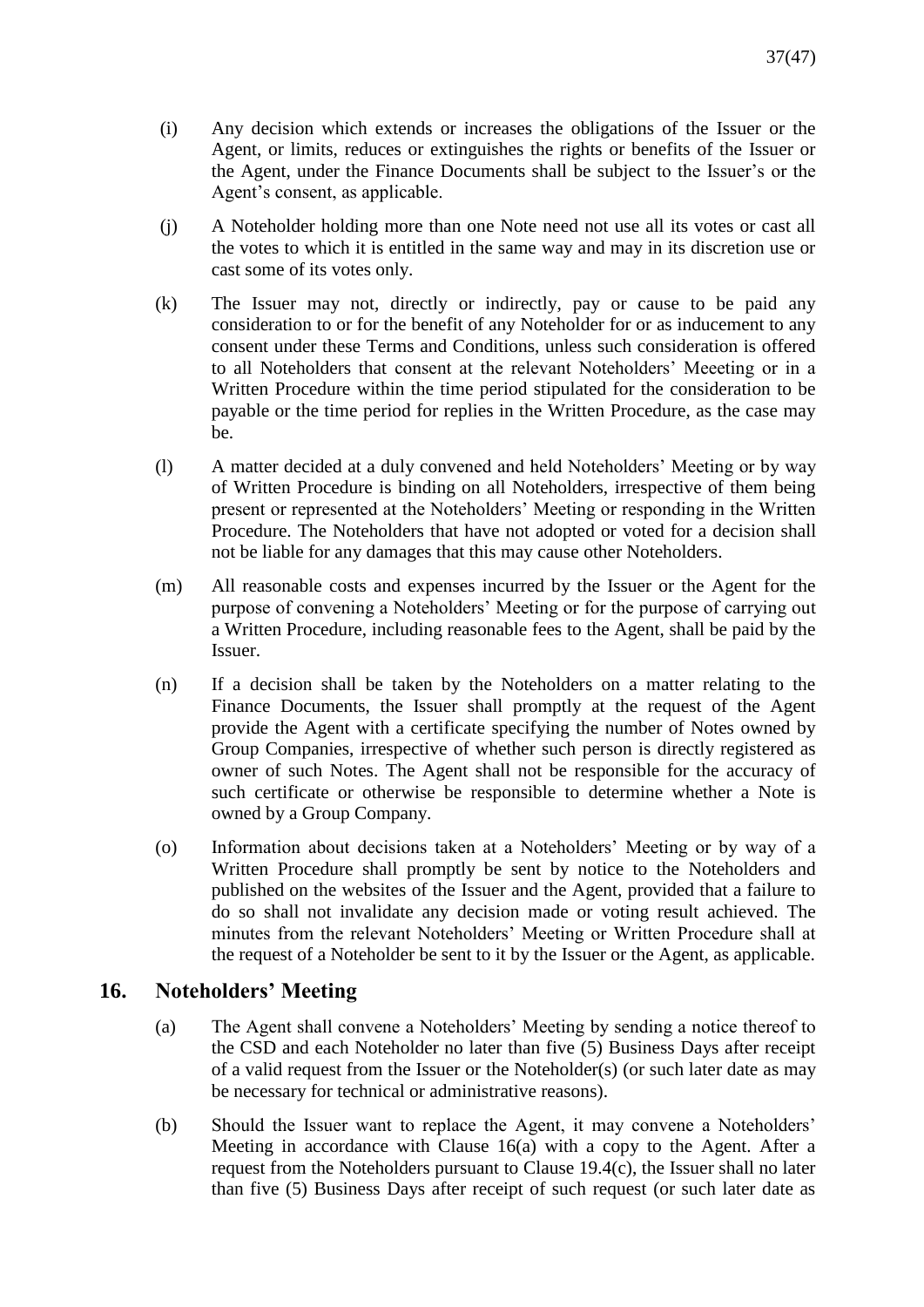may be necessary for technical or administrative reasons) convene a Noteholders' Meeting in accordance with Clause 16(a).

- (c) The notice pursuant to Clause 16(a) shall include (i) time for the meeting, (ii) place for the meeting, (iii) agenda for the meeting (including each request for a decision by the Noteholders) and (iv) a specification of the CSD Business Day at the end of which a person must be registered as a Noteholder in order to be entitled to exercise voting rights at the meeting and (v) a form of power of attorney. Only matters that have been included in the notice may be resolved upon at the Noteholders' Meeting. Should prior notification by the Noteholders be required in order to attend the Noteholders' Meeting, such requirement shall be included in the notice.
- (d) The Noteholders' Meeting shall be held no earlier than ten (10) Business Days and no later than twenty (20) Business Days from the notice.
- (e) Without amending or varying these Terms and Conditions, the Agent may prescribe such further regulations regarding the convening and holding of a Noteholders' Meeting as the Agent may deem appropriate. Such regulations may include a possibility for Noteholders to vote without attending the meeting in person.

# **17. Written Procedure**

- (a) The Agent shall instigate a Written Procedure no later than five (5) Business Days after receipt of a valid request from the Issuer or the Noteholder(s) (or such later date as may be necessary for technical or administrative reasons) by sending a communication to the CSD and each such person who is registered as a Noteholder at the Business Day prior to the date on which the communication is sent.
- (b) Should the Issuer want to replace the Agent, it may send a communication in accordance with Clause 17(a) to each Noteholder with a copy to the Agent.
- (c) A communication pursuant to Clause 17(a) shall include (i) each request for a decision by the Noteholders, (ii) a description of the reasons for each request, (iii) a specification of the CSD Business Day at the end of which a person must be registered as a Noteholder in order to be entitled to exercise voting rights, (iv) instructions and directions on where to receive a form for replying to the request (such form to include an option to vote yes or no for each request) as well as a form of power of attorney, and (v) the stipulated time period within which the Noteholder must reply to the request (such time period to last at least fifteen (15) Business Days from the communication pursuant to Clause  $17(a)$ ). If the voting shall be made electronically, instructions for such voting shall be included in the communication.
- (d) When the requisite majority consents of the total Adjusted Nominal Amount pursuant to Clauses 15(e) and 15(f) have been received in a Written Procedure, the relevant decision shall be deemed to be adopted pursuant to Clause 15(e) or 15(f), as the case may be, even if the time period for replies in the Written Procedure has not yet expired.

# **18. Amendments and Waivers**

(a) The Issuer and the Agent (acting on behalf of the Noteholders) may agree to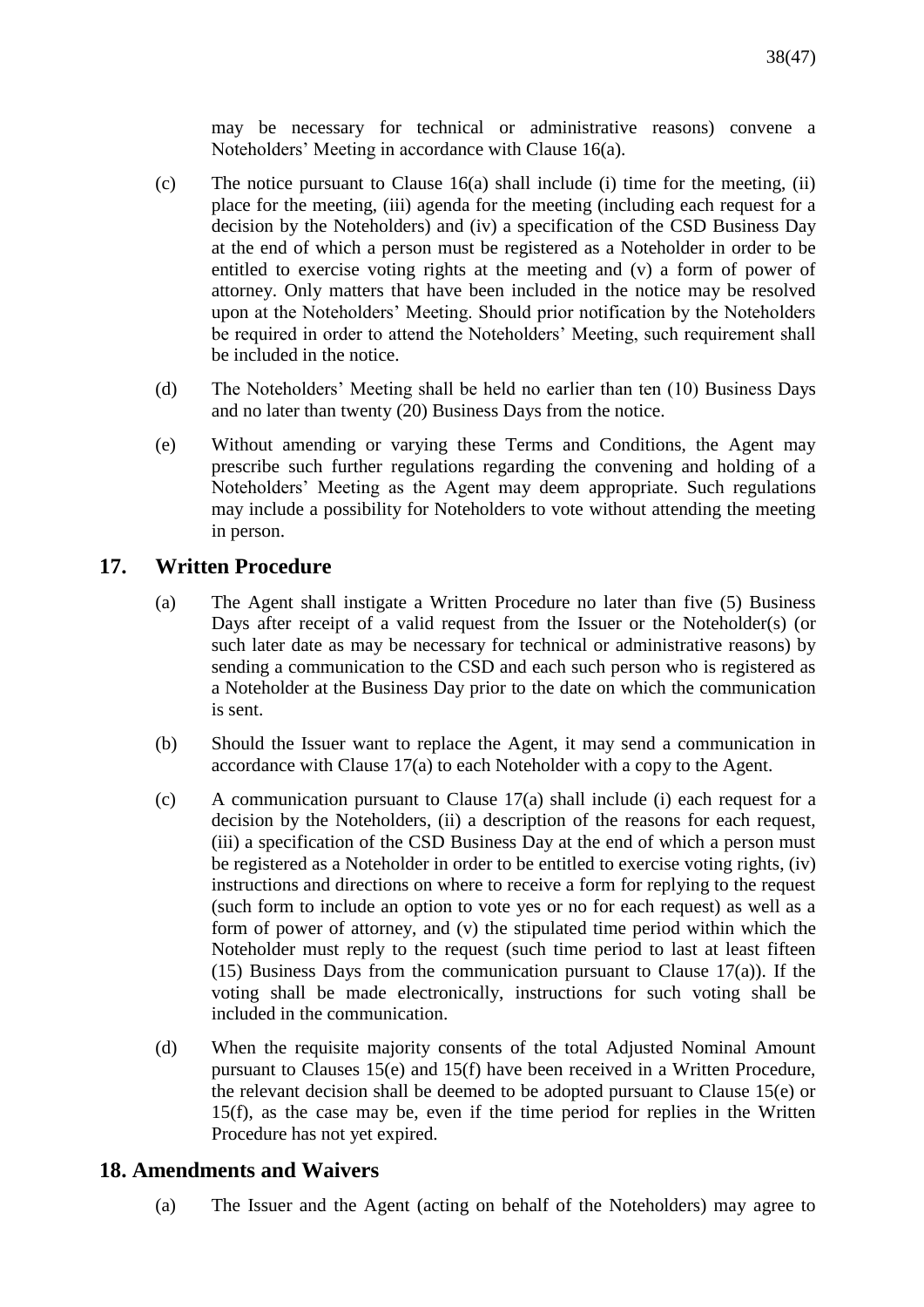amend the Finance Documents or waive any provision in a Finance Document, provided that:

- (i) such amendment or waiver is not detrimental to the interest of the Noteholders, or is made solely for the purpose of rectifying obvious errors and mistakes;
- (ii) such amendment or waiver is required by applicable law, a court ruling or a decision by a relevant authority; or
- (iii) such amendment or waiver has been duly approved by the Noteholders in accordance with Clause 15 (Decisions by Noteholders).
- (b) The Agent shall promptly notify the Noteholders of any amendments or waivers made in accordance with Clause 18(a), setting out the date from which the amendment or waiver will be effective, and ensure that any amendments to the Finance Documents are published in the manner stipulated in Clause 10.3 (Publication of Finance Documents). The Issuer shall ensure that any amendments to these Terms and Conditions are duly registered with the CSD and each other relevant organisation or authority.
- (c) An amendment to the Finance Documents shall take effect on the date determined by the Noteholders Meeting, in the Written Procedure or by the Agent, as the case may be.

# **19. Appointment and Replacement of the Agent**

# **19.1 Appointment of Agent**

- (a) By subscribing for Notes, each initial Noteholder, and, by acquiring Notes, each subsequent Noteholder:
	- (i) agrees to and accepts the appointment of the Agent to act as its agent and representative in all matters relating to the Notes and the Finance Documents, and authorises the Agent to act on its behalf (without first having to obtain its consent, unless such consent is specifically required by these Terms and Conditions) in any legal or arbitration proceedings relating to the Notes held by such Noteholder and to exercise such rights, powers, authorities and discretions as are specifically delegated to the Agent by these Terms and Conditions and the Finance Documents together with all such rights, powers, authorities and discretions as are incidental thereto; and
	- (ii) agrees to and accepts that, upon the Agent delivering an acceleration notice in accordance with Clause 13.10, it will be considered to have irrevocably transferred to the Agent all its procedural rights and legal authority to claim and collect any and all receivables under the Notes, enforce any Finance Document and to receive any funds in respect of the Notes or under the Finance Documents (Fin: *prokurasiirto*) as a result of which transfer, the Agent shall be irrevocably entitled to take

all such action in its own name but on behalf of and for the benefit of each Noteholder (at the expense of the Noteholders).

(b) Each Noteholder shall immediately upon request provide the Agent with any such documents (in form and substance satisfactory to the Agent, that the Agent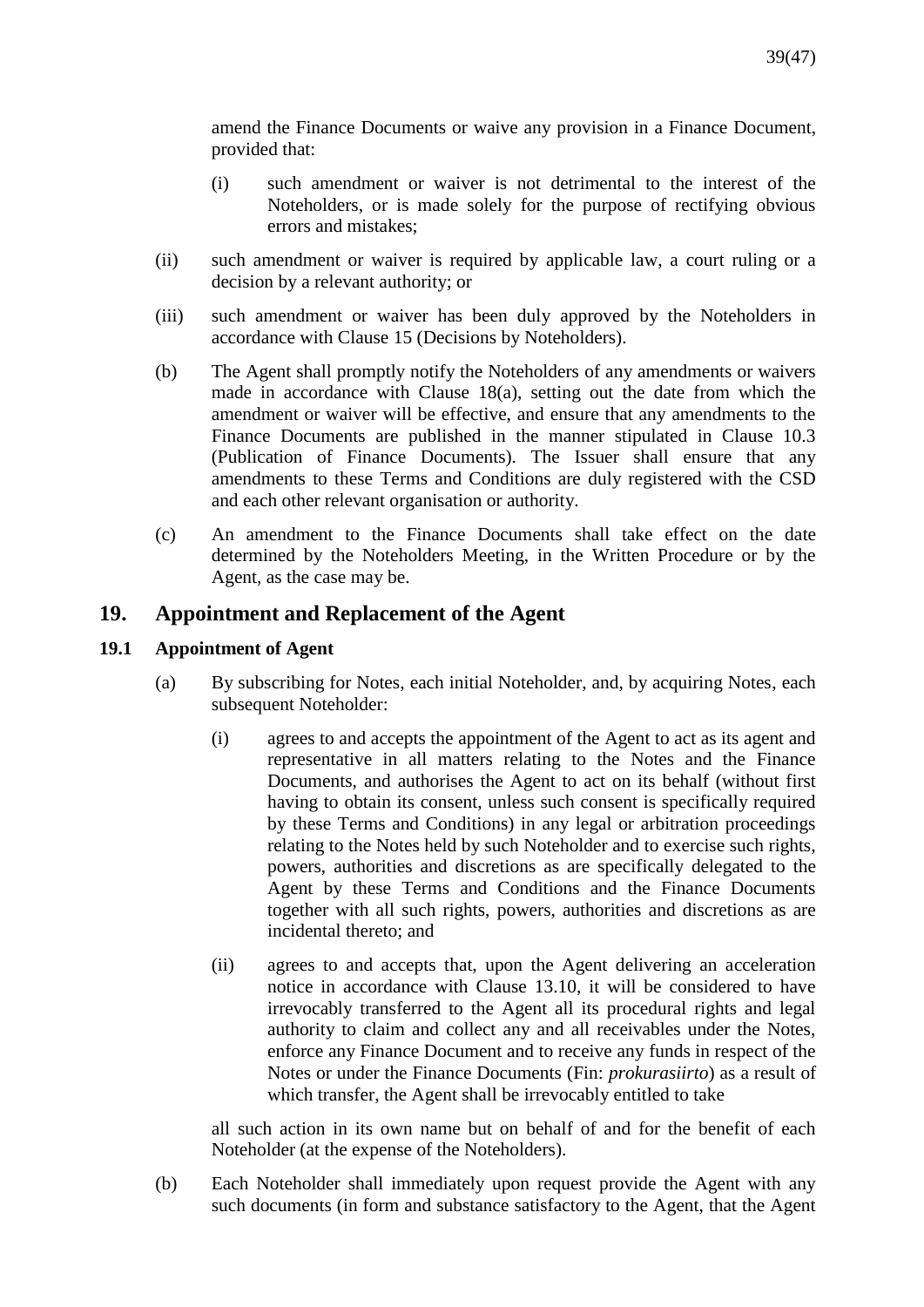or deems necessary for the purpose of exercising its rights and/or carrying out its duties under the Finance Documents. The Agent is not under any obligation to represent a Noteholder which does not comply with such request if due to such failure the Agent is unable to represent such Noteholder.

- (c) The Issuer shall promptly upon request provide the Agent with any documents and other assistance (in form and substance satisfactory to the Agent), that the Agent deems necessary for the purpose of exercising its rights and/or carrying out its duties under the Finance Documents.
- (d) The Agent is entitled to fees for its work and to be indemnified for costs, losses and liabilities on the terms set out in the Finance Documents and the Agency Agreement and the Agent's obligations as Agent under the Finance Documents are conditioned upon the due payment of such fees and indemnifications.

### **19.2 Duties of the Agent**

- (a) The Agent shall represent the Noteholders in accordance with the Finance Documents.
- (b) When acting in accordance with the Finance Documents, the Agent is always acting with binding effect on behalf of the Noteholders. The Agent shall carry out its duties under the Finance Documents in a reasonable, proficient and professional manner, with reasonable care and skill.
- (c) The Agent shall monitor the compliance by the Issuer with its obligations under the Finance Documents on the basis of information made available to it pursuant to the Finance Documents or received from a Noteholder. The Agent is not obligated to assess the Issuer's financial situation other than as expressly set out in these Terms and Conditions.
- (d) The Agent is entitled to take any step it in its sole discretion considers necessary or advisable to protect the rights of the Noteholders pursuant to these Terms and Conditions.
- (e) The Agent is entitled to delegate its duties to other professional parties, provided that such professional parties are selected with due care.
- (f) The Agent shall treat all Noteholders equally and, when acting pursuant to the Finance Documents, act with regard only to the interests of the Noteholders and shall not be required to have regard to the interests or to act upon or comply with any direction or request of any other person, other than as explicitly stated in the Finance Documents.
- (g) The Agent is entitled to engage external experts when carrying out its duties under the Finance Documents. The Issuer shall on demand by the Agent pay all reasonable costs for external experts engaged after the occurrence of an Event of Default, or for the purpose of investigating or considering (i) an event which the Agent reasonably believes is or may lead to an Event of Default or (ii) a matter relating to the Issuer which the Agent reasonably believes may be detrimental to the interests of the Noteholders under the Finance Documents. Any compensation for damages or other recoveries received by the Agent from external experts engaged by it for the purpose of carrying out its duties under the Finance Documents shall be distributed in accordance with Clause 14 (*Distribution of Proceeds*).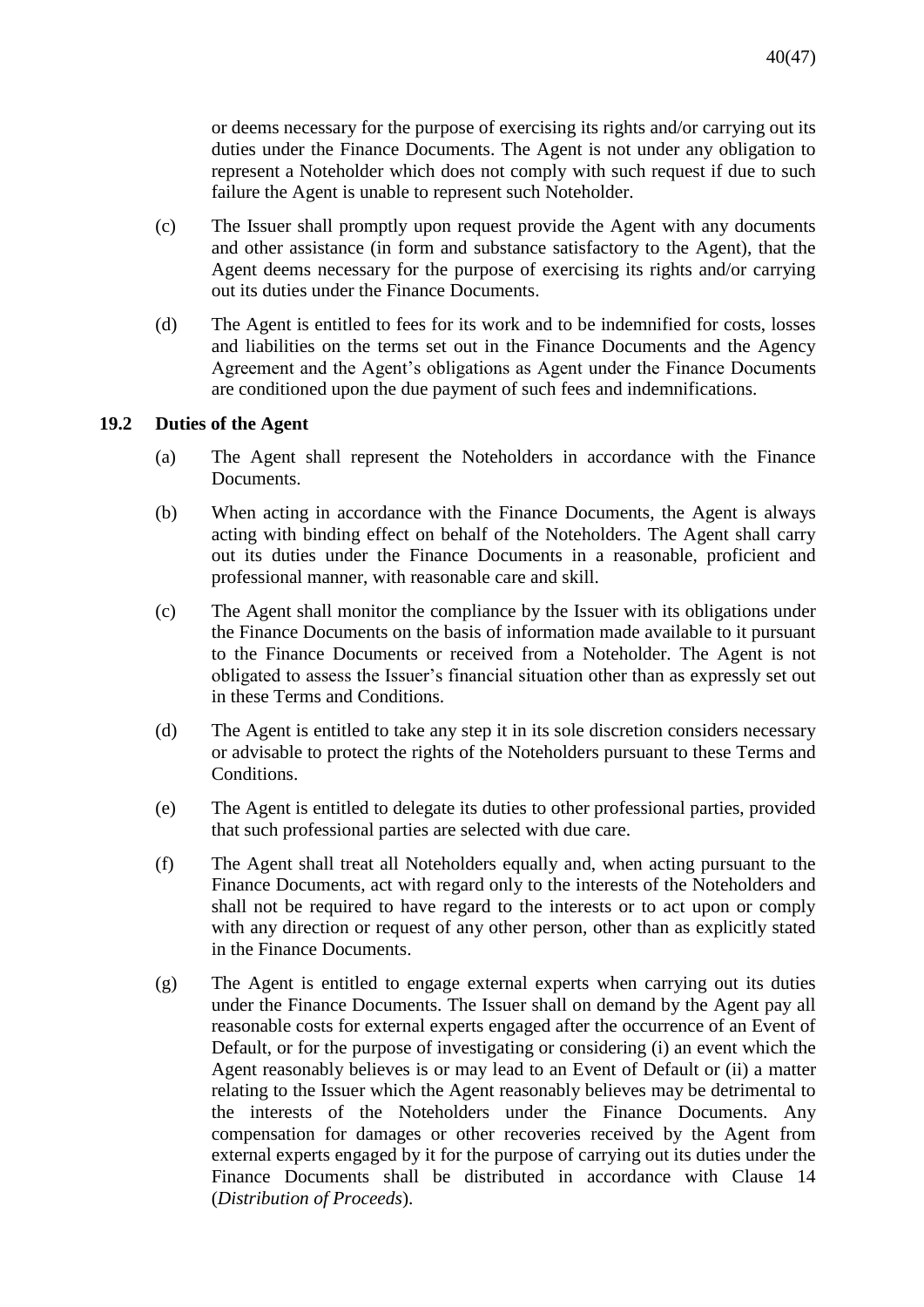- (h) Notwithstanding any other provision of the Finance Documents to the contrary, the Agent is not obliged to do or omit to do anything if it would or might in its reasonable opinion constitute a breach of any law or regulation.
- (i) If in the Agent's reasonable opinion the cost, loss or liability which it may incur (including reasonable fees to the Agent) in complying with instructions of the Noteholders, or taking any action at its own initiative, will not be covered by the Issuer, the Agent may refrain from acting in accordance with such instructions, or taking such action, until it has received such indemnities (or adequate Security has been provided therefore) as it may reasonably require.
- (j) The Agent shall give a notice to the Noteholders (i) before it ceases to perform its obligations under the Finance Documents by reason of the non-payment by the Issuer of any fee or indemnity due to the Agent under the Finance Documents or the Agency Agreement or (ii) if it refrains from acting for any reason described in paragraph (i) above.

# **19.3 Limited liability for the Agent**

- (a) The Agent will not be liable to the Noteholders for damage or loss caused by any action taken or omitted by it under or in connection with any Finance Document, unless directly caused by its negligence or wilful misconduct. The Agent shall never be responsible for indirect loss.
- (b) The Agent shall not be considered to have acted negligently if it has acted in accordance with advice from or opinions of reputable external experts engaged by the Agent or if the Agent has acted with reasonable care in a situation when the Agent considers that it is detrimental to the interests of the Noteholders to delay the action in order to first obtain instructions from the Noteholders.
- (c) The Agent shall not be liable for any delay (or any related consequences) in crediting an account with an amount required pursuant to the Finance Documents to be paid by the Agent to the Noteholders, provided that the Agent has taken all necessary steps as soon as reasonably practicable to comply with the regulations or operating procedures of any recognised clearing or settlement system used by the Agent for that purpose.
- (d) The Agent shall have no liability to the Noteholders for damage caused by the Agent acting in accordance with instructions of the Noteholders given in accordance with Clause 15 (*Decisions by Noteholders*) or a demand by Noteholders given pursuant to Clause 13.10(a).
- (e) Any liability towards the Issuer which is incurred by the Agent in acting under, or in relation to, the Finance Documents shall not be subject to set-off against the obligations of the Issuer to the Noteholders under the Finance Documents.

### **19.4 Replacement of the Agent**

- (a) Subject to Clause 19.4(f), the Agent may resign by giving notice to the Issuer and the Noteholders, in which case the Noteholders shall appoint a successor Agent at a Noteholders' Meeting convened by the retiring Agent or by way of Written Procedure initiated by the retiring Agent.
- (b) Subject to Clause 19.4(f), if the Agent is Insolvent, the Agent shall be deemed to resign as Agent with immediate effect and the Issuer shall within ten (10)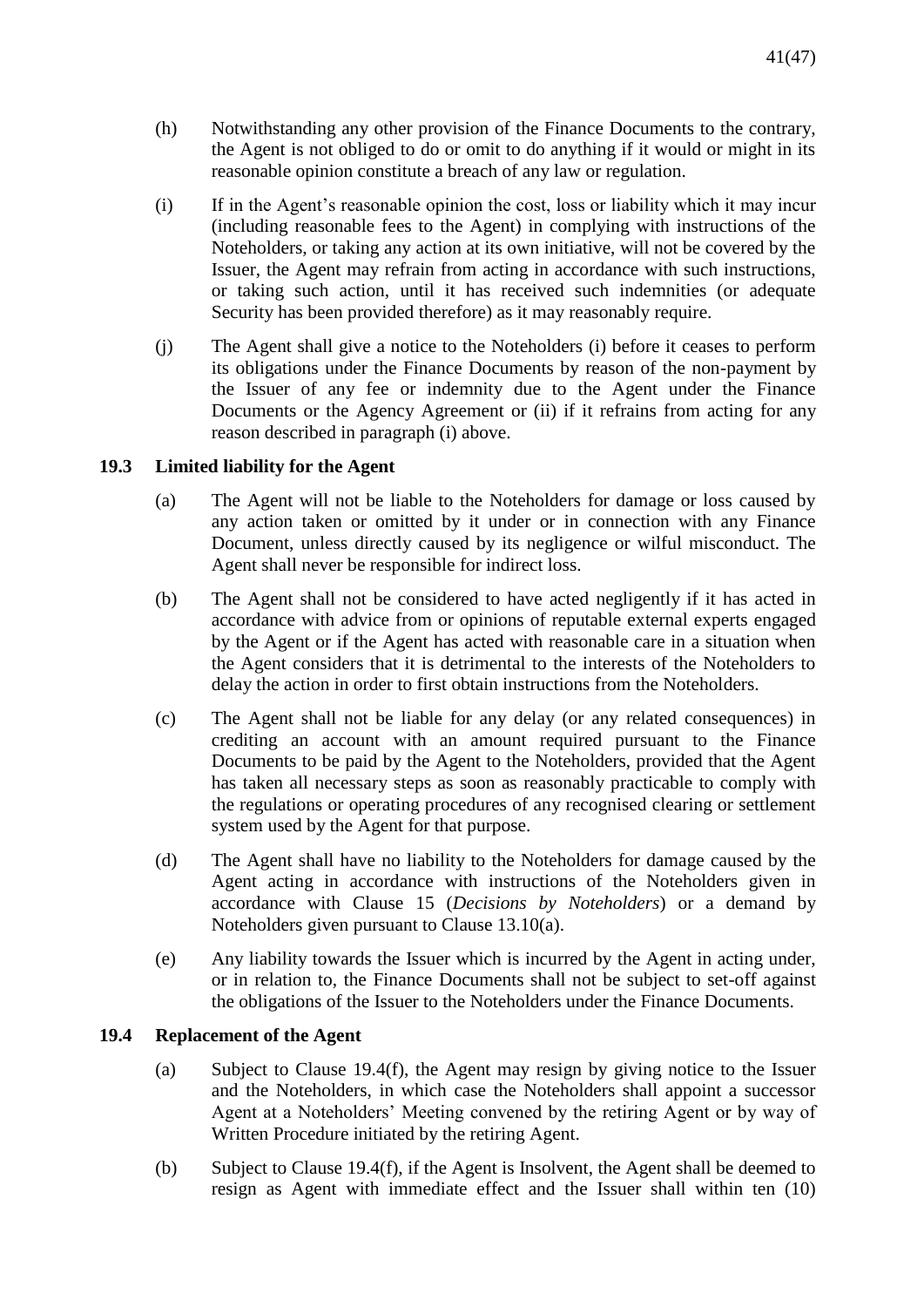Business Days appoint a successor Agent which shall be an independent financial institution or other reputable company which regularly acts as agent under debt issuances.

- (c) A Noteholder (or Noteholders) representing at least ten (10) per cent. of the Adjusted Nominal Amount may, by notice to the Issuer (such notice may only be validly given by a person who is a Noteholder on the Business Day immediately following the day on which the notice is received by the Issuer and shall, if given by several Noteholders, be given by them jointly), require that a Noteholders' Meeting is held for the purpose of dismissing the Agent and appointing a new Agent. The Issuer may, at a Noteholders' Meeting convened by it or by way of Written Procedure initiated by it, propose to the Noteholders that the Agent be dismissed and a new Agent appointed.
- (d) If the Noteholders have not appointed a successor Agent within ninety (90) days after (i) the earlier of the notice of resignation was given or the resignation otherwise took place or (ii) the Agent was dismissed through a decision by the Noteholders, the Issuer shall appoint a successor Agent which shall be an independent financial institution or other reputable company which regularly acts as agent under debt issuances.
- (e) The retiring Agent shall, at its own cost, make available to the successor Agent such documents and records and provide such assistance as the successor Agent may reasonably request for the purposes of performing its functions as Agent under the Finance Documents.
- (f) The Agent's resignation or dismissal shall only take effect upon the appointment of a successor Agent and acceptance by such successor Agent of such appointment and the execution of all necessary documentation to effectively substitute the retiring Agent.
- (g) Upon the appointment of a successor, the retiring Agent shall be discharged from any further obligation in respect of the Finance Documents but shall remain entitled to the benefit of the Finance Documents and remain liable under the Finance Documents in respect of any action which it took or failed to take whilst acting as Agent. Its successor, the Issuer and each of the Noteholders shall have the same rights and obligations amongst themselves under the Finance Documents as they would have had if such successor had been the original Agent.
- (h) In the event that there is a change of the Agent in accordance with this Clause 19.4, the Issuer shall execute such documents and take such actions as the new Agent may reasonably require for the purpose of vesting in such new Agent the rights, powers and obligation of the Agent and releasing thend issuance of the Notes (the **"Arranger").**

In the event that there is a change of the Agent in accordance with this Clause 19.4, the Issuer shall execute such documents and take such actions as the new Agent may reasonably require for the purpose of vesting in such new Agent the rights, powers and obligation of the Agent and releasing the retiring Agent from its further obligations under the Finance Documents and the Agency Agreement.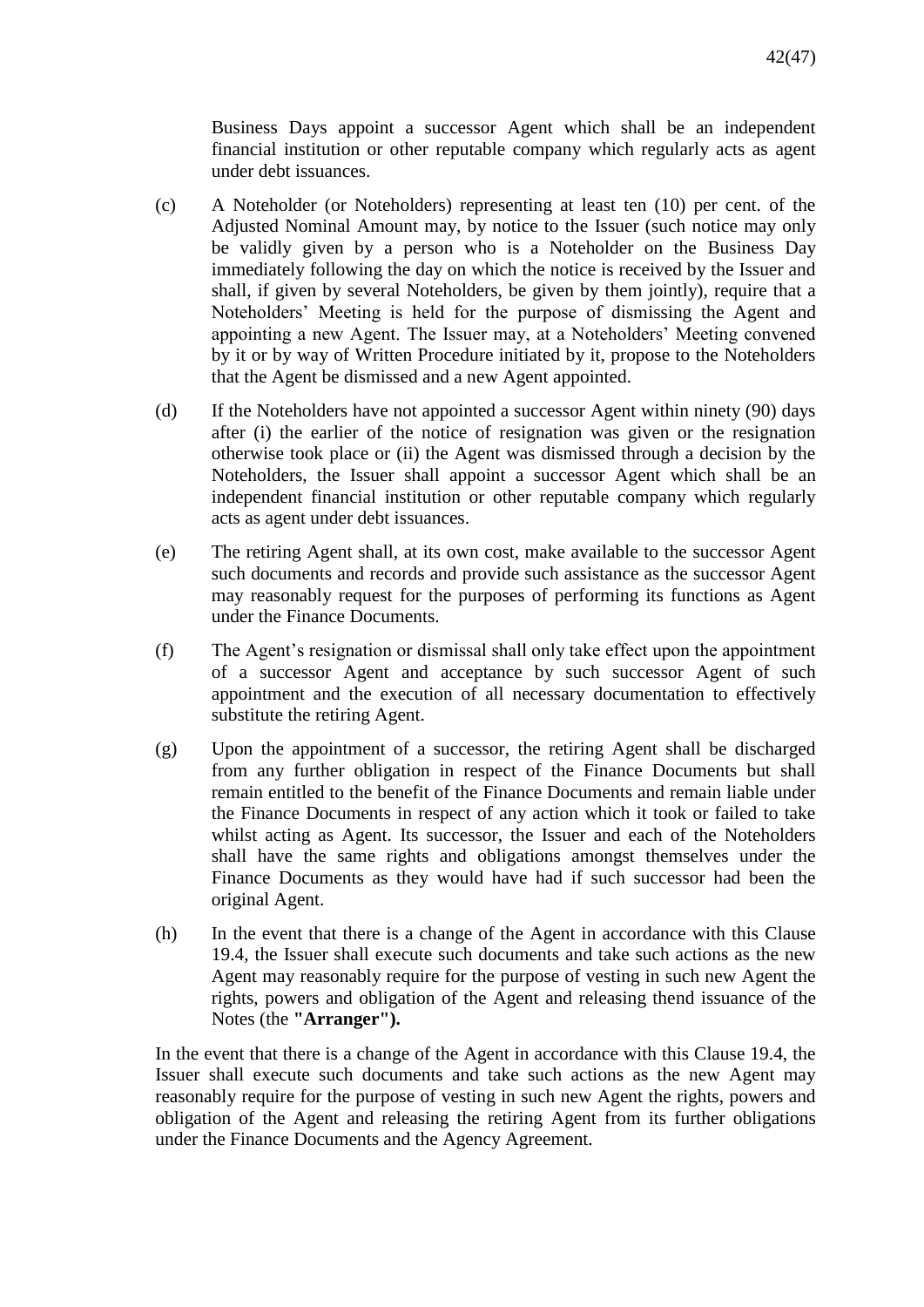# **20. Appointment and Replacement of the Issuing Agent**

- (a) The Issuer appoints the Issuing Agent to manage certain specified tasks under these Terms and Conditions and in accordance with the legislation, rules and regulations applicable to and/or issued by the CSD and relating to the Notes.
- (b) The Issuing Agent may retire from their respective assignment or be dismissed by the Issuer, provided that the Issuer has approved that a commercial bank or securities institution approved by the CSD accedes as new Issuing Agent at the same time as the old Issuing Agent retires or is dismissed. If the Issuing Agent is Insolvent, the Issuer shall immediately appoint a new Issuing Agent, which shall replace the old Issuing Agent in accordance with these Terms and Conditions.

# **21. No Direct Actions by Noteholders**

- (a) A Noteholder may not take any steps whatsoever against the Issuer to enforce or recover any amount due or owing to it pursuant to the Finance Documents, or to initiate, support or procure the winding-up, dissolution, liquidation, company reorganisation (Fin: *yrityssaneeraus*) or bankruptcy (Fin: *konkurssi*) (or its equivalent in any other jurisdiction) of the Issuer in relation to any of the liabilities of the Issuer under the Finance Documents.
- (b) Clause 21(a) shall not apply if the Agent has been instructed by the Noteholders in accordance with these Terms and Conditions to take certain actions but is legally unable to take such actions.

# **22. Prescription**

- (a) The right to receive payment of the principal of or interest on the Notes shall be prescribed and become void three (3) years from the date on which such payment became due.
- (b) If a limitation period is duly interrupted in accordance with the Finnish Act on Limitations (Fin: *Laki velan vanhentumisesta* 728/2003, as amended), a new limitation period of at least three (3) years will commence.

# **23. Notices**

- (a) Subject to Clause 24(d), any notice or other communication to be made under or in connection with the Finance Documents:
	- (i) if to the Agent, shall be given at the address registered with the Finnish Trade Register on the Business Day prior to dispatch;
	- (ii) if to the Issuing Agent, shall be given at the address registered with the Finnish Trade Register on the Business Day prior to dispatch;
	- (iii) if to the Issuer, to the following addressee and address:

Attn: CFO

Eteläpuisto 2 C

# 33200 Tampere

(iv) if to the Noteholders, shall be given at their addresses as registered with the CSD, at the Business Day prior to dispatch, and by either courier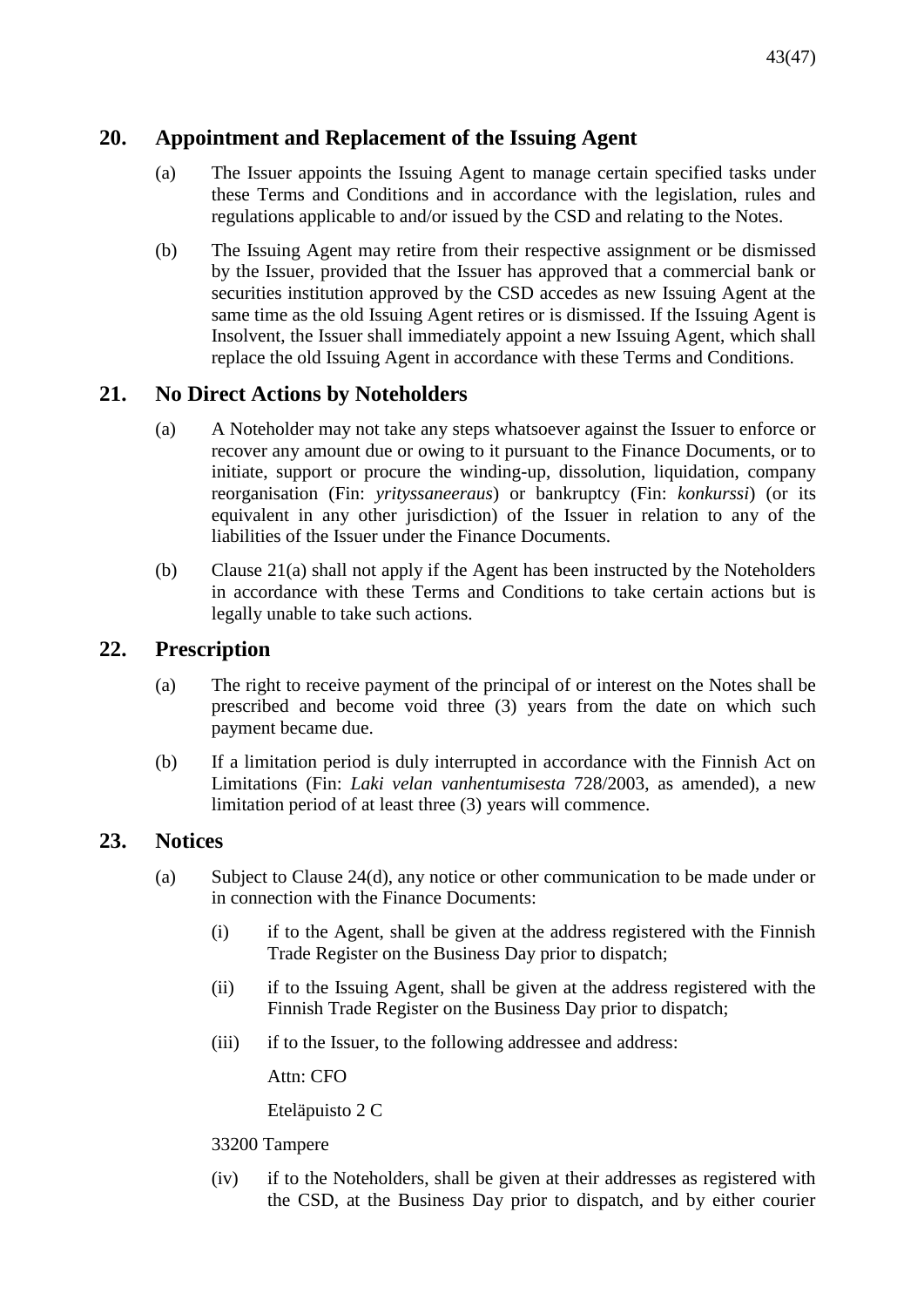delivery or letter for all Noteholders.

- (b) Any notice to the Noteholders shall also be published on the websites of the Issuer and the Agent.
- (c) Any notice or other communication made by one person to another under or in connection with the Finance Documents shall be sent by way of courier, personal delivery or letter and will only be effective, in case of courier or personal delivery, when it has been left at the address specified in Clause 23(a) or, in case of letter, three (3) Business Days after being deposited postage prepaid in an envelope addressed to the address specified in 23(a).

# **24. Governing Law and Jurisdiction**

- (a) These Terms and Conditions, and any non-contractual obligations arising out of or in connection therewith, shall be governed by and construed in accordance with the laws of Finland.
- (b) The Issuer submits to the non-exclusive jurisdiction of the Finnish courts with the District Court of Helsinki (Fin: *Helsingin käräjäoikeus*) as the court of first instance.
- (c) Paragraphs (a) and (b) above shall not limit the right of the Agent (or the Noteholders, as applicable) to take proceedings against the Issuer in any court which may otherwise exercise jurisdiction over the Issuer or any of its assets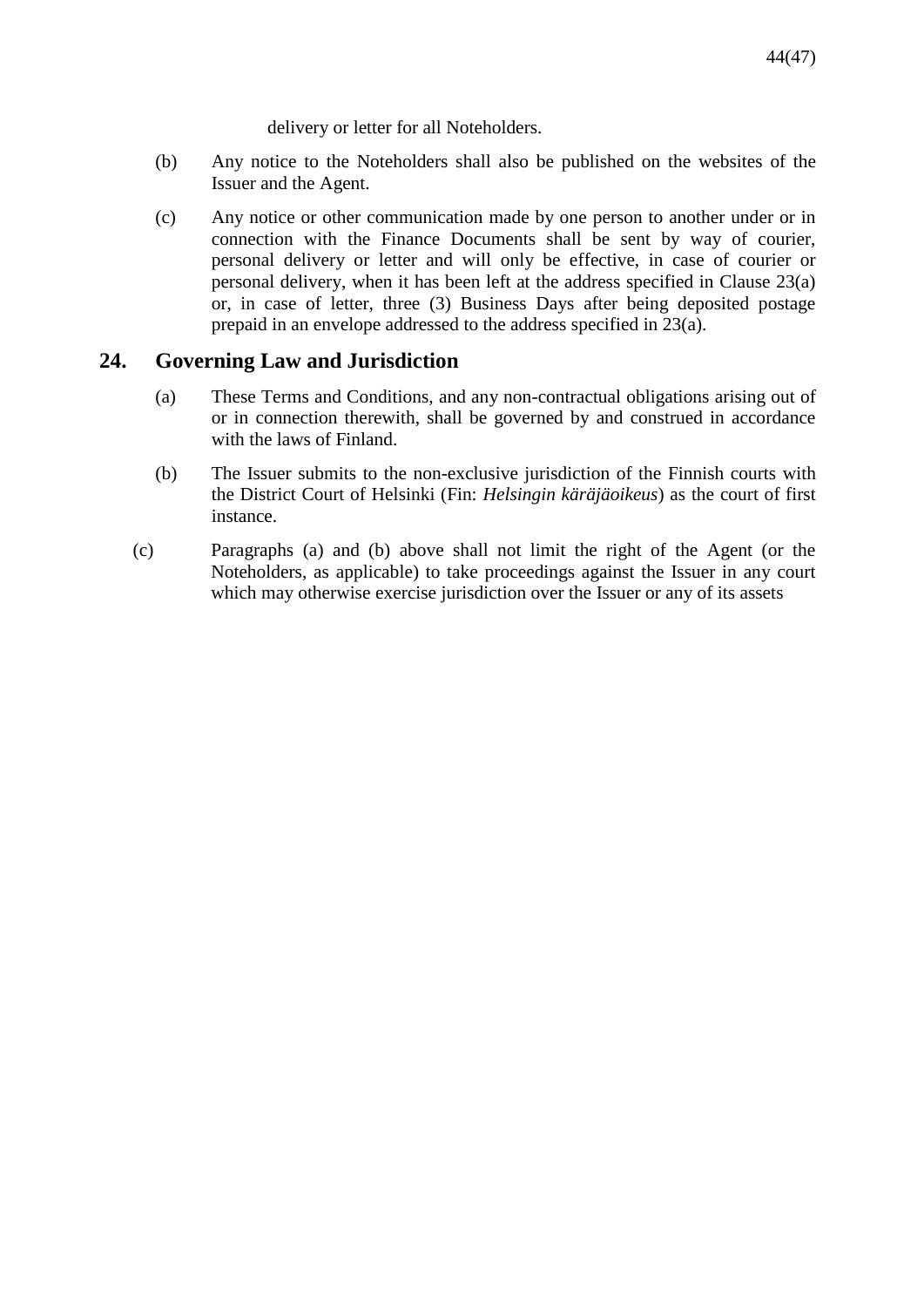# <span id="page-44-0"></span>**9 ADDITIONAL INFORMATION ON THE ISSUE OF THE NOTES**

| Number of Bonds:                      | 270                                                                                                                                                                                                                                                                                                                                                                                          |
|---------------------------------------|----------------------------------------------------------------------------------------------------------------------------------------------------------------------------------------------------------------------------------------------------------------------------------------------------------------------------------------------------------------------------------------------|
| Estimated expenses related            |                                                                                                                                                                                                                                                                                                                                                                                              |
| to the listing of Notes:              | The fees and expenses incurred in connection with<br>the Offering listing and Acquisition and payable<br>by the Issuer is estimated to amount in aggregate<br>to approximately EUR 1,5 million, including the<br>transfer tax related to the Acquisition, of which<br>approximately EUR 0,4 million are estimated to<br>be related to the Offering and admission to trading<br>of the Notes. |
| Estimated net amount of the proceeds: | Approximately EUR 25,6 million.                                                                                                                                                                                                                                                                                                                                                              |
| Yield:                                | Effective yield of the Notes on the First Issue Date<br>was $6.00\%$ (the issue price being $100.00\%$ of the<br>Nominal Amount).                                                                                                                                                                                                                                                            |

# <span id="page-44-1"></span>**10 ARRANGEMENTS WITH THE LEAD MANAGER**

Danske Bank A/S is acting as Lead manager of the Offering. The Company has entered into agreement with the Lead Manager with respect to certain services to be provided by the lead Manager in connection with the Offering.

The Lead Manager and companies belonging to the same consolidated groups with the Lead Manager may have performed and may in the future perform investment or other banking services for the Company in the ordinary course of business. The proceeds of the Offering received by Solteq has been used, inter alia, for refinancing of the financial indebtedness of Solteq existing before the Acquisition, and therefore also for the refinancing of the debt owned to the same consolidated group with the Lead Manager, Danske Bank Plc, in aggregate for EUR 1 406 509,57.

The interest of the Lead Manager is business interest normal in the financial markets.

# <span id="page-44-2"></span>**11 LEGAL MATTERS**

Certain legal matters in connection with the Offering have been passed upon for Solteq by Peltonen LMR, Attorneys Ltd.

# <span id="page-44-3"></span>**12 AVAILABLE INFORMATION**

The Company will publish annual reports, including audited consolidated financial statements, year-end report (Fin: *tilinpäätöstiedote*), quarterly interim financial information and other information as required by the Finnish Securities Markets Act (*Arvopaperimarkkinalaki*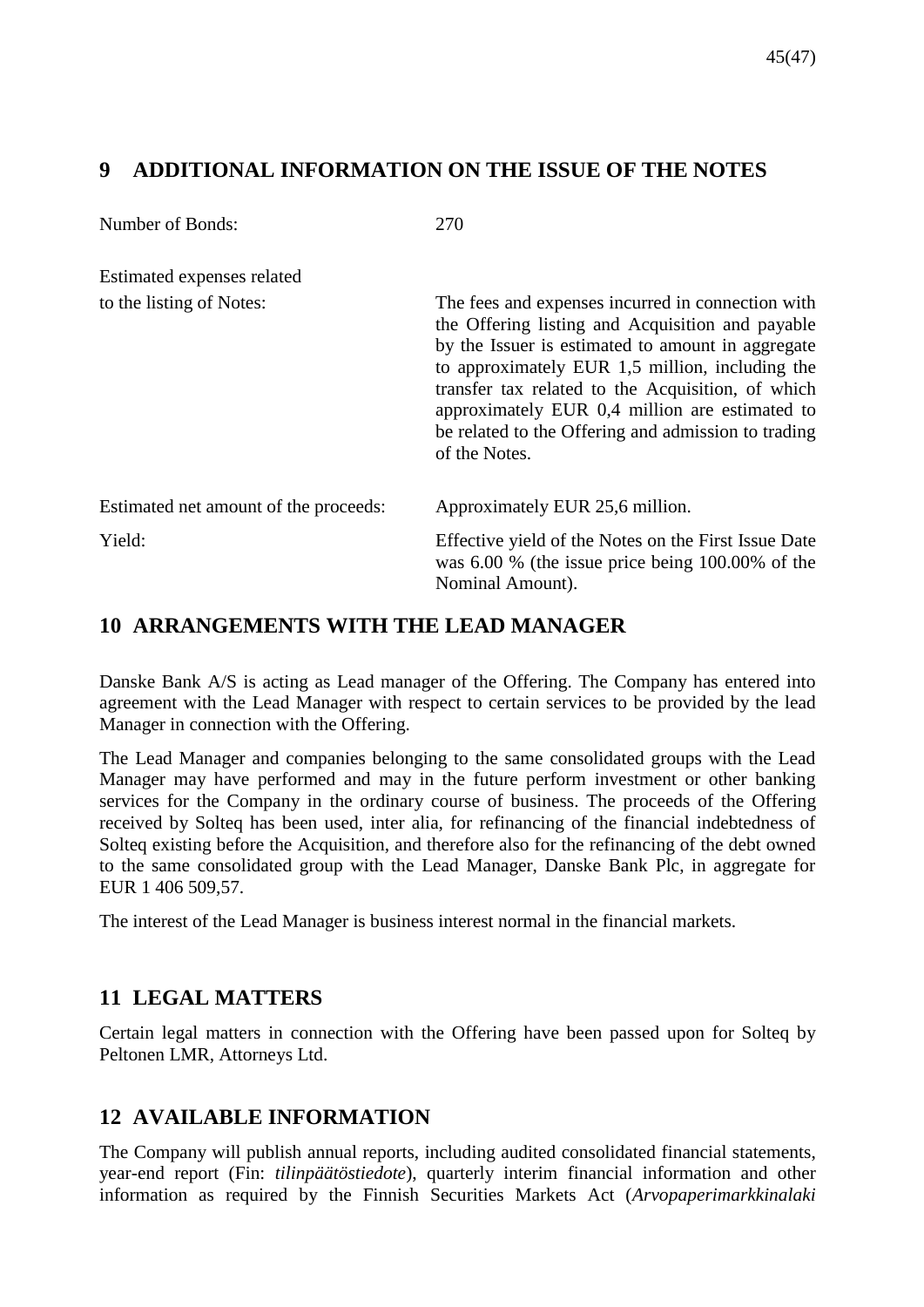746/2012) and the rules and regulations of the Regulated Market on which the Notes are listed. Such information will be available on the website of the Company at www.solteq.com.

The latest version of the Terms and Conditions (including any document amending the Terms and Conditions) is available on the website of the Company. The latest versions of the other Finance Documents, including the Agency Agreement (as defined in the Terms and Conditions), is available for review at the office of the Agent during normal business hours.